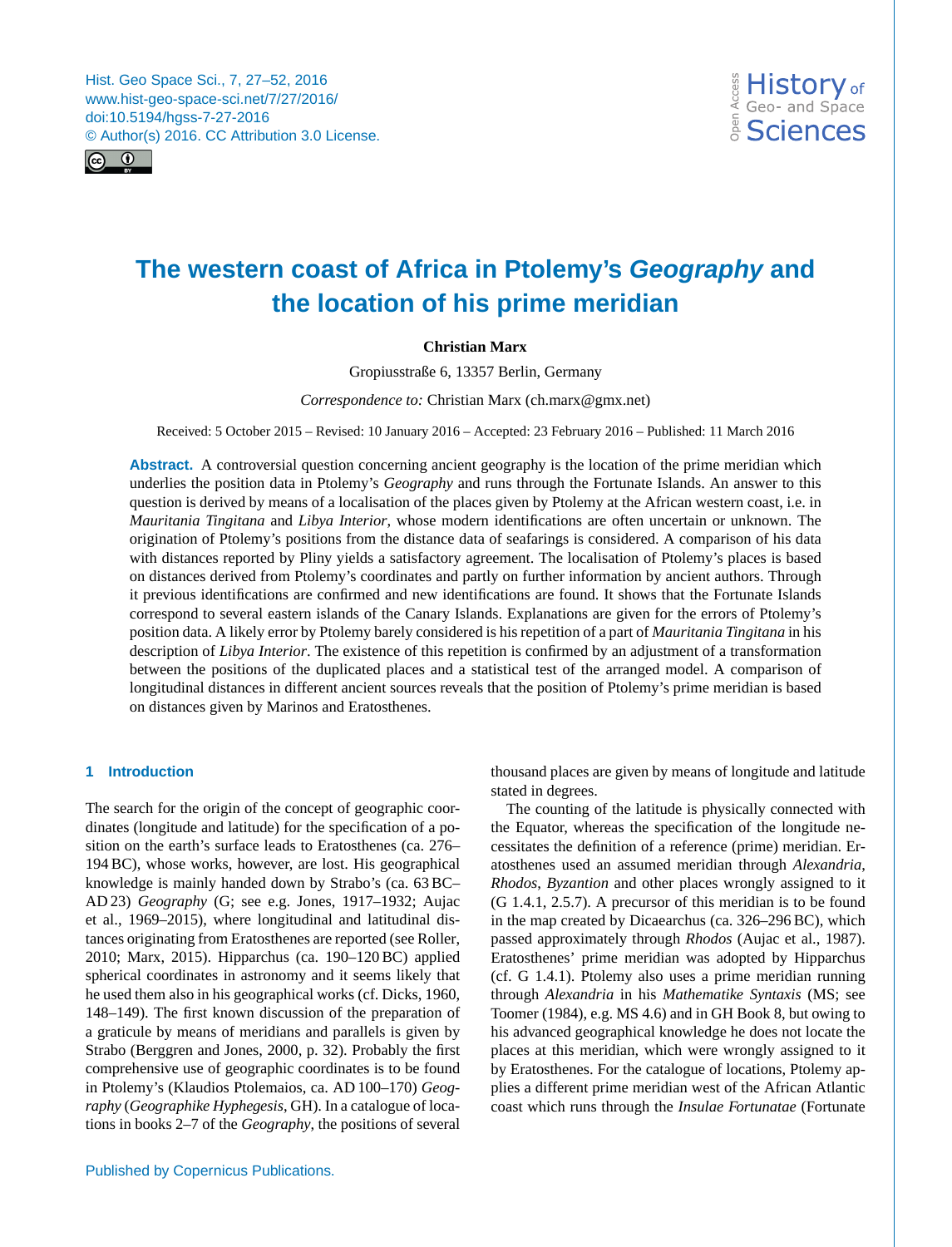Islands). These islands are usually equated with the Canary Islands (cf. [Keyser,](#page-24-5) [1993;](#page-24-5) [Stückelberger and Graßhoff,](#page-25-3) [2006,](#page-25-3) p. 14, fn. 38); yet another frequent identification is the archipelago of Cape Verde (e.g. [Spaul,](#page-25-4) [1958,](#page-25-4) p. 8.10; [Lacroix,](#page-24-6) [1998,](#page-24-6) p. 202).

An objective of the present contribution is to give an answer to the question of the location of Ptolemy's prime meridian. To this end, the Fortunate Islands are localised based on the places given by Ptolemy at the African western coast, which is described in connection with Africa in GH Book 4. This concerns the western coast of *Mauritania Tingitana* in GH 4.1 and of *Libya Interior* in GH 4.6. The modern counterparts of the majority of Ptolemy's places at the African western coast are not known for certain. For example, the Barrington Atlas [\(Talbert,](#page-25-5) [2000\)](#page-25-5) only covers the northern part of Morocco and localises a few of Ptolemy's coastal places only. In the edition of the *Geography* by [Stück](#page-25-3)[elberger and Graßhoff](#page-25-3) [\(2006,](#page-25-3) referred to as S & G), modern identifications are not specified in many cases. Differing localisations are to be found in several treatises, e.g. [Gosselin](#page-24-7) [\(1798–1813,](#page-24-7) 120–64), [Mannert](#page-25-6) [\(1825,](#page-25-6) 467–632), [Forbiger](#page-24-8) [\(1844,](#page-24-8) 862–92), [Spaul](#page-25-4) [\(1958\)](#page-25-4) and [Lacroix](#page-24-6) [\(1998\)](#page-24-6).

In the recent past, the places of GH books 2 and 3 have been identified, supported by the geodetic–statistical analysis method by [Marx](#page-25-7) [\(2012\)](#page-25-7); see e.g. [Marx and Kleineberg](#page-25-8) [\(2012\)](#page-25-8). This approach, however, is not suitable for the coastal regions of *Mauritania Tingitana* and *Libya Interior*, since the longitudinal differences of places are erroneous and the density of the locations is too low for the most part. [Spaul](#page-25-4) [\(1958\)](#page-25-4) locates Ptolemy's places of *Mauritania Tingitana* by means of distances derived from Ptolemy's coordinates. This approach is improved and applied in the present contribution. It is based on the coordinate values of the  $\Omega$  recension  $(\Omega)$  and the  $\Xi$  recension, represented by the manuscript *Codex Vaticanus Graecus* 191 (X), according to S & G. In addition to maps, the localisation was supported by internet-based mapping applications such as Google Earth [\(Google Inc.,](#page-24-9) [2015\)](#page-24-9). [Gosselin](#page-24-7) [\(1798–1813\)](#page-24-7) assumes that places of the African western coast are repeatedly given by Ptolemy. This hypothesis is supported by e.g. [Mauny](#page-25-9) [\(1978\)](#page-25-9) but is not taken into account by the works mentioned above, and is reconsidered in the following. Pliny's *Natural History* (NH; see [Bostock](#page-24-10) [and Riley,](#page-24-10) [1855;](#page-24-10) [Winkler and König,](#page-25-10) [1993;](#page-25-10) [Brodersen,](#page-24-11) [1996\)](#page-24-11) and the *Periplus* of Hanno (e.g. [Lendering,](#page-24-12) [1998–2014\)](#page-24-12) are consulted as further ancient sources of information.

Initially, Ptolemy's coordinates and their origin are considered in Sect. [2.](#page-1-0) In Sect. [3,](#page-3-0) the applied calculational methods for the localisation of places are described. In Sect. [3.2,](#page-5-0) possible errors of the Ptolemaic distances are pointed out and the data are compared with distances given by Pliny. In Sect. [4,](#page-7-0) the places of the African western coast are localised. The identity of places in GH 4.1 and GH 4.6 is investigated by means of a statistical test in Sect. [4.4.](#page-11-0) In Sect. [5,](#page-14-0) the errors of Ptolemy's data are analysed. In Sect. [6,](#page-16-0) the Fortunate Islands are localised. In Sect. [7,](#page-18-0) the origin of the position of Ptolemy's prime meridian is investigated. In addition, the findings reveal Ptolemy's determination of the longitude of *Byzantion*, which is given in Appendix [D.](#page-23-0)

Appendix [E](#page-23-1) lists the abbreviations used. Place names are based on S & G and [Bostock and Riley](#page-24-10) [\(1855\)](#page-24-10). Excerpts from the ancient sources are taken from the translations indicated.

#### <span id="page-1-0"></span>**2 Ptolemy's data**

In the following, Ptolemy's locations dealt with by the present investigation are considered (Sect. [2.1\)](#page-1-1) as well as the origination of their position data (Sect. [2.2\)](#page-2-0). The places of GH 4.1 *Mauritania Tingitana* and GH 4.6 *Libya Interior* with given coordinates have been numbered consecutively according to their appearance in the manuscripts (see Tables [1](#page-3-1)[–3\)](#page-5-1). If necessary, the place numbers of GH 4.1 and 4.6 are distinguished by the prefixes "M" and "L", respectively.

## <span id="page-1-1"></span>2.1 Places

Figures [1](#page-2-1) and [2](#page-2-2) show the places of GH 4.1 *Mauritania Tingitana* and of the western part of GH 4.6 *Libya Interior* based on the Ptolemaic coordinates of  $\Omega$ . The Ptolemaic longitudes  $\Lambda$  and latitudes  $\Phi$  of the considered places are given in Tables [1–](#page-3-1)[3.](#page-5-1) Only the coordinate variant which showed to agree better with the actual position is specified; further values are given in Sect. [4.](#page-7-0)

*Mauritania Tingitana* was a Roman province which corresponds to the northern part of Morocco. Pliny mentions *Volubilis* (at Moulay Idriss) in the inland and *Sala* (Chellah) at the western coast as the southernmost places in his description of *Mauritania Tingitana* (NH 5.1, division according to [Bostock and Riley,](#page-24-10) [1855\)](#page-24-10). These places are also given by Ptolemy (nos. 57 and 7). He describes the western side of *Mauritania Tingitana* in GH 4.1.1–4 (nos. 1–24). (59) *Tokolosida* (Bled Takourart, S & G) in the inland near the coast was the southernmost place of the Roman territory [\(Forbiger,](#page-24-8) [1844,](#page-24-8) p. 878, fn. 14). Ptolemy's description of the coast, however, contains several places which are situated further south. The southernmost (24) Bigger *Atlas* Mountain at  $\Phi = 26°30'$  is situated about 7° more southerly than *Volubilis* and *Sala*. Ptolemy gives the south-eastern border point of *Mauritania Tingitana* at  $\Phi = 26^\circ$  (GH 4.1.8). Consequently, Ptolemy's *Mauritania Tingitana* ranges much further south than the Roman province (also [Mannert,](#page-25-6) [1825,](#page-25-6) p. 473).

Ptolemy describes the coast of *Libya Interior* in GH 4.6.5– 7 (nos. 3–25). He states (4.6.4) that in the north its western side reaches up to the border point of *Mauritania Tingitana* (at  $\Phi = 26^\circ$ ; see above), and this is in agreement with his latitudes in *Libya Interior*, which are lower than those of *Mauritania Tingitana* (see Figs. [1](#page-2-1) and [2\)](#page-2-2). The southernmost location is the (2) Hesperian Gulf at  $\Phi = 4^{\circ}$ .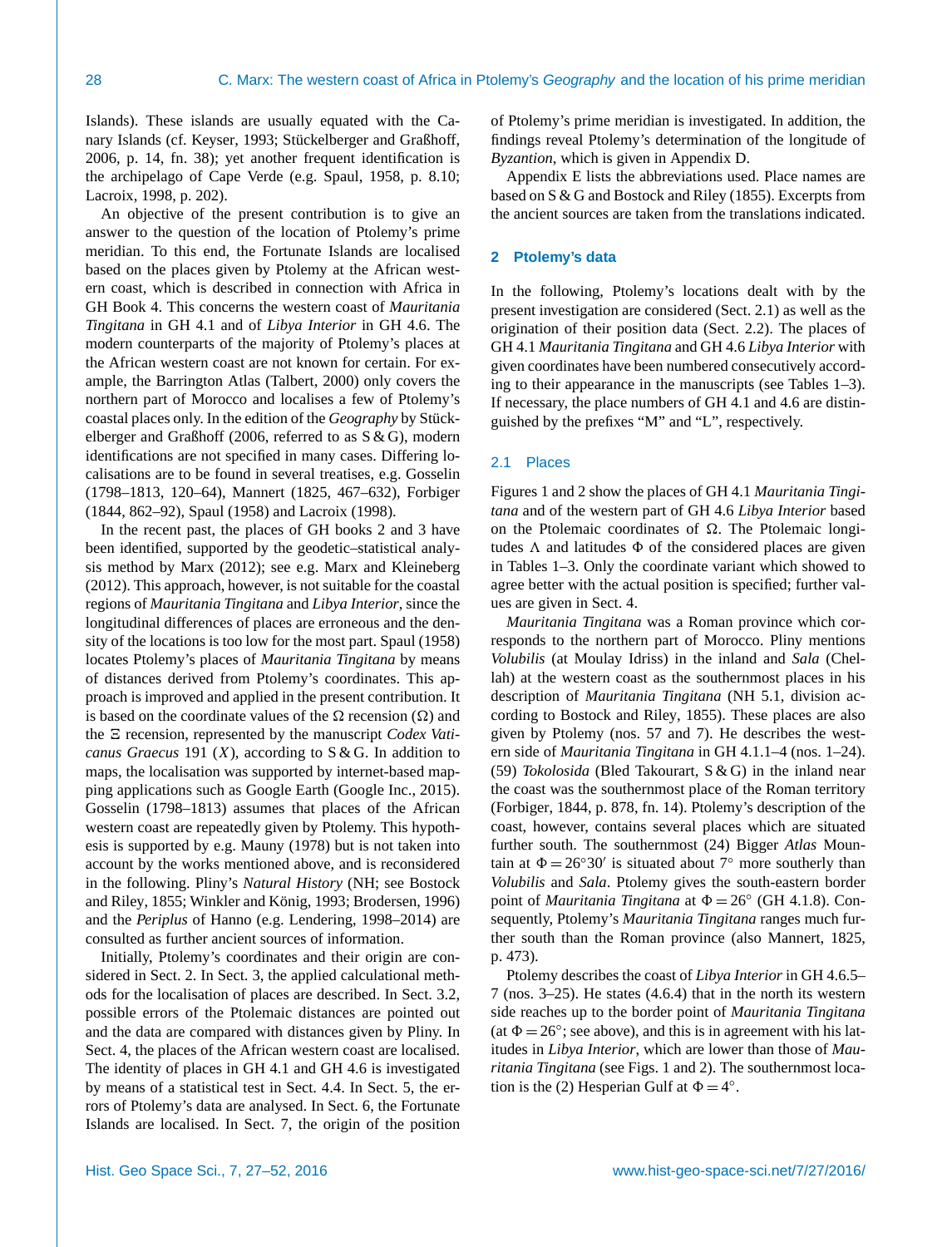<span id="page-2-1"></span>

**Figure 1.** Ptolemy's positions in GH 4.1 *Mauritania Tingitana*  $(\Omega)$ .

#### <span id="page-2-0"></span>2.2 Origination of coordinates

(M1) Cape *Kotes*/Cap Spartel and the (M3) *Lix*/Uad Lucus, the northernmost places at the western coast, have almost correct latitudes. They may be based on direct measurements at the place or in its vicinity (gnomon measurement). One kind of Ptolemy's data sources may have been itineraries, but this is only likely for the region of the Roman province *Mauritania Tingitana*, that is, for the places up to (M7) *Sala*. The majority of Ptolemy's positions at the coast is surely based on the information of the descriptions of sea routes along the coast. Known seafarings are the circumnavigation of Africa by Phoenicians under orders from Necho II (ca. 600 BC) and the voyages of Hanno (5th century BC), Polybios and Eudoxos of Kyzikos (2nd century BC) along the African western coast (e.g. [Mauny,](#page-25-9) [1978;](#page-25-9) [Keyser,](#page-24-5) [1993\)](#page-24-5).

Travel reports contained journey times (see e.g. Hanno's *Periplus*), which were converted into distances by means of assumptions about the speed. Either such estimated distances were available to Ptolemy or he himself converted journey times. Distance data may have been corrected for assumed

<span id="page-2-2"></span>

**Figure 2.** Ptolemy's positions in the western part of GH 4.6 *Libya Interior*  $(\Omega)$ .

errors. Ptolemy used to shorten distances in order to take into account bends of routes and anomalies of journeys, and in his examples a reduction of  $\frac{1}{3}$  is applied for each of these corrections (GH 1.2.4, 1.13). Differences of coordinates were derived based on Ptolemy's setting

<span id="page-2-4"></span>
$$
1^{\circ} \hat{=} 500 \,\text{st.} \tag{1}
$$

 $(GH 1.7.1; st = stade)$  and further information or assumptions about the direction of the route. [Berggren and Jones](#page-24-3) [\(2000,](#page-24-3) 16–17) give an overview of Ptolemy's procedures of the determination of coordinates.

According to GH 1.9.4 and 1.18.10, distances were specified as the number of day-and-night seafarings (DN) and day distances (D) (cf.  $S & G$ , p. 105, fn. 117), and it applies

$$
1 \text{DN} = 2 \text{D}.\tag{2}
$$

Concerning the speed, Ptolemy says that one must trust the feasible daily shipping performance (GH 1.9.6). [For](#page-24-13)[biger](#page-24-13) [\(1842,](#page-24-13) p. 550) and [Kroll](#page-24-14) [\(1921\)](#page-24-14) give overviews of the specifications of ancient authors about the speed of seafarings. Ptolemy, referring to other sources, mentions the speed (GH 1.9.4)

<span id="page-2-5"></span><span id="page-2-3"></span>

|  | (3) |
|--|-----|

$$
1 \text{DN} = 1000 \text{ st},\tag{4}
$$

which also results from G 10.4.5 and which is a serviceable average value (similarly [Forbiger,](#page-24-13) [1842,](#page-24-13) p. 551). The length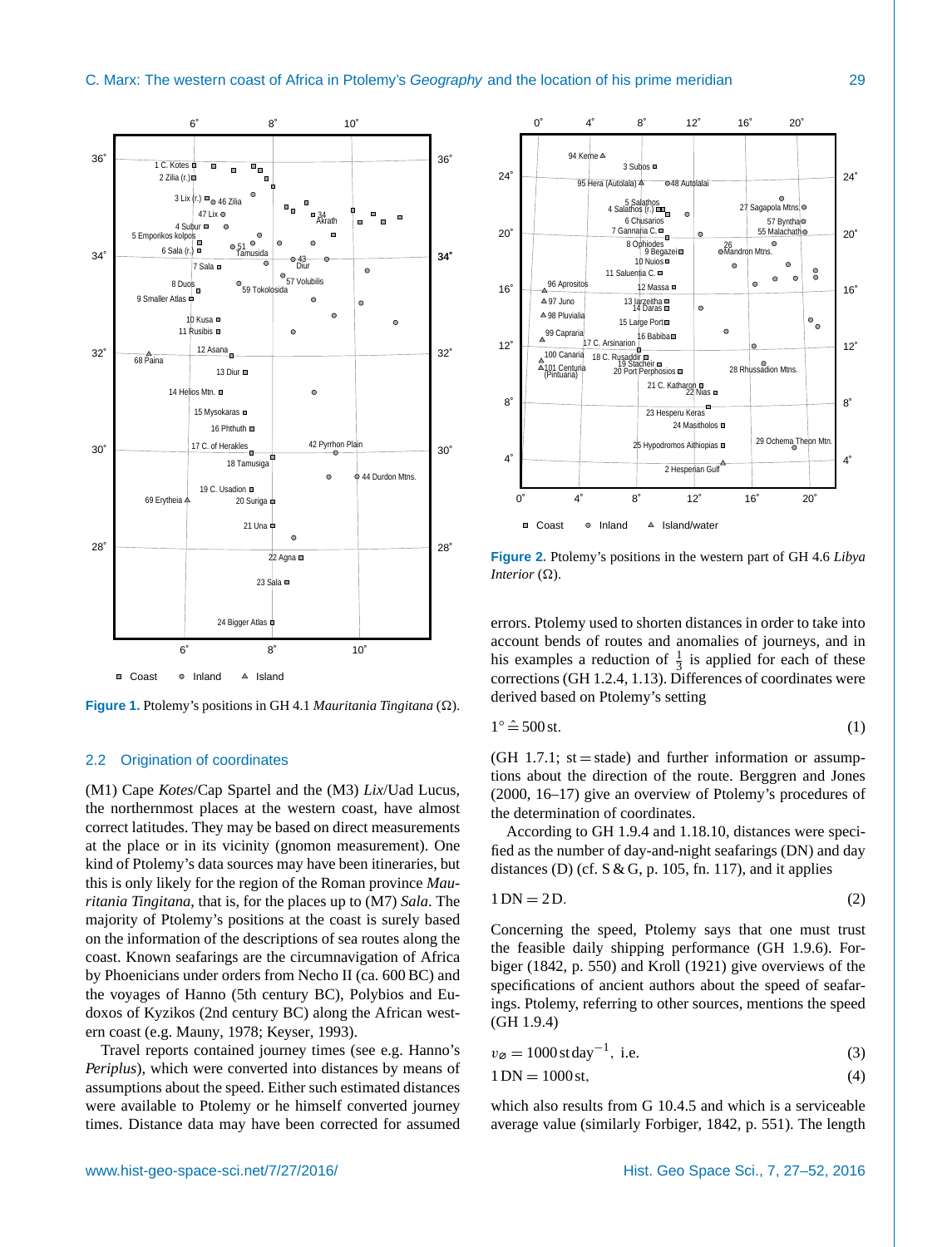<span id="page-3-1"></span>

| Table 1. Places of Ptolemy's <i>Geography</i> at the African western coast as well as further inland places and their identifications, part 1. |  |  |  |  |  |  |  |  |
|------------------------------------------------------------------------------------------------------------------------------------------------|--|--|--|--|--|--|--|--|
| S: source of $\Lambda$ and $\Phi$ .                                                                                                            |  |  |  |  |  |  |  |  |

| $(^\circ,')$<br>$\Lambda, \Phi$<br>GH 4.1 Mauritania Tingitana – western coast<br>35, 55<br>35, 47<br>6,00<br>$\Omega$ , $\Omega$<br>Cap Spartel<br>$-5, 56$<br>1<br>Cape Kotes<br>2<br>River Zilia<br>35, 20<br>Oued el Gharifa<br>6,00<br>$\Omega$ , X<br>$-6,00$<br>35, 32<br>3<br>River Lix<br>6, 20<br>35, 15<br><b>Uad Lucus</b><br>$-6,09$<br>35, 12<br>$\Omega$ , $\Omega$<br>River Subur<br>6, 20<br>34, 40<br><b>Oued Sebou</b><br>34, 16<br>4<br>$\Omega$ , $\Omega$<br>$-6, 41$<br>5<br>6,30<br>34, 20<br>Oued Sebou - Oued Bou Regreg<br>34,09<br>Emporikos kolpos<br>$X, \Omega$<br>$-6, 45$<br>6<br>River Sala<br>6,30<br>34, 10<br>$X, \Omega$<br><b>Oued Bou Regreg</b><br>$-6, 51$<br>34, 02<br>7<br>Sala<br>6,40<br>33, 50<br>34,01<br>$\Omega$ , $\Omega$<br>Chellah (Rabat)<br>$-6, 50$<br>8<br>River Duos<br><b>Oued Cherrat</b><br>$-7,07$<br>33, 50<br>6, 10<br>33, 40<br>$\Omega$ , X<br>9<br>Smaller Atlas<br>6,00<br>33, 10<br>$\Omega$ , $\Omega$<br>Moroccan Meseta west of the Middle Atlas<br>$-6, 49$<br>33, 36<br>10<br>River Kusa<br>6, 40<br>32, 45<br>$\Omega$ , $\Omega$<br>Oued Mellah<br>$-7, 25$<br>33, 42<br>11<br>Port Rusibis<br>32, 30<br>Casablanca<br>$-7, 38$<br>33, 36<br>6,40<br>$\Omega$ , $\Omega$<br>12<br>32,00<br>$-8, 20$<br>33, 19<br>River Asana<br>7,00<br>$\Omega$ , $\Omega$<br>Oued Oum er-Rbia<br>13<br>River Diur<br>$-8, 45$<br>32, 59<br>7, 20<br>31, 40<br>$\Omega$ , $\Omega$<br>Sidi Moussa lagoon<br>32, 33<br>14<br>Helios Mtn.<br>6, 45<br>31, 15<br>Cap Cantin<br>$-9,17$<br>$\Omega$ , $\Omega$<br>15<br>7, 20<br>30, 50<br>Safi<br>$-9, 15$<br>32, 18<br>Port Mysokaras<br>$\Omega$ , $\Omega$<br>16<br>7,30<br>30, 30<br><b>Oued Tensift</b><br>$-9, 21$<br>32, 02<br>River Phthuth<br>$\Omega$ , $\Omega$<br>$-9, 41$<br>17<br>Cape of Herakles<br>7,30<br>30,00<br>$\Omega,$ $\Omega$<br>Cap Hadid<br>31, 42<br>18<br>29, 55<br>Essaouira (Mogador)<br>$-9,46$<br>31, 31<br>Tamusiga<br>8,00<br>$\Omega$ , $\Omega$<br>19<br>7,30<br>$-9, 51$<br>31, 23<br>Cape Usadion<br>29, 15<br>$\Omega$ , $\Omega$<br>Cap Sim<br>20<br>8,00<br>29,00<br>Suriga<br>$\Omega$ , $\Omega$<br>$-9,49$<br>21<br>River Una<br>8,00<br>28, 30<br>Oued Iguezoullene<br>31,05<br>$\Omega$ , $\Omega$<br>22<br>8,40<br>27, 50<br><b>Oued Tamri</b><br>$-9, 51$<br>30, 43<br>River Agna<br>$\Omega$ , $\Omega$<br>23<br>River Sala<br><b>Oued Sous</b><br>$-9, 36$<br>8, 20<br>27, 20<br>$\Omega$ , $\Omega$<br>30, 22<br>8,00<br>24<br><b>Bigger Atlas</b><br>26, 30<br>$\Omega,$ $\Omega$<br>Western foothills Anti-Atlas<br>$-9, 50$<br>29, 48<br>GH 4.1 Mauritania Tingitana – further places<br>$-8,00$<br>31, 30<br>42<br>Pyrrhon Plain<br>30,00<br>Haouz plain<br>9, 30<br>$\Omega$ , $\Omega$<br>43<br>8,30<br>34,00<br>Rif, middle<br>$-4, 45$<br>34, 50<br>Diur, middle<br>$\Omega$ , $\Omega$<br>44<br>29, 30<br>$-7, 55$<br>10,00<br>$\Omega$ , $\Omega$<br>High Atlas around Toubkal<br>31,04<br>Durdon Mtns., western part<br>46<br>Zilia<br>6, 10<br>35, 10<br>$X, \Omega$<br>Dchar Jedid<br>$-5, 55$<br>35, 31<br>47<br>Lix<br>6, 45<br>34, 55<br>(At) Larache<br>$-6,07$<br>35, 12<br>$\Omega$ , $\Omega$<br>51<br>Tamusida<br>7,00<br>34, 15<br>$\Omega$ , $\Omega$<br>Sidi Ali ben Ahmed<br>$-6, 30$<br>34, 20<br>57<br>Volubilis<br>8,15<br>33, 40<br>$\Omega$ , $\Omega$<br>At Moulay Idriss<br>$-5, 32$<br>34, 03 | No. | Ancient name | $\Lambda$ | Φ                   | S. | Identification | λ            | Φ            |
|------------------------------------------------------------------------------------------------------------------------------------------------------------------------------------------------------------------------------------------------------------------------------------------------------------------------------------------------------------------------------------------------------------------------------------------------------------------------------------------------------------------------------------------------------------------------------------------------------------------------------------------------------------------------------------------------------------------------------------------------------------------------------------------------------------------------------------------------------------------------------------------------------------------------------------------------------------------------------------------------------------------------------------------------------------------------------------------------------------------------------------------------------------------------------------------------------------------------------------------------------------------------------------------------------------------------------------------------------------------------------------------------------------------------------------------------------------------------------------------------------------------------------------------------------------------------------------------------------------------------------------------------------------------------------------------------------------------------------------------------------------------------------------------------------------------------------------------------------------------------------------------------------------------------------------------------------------------------------------------------------------------------------------------------------------------------------------------------------------------------------------------------------------------------------------------------------------------------------------------------------------------------------------------------------------------------------------------------------------------------------------------------------------------------------------------------------------------------------------------------------------------------------------------------------------------------------------------------------------------------------------------------------------------------------------------------------------------------------------------------------------------------------------------------------------------------------------------------------------------------------------------------------------------------------------------------------------------------------------------------------------------------------------------------------------------------------------------------------------------------------------------------------------------------------------------------------------------------------------------------------------------------------------------------------------------------------------------------------------------------------------------------|-----|--------------|-----------|---------------------|----|----------------|--------------|--------------|
|                                                                                                                                                                                                                                                                                                                                                                                                                                                                                                                                                                                                                                                                                                                                                                                                                                                                                                                                                                                                                                                                                                                                                                                                                                                                                                                                                                                                                                                                                                                                                                                                                                                                                                                                                                                                                                                                                                                                                                                                                                                                                                                                                                                                                                                                                                                                                                                                                                                                                                                                                                                                                                                                                                                                                                                                                                                                                                                                                                                                                                                                                                                                                                                                                                                                                                                                                                                                |     |              |           | $({}^{\circ},{}' )$ |    |                | $(^\circ,')$ | $(^\circ,')$ |
|                                                                                                                                                                                                                                                                                                                                                                                                                                                                                                                                                                                                                                                                                                                                                                                                                                                                                                                                                                                                                                                                                                                                                                                                                                                                                                                                                                                                                                                                                                                                                                                                                                                                                                                                                                                                                                                                                                                                                                                                                                                                                                                                                                                                                                                                                                                                                                                                                                                                                                                                                                                                                                                                                                                                                                                                                                                                                                                                                                                                                                                                                                                                                                                                                                                                                                                                                                                                |     |              |           |                     |    |                |              |              |
|                                                                                                                                                                                                                                                                                                                                                                                                                                                                                                                                                                                                                                                                                                                                                                                                                                                                                                                                                                                                                                                                                                                                                                                                                                                                                                                                                                                                                                                                                                                                                                                                                                                                                                                                                                                                                                                                                                                                                                                                                                                                                                                                                                                                                                                                                                                                                                                                                                                                                                                                                                                                                                                                                                                                                                                                                                                                                                                                                                                                                                                                                                                                                                                                                                                                                                                                                                                                |     |              |           |                     |    |                |              |              |
|                                                                                                                                                                                                                                                                                                                                                                                                                                                                                                                                                                                                                                                                                                                                                                                                                                                                                                                                                                                                                                                                                                                                                                                                                                                                                                                                                                                                                                                                                                                                                                                                                                                                                                                                                                                                                                                                                                                                                                                                                                                                                                                                                                                                                                                                                                                                                                                                                                                                                                                                                                                                                                                                                                                                                                                                                                                                                                                                                                                                                                                                                                                                                                                                                                                                                                                                                                                                |     |              |           |                     |    |                |              |              |
|                                                                                                                                                                                                                                                                                                                                                                                                                                                                                                                                                                                                                                                                                                                                                                                                                                                                                                                                                                                                                                                                                                                                                                                                                                                                                                                                                                                                                                                                                                                                                                                                                                                                                                                                                                                                                                                                                                                                                                                                                                                                                                                                                                                                                                                                                                                                                                                                                                                                                                                                                                                                                                                                                                                                                                                                                                                                                                                                                                                                                                                                                                                                                                                                                                                                                                                                                                                                |     |              |           |                     |    |                |              |              |
|                                                                                                                                                                                                                                                                                                                                                                                                                                                                                                                                                                                                                                                                                                                                                                                                                                                                                                                                                                                                                                                                                                                                                                                                                                                                                                                                                                                                                                                                                                                                                                                                                                                                                                                                                                                                                                                                                                                                                                                                                                                                                                                                                                                                                                                                                                                                                                                                                                                                                                                                                                                                                                                                                                                                                                                                                                                                                                                                                                                                                                                                                                                                                                                                                                                                                                                                                                                                |     |              |           |                     |    |                |              |              |
|                                                                                                                                                                                                                                                                                                                                                                                                                                                                                                                                                                                                                                                                                                                                                                                                                                                                                                                                                                                                                                                                                                                                                                                                                                                                                                                                                                                                                                                                                                                                                                                                                                                                                                                                                                                                                                                                                                                                                                                                                                                                                                                                                                                                                                                                                                                                                                                                                                                                                                                                                                                                                                                                                                                                                                                                                                                                                                                                                                                                                                                                                                                                                                                                                                                                                                                                                                                                |     |              |           |                     |    |                |              |              |
|                                                                                                                                                                                                                                                                                                                                                                                                                                                                                                                                                                                                                                                                                                                                                                                                                                                                                                                                                                                                                                                                                                                                                                                                                                                                                                                                                                                                                                                                                                                                                                                                                                                                                                                                                                                                                                                                                                                                                                                                                                                                                                                                                                                                                                                                                                                                                                                                                                                                                                                                                                                                                                                                                                                                                                                                                                                                                                                                                                                                                                                                                                                                                                                                                                                                                                                                                                                                |     |              |           |                     |    |                |              |              |
|                                                                                                                                                                                                                                                                                                                                                                                                                                                                                                                                                                                                                                                                                                                                                                                                                                                                                                                                                                                                                                                                                                                                                                                                                                                                                                                                                                                                                                                                                                                                                                                                                                                                                                                                                                                                                                                                                                                                                                                                                                                                                                                                                                                                                                                                                                                                                                                                                                                                                                                                                                                                                                                                                                                                                                                                                                                                                                                                                                                                                                                                                                                                                                                                                                                                                                                                                                                                |     |              |           |                     |    |                |              |              |
|                                                                                                                                                                                                                                                                                                                                                                                                                                                                                                                                                                                                                                                                                                                                                                                                                                                                                                                                                                                                                                                                                                                                                                                                                                                                                                                                                                                                                                                                                                                                                                                                                                                                                                                                                                                                                                                                                                                                                                                                                                                                                                                                                                                                                                                                                                                                                                                                                                                                                                                                                                                                                                                                                                                                                                                                                                                                                                                                                                                                                                                                                                                                                                                                                                                                                                                                                                                                |     |              |           |                     |    |                |              |              |
|                                                                                                                                                                                                                                                                                                                                                                                                                                                                                                                                                                                                                                                                                                                                                                                                                                                                                                                                                                                                                                                                                                                                                                                                                                                                                                                                                                                                                                                                                                                                                                                                                                                                                                                                                                                                                                                                                                                                                                                                                                                                                                                                                                                                                                                                                                                                                                                                                                                                                                                                                                                                                                                                                                                                                                                                                                                                                                                                                                                                                                                                                                                                                                                                                                                                                                                                                                                                |     |              |           |                     |    |                |              |              |
|                                                                                                                                                                                                                                                                                                                                                                                                                                                                                                                                                                                                                                                                                                                                                                                                                                                                                                                                                                                                                                                                                                                                                                                                                                                                                                                                                                                                                                                                                                                                                                                                                                                                                                                                                                                                                                                                                                                                                                                                                                                                                                                                                                                                                                                                                                                                                                                                                                                                                                                                                                                                                                                                                                                                                                                                                                                                                                                                                                                                                                                                                                                                                                                                                                                                                                                                                                                                |     |              |           |                     |    |                |              |              |
|                                                                                                                                                                                                                                                                                                                                                                                                                                                                                                                                                                                                                                                                                                                                                                                                                                                                                                                                                                                                                                                                                                                                                                                                                                                                                                                                                                                                                                                                                                                                                                                                                                                                                                                                                                                                                                                                                                                                                                                                                                                                                                                                                                                                                                                                                                                                                                                                                                                                                                                                                                                                                                                                                                                                                                                                                                                                                                                                                                                                                                                                                                                                                                                                                                                                                                                                                                                                |     |              |           |                     |    |                |              |              |
|                                                                                                                                                                                                                                                                                                                                                                                                                                                                                                                                                                                                                                                                                                                                                                                                                                                                                                                                                                                                                                                                                                                                                                                                                                                                                                                                                                                                                                                                                                                                                                                                                                                                                                                                                                                                                                                                                                                                                                                                                                                                                                                                                                                                                                                                                                                                                                                                                                                                                                                                                                                                                                                                                                                                                                                                                                                                                                                                                                                                                                                                                                                                                                                                                                                                                                                                                                                                |     |              |           |                     |    |                |              |              |
|                                                                                                                                                                                                                                                                                                                                                                                                                                                                                                                                                                                                                                                                                                                                                                                                                                                                                                                                                                                                                                                                                                                                                                                                                                                                                                                                                                                                                                                                                                                                                                                                                                                                                                                                                                                                                                                                                                                                                                                                                                                                                                                                                                                                                                                                                                                                                                                                                                                                                                                                                                                                                                                                                                                                                                                                                                                                                                                                                                                                                                                                                                                                                                                                                                                                                                                                                                                                |     |              |           |                     |    |                |              |              |
|                                                                                                                                                                                                                                                                                                                                                                                                                                                                                                                                                                                                                                                                                                                                                                                                                                                                                                                                                                                                                                                                                                                                                                                                                                                                                                                                                                                                                                                                                                                                                                                                                                                                                                                                                                                                                                                                                                                                                                                                                                                                                                                                                                                                                                                                                                                                                                                                                                                                                                                                                                                                                                                                                                                                                                                                                                                                                                                                                                                                                                                                                                                                                                                                                                                                                                                                                                                                |     |              |           |                     |    |                |              |              |
|                                                                                                                                                                                                                                                                                                                                                                                                                                                                                                                                                                                                                                                                                                                                                                                                                                                                                                                                                                                                                                                                                                                                                                                                                                                                                                                                                                                                                                                                                                                                                                                                                                                                                                                                                                                                                                                                                                                                                                                                                                                                                                                                                                                                                                                                                                                                                                                                                                                                                                                                                                                                                                                                                                                                                                                                                                                                                                                                                                                                                                                                                                                                                                                                                                                                                                                                                                                                |     |              |           |                     |    |                |              |              |
|                                                                                                                                                                                                                                                                                                                                                                                                                                                                                                                                                                                                                                                                                                                                                                                                                                                                                                                                                                                                                                                                                                                                                                                                                                                                                                                                                                                                                                                                                                                                                                                                                                                                                                                                                                                                                                                                                                                                                                                                                                                                                                                                                                                                                                                                                                                                                                                                                                                                                                                                                                                                                                                                                                                                                                                                                                                                                                                                                                                                                                                                                                                                                                                                                                                                                                                                                                                                |     |              |           |                     |    |                |              |              |
|                                                                                                                                                                                                                                                                                                                                                                                                                                                                                                                                                                                                                                                                                                                                                                                                                                                                                                                                                                                                                                                                                                                                                                                                                                                                                                                                                                                                                                                                                                                                                                                                                                                                                                                                                                                                                                                                                                                                                                                                                                                                                                                                                                                                                                                                                                                                                                                                                                                                                                                                                                                                                                                                                                                                                                                                                                                                                                                                                                                                                                                                                                                                                                                                                                                                                                                                                                                                |     |              |           |                     |    |                |              |              |
|                                                                                                                                                                                                                                                                                                                                                                                                                                                                                                                                                                                                                                                                                                                                                                                                                                                                                                                                                                                                                                                                                                                                                                                                                                                                                                                                                                                                                                                                                                                                                                                                                                                                                                                                                                                                                                                                                                                                                                                                                                                                                                                                                                                                                                                                                                                                                                                                                                                                                                                                                                                                                                                                                                                                                                                                                                                                                                                                                                                                                                                                                                                                                                                                                                                                                                                                                                                                |     |              |           |                     |    |                |              |              |
|                                                                                                                                                                                                                                                                                                                                                                                                                                                                                                                                                                                                                                                                                                                                                                                                                                                                                                                                                                                                                                                                                                                                                                                                                                                                                                                                                                                                                                                                                                                                                                                                                                                                                                                                                                                                                                                                                                                                                                                                                                                                                                                                                                                                                                                                                                                                                                                                                                                                                                                                                                                                                                                                                                                                                                                                                                                                                                                                                                                                                                                                                                                                                                                                                                                                                                                                                                                                |     |              |           |                     |    |                |              |              |
|                                                                                                                                                                                                                                                                                                                                                                                                                                                                                                                                                                                                                                                                                                                                                                                                                                                                                                                                                                                                                                                                                                                                                                                                                                                                                                                                                                                                                                                                                                                                                                                                                                                                                                                                                                                                                                                                                                                                                                                                                                                                                                                                                                                                                                                                                                                                                                                                                                                                                                                                                                                                                                                                                                                                                                                                                                                                                                                                                                                                                                                                                                                                                                                                                                                                                                                                                                                                |     |              |           |                     |    |                |              |              |
|                                                                                                                                                                                                                                                                                                                                                                                                                                                                                                                                                                                                                                                                                                                                                                                                                                                                                                                                                                                                                                                                                                                                                                                                                                                                                                                                                                                                                                                                                                                                                                                                                                                                                                                                                                                                                                                                                                                                                                                                                                                                                                                                                                                                                                                                                                                                                                                                                                                                                                                                                                                                                                                                                                                                                                                                                                                                                                                                                                                                                                                                                                                                                                                                                                                                                                                                                                                                |     |              |           |                     |    |                |              |              |
|                                                                                                                                                                                                                                                                                                                                                                                                                                                                                                                                                                                                                                                                                                                                                                                                                                                                                                                                                                                                                                                                                                                                                                                                                                                                                                                                                                                                                                                                                                                                                                                                                                                                                                                                                                                                                                                                                                                                                                                                                                                                                                                                                                                                                                                                                                                                                                                                                                                                                                                                                                                                                                                                                                                                                                                                                                                                                                                                                                                                                                                                                                                                                                                                                                                                                                                                                                                                |     |              |           |                     |    |                |              |              |
|                                                                                                                                                                                                                                                                                                                                                                                                                                                                                                                                                                                                                                                                                                                                                                                                                                                                                                                                                                                                                                                                                                                                                                                                                                                                                                                                                                                                                                                                                                                                                                                                                                                                                                                                                                                                                                                                                                                                                                                                                                                                                                                                                                                                                                                                                                                                                                                                                                                                                                                                                                                                                                                                                                                                                                                                                                                                                                                                                                                                                                                                                                                                                                                                                                                                                                                                                                                                |     |              |           |                     |    |                |              |              |
|                                                                                                                                                                                                                                                                                                                                                                                                                                                                                                                                                                                                                                                                                                                                                                                                                                                                                                                                                                                                                                                                                                                                                                                                                                                                                                                                                                                                                                                                                                                                                                                                                                                                                                                                                                                                                                                                                                                                                                                                                                                                                                                                                                                                                                                                                                                                                                                                                                                                                                                                                                                                                                                                                                                                                                                                                                                                                                                                                                                                                                                                                                                                                                                                                                                                                                                                                                                                |     |              |           |                     |    |                |              |              |
|                                                                                                                                                                                                                                                                                                                                                                                                                                                                                                                                                                                                                                                                                                                                                                                                                                                                                                                                                                                                                                                                                                                                                                                                                                                                                                                                                                                                                                                                                                                                                                                                                                                                                                                                                                                                                                                                                                                                                                                                                                                                                                                                                                                                                                                                                                                                                                                                                                                                                                                                                                                                                                                                                                                                                                                                                                                                                                                                                                                                                                                                                                                                                                                                                                                                                                                                                                                                |     |              |           |                     |    |                |              |              |
|                                                                                                                                                                                                                                                                                                                                                                                                                                                                                                                                                                                                                                                                                                                                                                                                                                                                                                                                                                                                                                                                                                                                                                                                                                                                                                                                                                                                                                                                                                                                                                                                                                                                                                                                                                                                                                                                                                                                                                                                                                                                                                                                                                                                                                                                                                                                                                                                                                                                                                                                                                                                                                                                                                                                                                                                                                                                                                                                                                                                                                                                                                                                                                                                                                                                                                                                                                                                |     |              |           |                     |    |                |              |              |
|                                                                                                                                                                                                                                                                                                                                                                                                                                                                                                                                                                                                                                                                                                                                                                                                                                                                                                                                                                                                                                                                                                                                                                                                                                                                                                                                                                                                                                                                                                                                                                                                                                                                                                                                                                                                                                                                                                                                                                                                                                                                                                                                                                                                                                                                                                                                                                                                                                                                                                                                                                                                                                                                                                                                                                                                                                                                                                                                                                                                                                                                                                                                                                                                                                                                                                                                                                                                |     |              |           |                     |    |                |              |              |
|                                                                                                                                                                                                                                                                                                                                                                                                                                                                                                                                                                                                                                                                                                                                                                                                                                                                                                                                                                                                                                                                                                                                                                                                                                                                                                                                                                                                                                                                                                                                                                                                                                                                                                                                                                                                                                                                                                                                                                                                                                                                                                                                                                                                                                                                                                                                                                                                                                                                                                                                                                                                                                                                                                                                                                                                                                                                                                                                                                                                                                                                                                                                                                                                                                                                                                                                                                                                |     |              |           |                     |    |                |              |              |
|                                                                                                                                                                                                                                                                                                                                                                                                                                                                                                                                                                                                                                                                                                                                                                                                                                                                                                                                                                                                                                                                                                                                                                                                                                                                                                                                                                                                                                                                                                                                                                                                                                                                                                                                                                                                                                                                                                                                                                                                                                                                                                                                                                                                                                                                                                                                                                                                                                                                                                                                                                                                                                                                                                                                                                                                                                                                                                                                                                                                                                                                                                                                                                                                                                                                                                                                                                                                |     |              |           |                     |    |                |              |              |
|                                                                                                                                                                                                                                                                                                                                                                                                                                                                                                                                                                                                                                                                                                                                                                                                                                                                                                                                                                                                                                                                                                                                                                                                                                                                                                                                                                                                                                                                                                                                                                                                                                                                                                                                                                                                                                                                                                                                                                                                                                                                                                                                                                                                                                                                                                                                                                                                                                                                                                                                                                                                                                                                                                                                                                                                                                                                                                                                                                                                                                                                                                                                                                                                                                                                                                                                                                                                |     |              |           |                     |    |                |              |              |
|                                                                                                                                                                                                                                                                                                                                                                                                                                                                                                                                                                                                                                                                                                                                                                                                                                                                                                                                                                                                                                                                                                                                                                                                                                                                                                                                                                                                                                                                                                                                                                                                                                                                                                                                                                                                                                                                                                                                                                                                                                                                                                                                                                                                                                                                                                                                                                                                                                                                                                                                                                                                                                                                                                                                                                                                                                                                                                                                                                                                                                                                                                                                                                                                                                                                                                                                                                                                |     |              |           |                     |    |                |              |              |
|                                                                                                                                                                                                                                                                                                                                                                                                                                                                                                                                                                                                                                                                                                                                                                                                                                                                                                                                                                                                                                                                                                                                                                                                                                                                                                                                                                                                                                                                                                                                                                                                                                                                                                                                                                                                                                                                                                                                                                                                                                                                                                                                                                                                                                                                                                                                                                                                                                                                                                                                                                                                                                                                                                                                                                                                                                                                                                                                                                                                                                                                                                                                                                                                                                                                                                                                                                                                |     |              |           |                     |    |                |              |              |

of the stade underlying ancient data is often unknown, which also applies to Ptolemy's coordinates. Therefore two measures of the stade are applied in the following, by which the major range of the measures is covered. These are the  $\frac{1}{8}$  Rmi or Italian stade (Ist) according to G 7.7.4 and the Egyptian stade (Est) according to [Hultsch](#page-24-15) [\(1882,](#page-24-15) p. 61):

$$
1\,\text{Ist} = 185.2\,\text{m}\tag{5}
$$

$$
1\,\text{Est} = 157.5\,\text{m}\tag{6}
$$

 $(Rmi = Roman mile, 1 Rmi = 1.4815 km)$ . The former was probably used by Polybios [\(Pothecary,](#page-25-11) [1995\)](#page-25-11), who may have been a source for Ptolemy's African coast, and both stades have been ascribed to Eratosthenes (see e.g. [Pothe](#page-25-11)[cary,](#page-25-11) [1995\)](#page-25-11). From Eq. [\(4\)](#page-2-3) it follows that  $1 DN = 185/158 km$ ,  $1 D = 93/79$  km,  $\frac{1}{2} D = 46/39$  km (Ist/Est).

## <span id="page-3-0"></span>**3 Method of localisation**

<span id="page-3-3"></span>The unknown position of a place at the coast is determined uniquely by the distance from a known place and an indication of the direction along the coast. This information can be derived from the Ptolemaic coordinates so that they can be used for the localisation of the Ptolemaic places. In the following, the reconstruction of the ancient distances (Sect. [3.1\)](#page-3-2) and the accuracy of reconstructed distances (Sect. [3.2\)](#page-5-0) are considered.

## <span id="page-3-4"></span><span id="page-3-2"></span>3.1 Determination of distances

Seafarings along the African western coast were influenced by ocean currents and winds. The present current north of 10◦ N is the Canary Current flowing in the southwesterly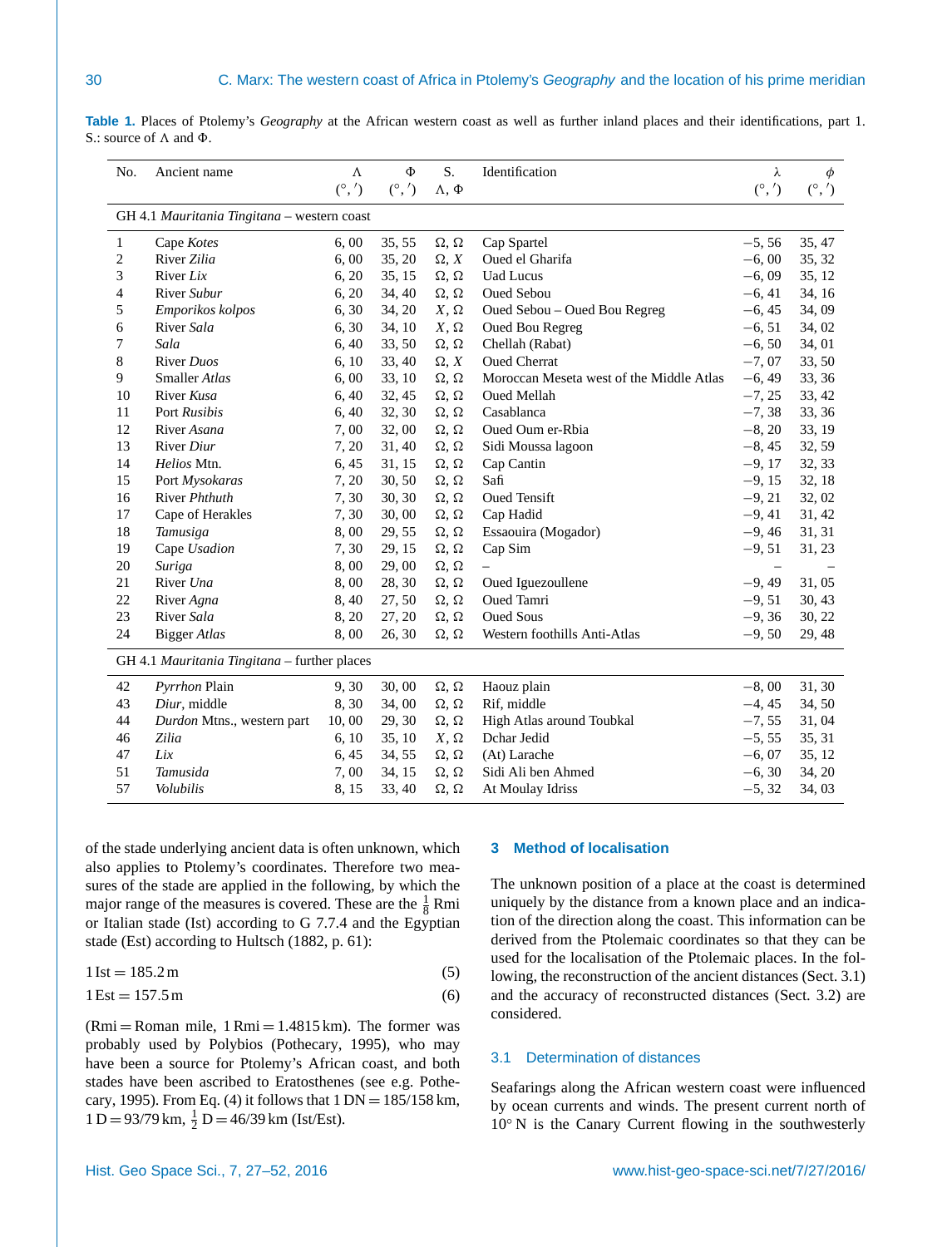<span id="page-4-3"></span>

| <b>Table 2.</b> Places of Ptolemy's <i>Geography</i> at the African western coast as well as further inland places and their identifications, part 2. |  |  |  |  |  |  |
|-------------------------------------------------------------------------------------------------------------------------------------------------------|--|--|--|--|--|--|
| S.: source of $\Lambda$ and $\Phi$ .                                                                                                                  |  |  |  |  |  |  |

| No. | Ancient name                                                | Λ            | Ф            | S.                  | Identification                       | λ                 | φ            |
|-----|-------------------------------------------------------------|--------------|--------------|---------------------|--------------------------------------|-------------------|--------------|
|     |                                                             | $(^\circ,')$ | $(^\circ,')$ | $\Lambda, \Phi$     |                                      | $(^\circ,')$      | $(^\circ,')$ |
|     | GH 4.1 Mauritania Tingitana - further places (continuation) |              |              |                     |                                      |                   |              |
| 59  | Tokolosida                                                  | 7, 10        | 33, 30       | $\Omega$ , $\Omega$ | <b>Bled Takourart</b>                | $-5, 36$          | 34, 02       |
| 61  | Molochath                                                   | 10, 10       | 33,05        | $\Omega$ , $\Omega$ | $\overline{\phantom{0}}$             |                   |              |
| 62  | <b>Benta</b>                                                | 9,30         | 32, 55       | $\Omega$ , X        |                                      |                   |              |
| 68  | Island of Paina                                             | 5,00         | 32,00        | $\Omega$ , $\Omega$ | Island of Sidi Abderrahmane          | $-7, 42$          | 33, 35       |
| 69  | Island of Erythia                                           | 6,00         | 29,00        | $\Omega$ , $\Omega$ | Mogador                              | $-9,47$           | 31, 30       |
|     | Mtn. Phokra                                                 |              |              |                     | Southern part of the Moroccan Meseta | $-8,00$           | 32, 30       |
|     | GH 4.6 Libya Interior - western coast                       |              |              |                     |                                      |                   |              |
| 2   | Hesperian Gulf                                              | 14,00        | 4,00         | $\Omega$ , $\Omega$ | Gulf of Guinea                       | 4,00              | 1,30         |
| 3   | River Subos                                                 | 9,00         | 25,00        | $\Omega$ , $\Omega$ | <b>Oued Sebou</b>                    | $-6, 41$          | 34, 16       |
| 4   | <b>River Salathos</b>                                       | 9, 20        | 22,00        | $\Omega$ , $\Omega$ | <b>Oued Bou Regreg</b>               | $-6.51$           | 34, 02       |
| 5   | <b>Salathos</b>                                             | 9,40         | 22,00        | $\Omega$ , $\Omega$ | Chellah (Rabat)                      | $-6, 50$          | 34, 01       |
| 6   | River Chusarios                                             | 10,00        | 21, 40       | $\Omega$ , $\Omega$ | Oued Mellah                          | $-7, 25$          | 33, 42       |
| 7   | Gannaria Capes                                              | 9,30         | 20, 30       | $\Omega$ , $\Omega$ | Headlands near Dar Bouazza           | $-7, 49$          | 33, 32       |
| 8   | River Ophiodes                                              | 10,00        | 20, 00       | $\Omega$ , $\Omega$ | Oued Oum er-Rbia                     | $-8, 20$          | 33, 19       |
| 9   | Bagazei                                                     | 11,00        | 19,00        | $\Omega$ , $\Omega$ |                                      |                   |              |
| 10  | River Nuios                                                 | 10,00        | 18, 20       | $\Omega$ , $\Omega$ | Oualidia lagoon                      | $-9,02$           | 32, 44       |
| 11  | Saluentia Capes                                             | 9,30         | 17, 30       | $\Omega$ , $\Omega$ | Cap Cantin and a southern headland   | $-9,17$           | 32, 33       |
| 12  | River Massa                                                 | 10, 30       | 16, 30       | $\Omega$ , $\Omega$ | <b>Oued Massa</b>                    | $-9, 40$          | 30, 05       |
| 13  | <i>Iarzeitha</i>                                            | 10,00        | 15, 30       | $\Omega$ , $\Omega$ |                                      |                   |              |
| 14  | River Daras                                                 | 10,00        | 15,00        | $\Omega$ , $\Omega$ | Oued Draa                            | $-11,07$          | 28, 41       |
| 15  | Large Port                                                  | 10,00        | 14,00        | $\Omega$ , $\Omega$ | Khnifiss Lagoon                      | $-12, 14$         | 28, 03       |
| 16  | <b>Babiba</b>                                               | 10, 30       | 13,00        | $\Omega$ , $\Omega$ |                                      | $\qquad \qquad -$ |              |
| 17  | Cape Arsinarion                                             | 8,00         | 12,00        | $\Omega$ , $\Omega$ | Cap Juby                             | $-12, 55$         | 27, 57       |
| 18  | Cape Rusaddir                                               | 8,30         | 11, 30       | $\Omega$ , $\Omega$ | Ras Afkir Oum M'Bark                 | $-13,09$          | 27, 42       |
| 19  | River Stacheir                                              | 9,30         | 11,00        | $\Omega$ , $\Omega$ | Wad As Saguia al Hamra               | $-13, 23$         | 27, 11       |
| 20  | Port of Perphosios                                          | 11,00        | 10, 30       | $\Omega$ , $\Omega$ |                                      |                   |              |
| 21  | Cape Katharon                                               | 12, 30       | 9,30         | $\Omega$ , $\Omega$ | Cap Blanc                            | $-17,03$          | 20, 46       |
| 22  | <b>River Nias</b>                                           | 13, 30       | 9,00         | $\Omega$ , $\Omega$ | Senegal                              | $-16, 31$         | 15,56        |
| 23  | Hesperu Keras                                               | 13,00        | 8,00         | $\Omega$ , $\Omega$ | <b>Bight of Benin</b>                | 3,00              | 6, 20        |
| 24  | River Masitholos                                            | 14,00        | 6,40         | $\Omega$ , $\Omega$ | Niger and Benue                      | 6,04              | 4, 17        |
| 25  | Hypodromos Aithiopias                                       | 14,00        | 5, 15        | $\Omega$ , $\Omega$ |                                      |                   |              |

direction (see e.g. [Gyory et al.,](#page-24-16) [2013\)](#page-24-16). Ancient ships were driven by oar and sail; the speed was mainly influenced by the direction of the wind [\(Casson,](#page-24-17) [1971,](#page-24-17) 270–82). The predominant wind at the northern African western coast is the northeastern trade wind. Its influence in this region can reach up to 35◦ N (cf. [Lockwood,](#page-24-18) [2005,](#page-24-18) p. 129, Fig. A79). A consideration of the current and the wind and of the speed of ancient journeys (Appendix [A\)](#page-22-0) shows that in ancient times the speed of a southward journey along the African western coast may have been about

<span id="page-4-0"></span>
$$
v_{\rm ns} = 1300 \,\text{stday}^{-1} \tag{7}
$$

and the speed of a northward voyage

$$
v_{\rm sn} = 400 \,\text{st} \,\text{day}^{-1}.\tag{8}
$$

For the localisation of Ptolemy's places, the distances between places are required. Assuming that the distance be-

tween two Ptolemaic positions  $(\Lambda_i, \Phi_i)$  and  $(\Lambda_j, \Phi_j)$  is based on a journey time, the reconstruction of this distance should take into account the underlying ancient conversion. The procedure applied is the stepwise conversion

<span id="page-4-1"></span>
$$
\Lambda_i, \Phi_i, \Lambda_j, \Phi_j \stackrel{1}{\longmapsto} \hat{s}({}^{\circ}) \stackrel{2}{\longmapsto} \hat{s}(\text{st}) \stackrel{3}{\longmapsto} \Delta \hat{t} \stackrel{4}{\longmapsto} \hat{s}(\text{st}) \stackrel{5}{\longmapsto} \hat{s}(\text{m})
$$
 (9)

<span id="page-4-2"></span>(symbol  $\stackrel{x}{\longmapsto}$ : step x of conversion). Since Ptolemy's procedure of the determination of geographic coordinates is unknown in individual cases, in step 1 the spherical distance (Eq. [B1\)](#page-22-1) is calculated between the two positions, which can be regarded as a sound approximation. In step 2, Eq. [\(1\)](#page-2-4) is used. In step 3, the estimated ancient journey time is  $\Delta \hat{t} = \hat{s}/v_3$ .  $v_3$  is the speed underlying the ancient conversion of a journey time into a distance. According to Sect. [3.2.2,](#page-6-0) the common ancient speed  $v_{\varnothing}$  (Eq. [3\)](#page-2-5) is an appropriate value, which is used. In step 4, the estimated actual distance is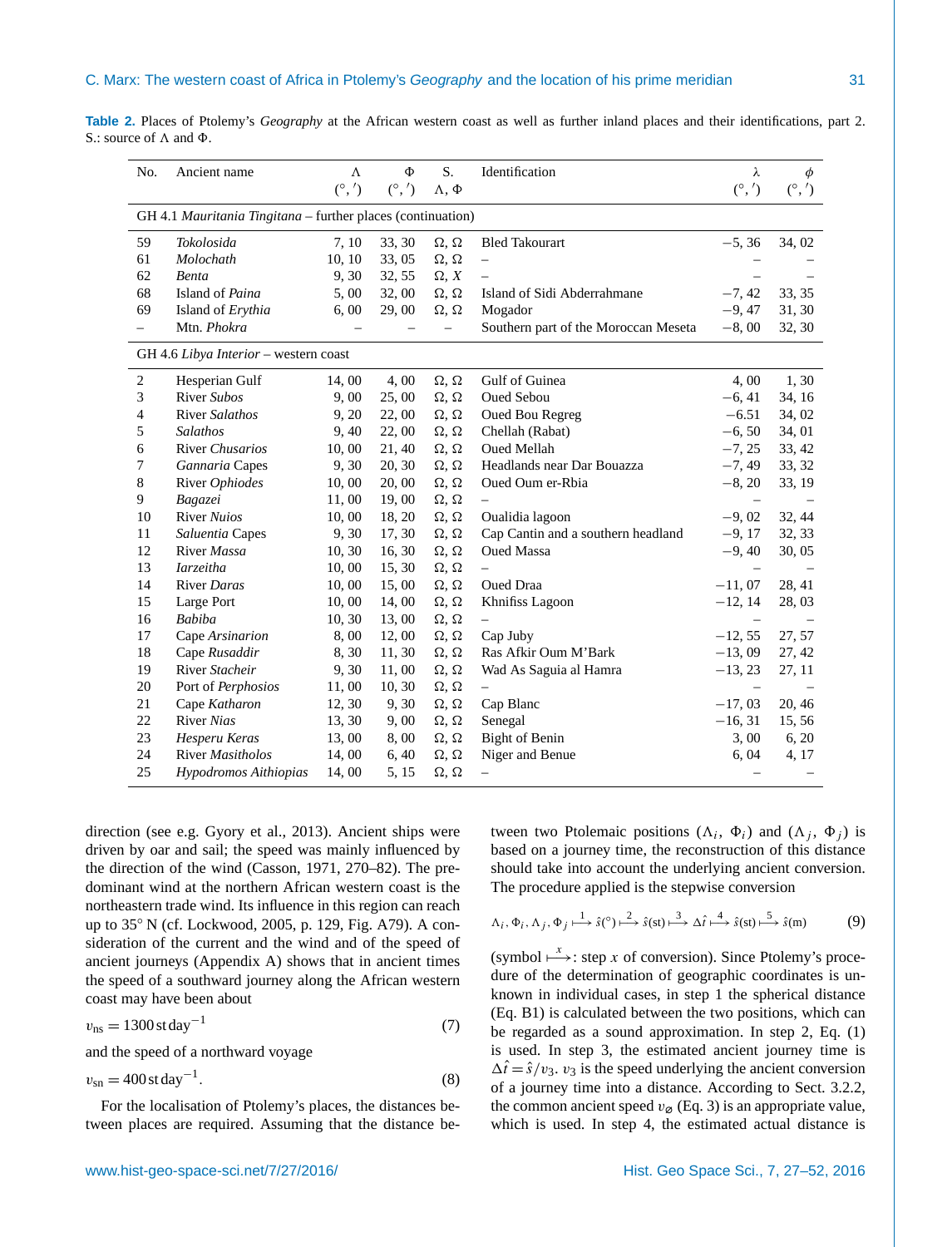| No. | Ancient name                                   | Λ<br>$(^\circ,')$ | Φ<br>$(^\circ,')$ | S.<br>$\Lambda$ , $\Phi$ | Identification                          | λ<br>$(^\circ,')$ | φ<br>$(^\circ,')$ |
|-----|------------------------------------------------|-------------------|-------------------|--------------------------|-----------------------------------------|-------------------|-------------------|
|     |                                                |                   |                   |                          |                                         |                   |                   |
|     | GH 4.6 Libya Interior – further places         |                   |                   |                          |                                         |                   |                   |
| 26  | Mandron Mtns., middle                          | 14,00             | 19,00             | $\Omega$ , $\Omega$      | Middle, High and Anti-Atlas, middle     | $-7, 10$          | 31, 31            |
| 27  | Sagapola Mtns., middle                         | 20, 20            | 22,00             | $\Omega$ , $\Omega$      | In the Middle Atlas                     | $-4.55$           | 33, 31            |
| 28  | <i>Rhussadion Mtns., middle</i>                | 17,00             | 11,00             | $\Omega$ , $\Omega$      | Southwest of Jebel Ouarkziz             | $-10, 43$         | 27, 40            |
| 29  | Ochema Theon Mtn.                              | 19,00             | 5,00              | $\Omega$ , $\Omega$      | Mount Cameroon and Western High Plateau | 10, 30            | 6, 30             |
| 30  | Kapha Mtns., middle                            | 27,00             | 10, 30            | $\Omega$ , X             | (See Sect. $4.6$ )                      |                   |                   |
| 48  | Autolalai                                      | 10,00             | 23, 50            | $\Omega$ , $\Omega$      | $\overline{\phantom{m}}$                |                   |                   |
| 55  | Malachath                                      | 20, 20            | 20, 15            | $\Omega$ , $\Omega$      | $\overline{\phantom{m}}$                |                   |                   |
| 57  | Byntha                                         | 20, 15            | 21,00             | $\Omega$ , $\Omega$      |                                         |                   |                   |
| 94  | Island of Kerne                                | 5,00              | 25, 40            | $\Omega$ , $\Omega$      | Herne                                   | $-15, 47$         | 23, 52            |
| 95  | Island of <i>Hera</i> or <i>Autolala</i>       | 8,00              | 23, 50            | $\Omega$ , $\Omega$      | Mogador                                 | $-9.47$           | 31, 30            |
| 96  | Island of <i>Aprositos</i>                     | 1,00              | 16,00             | $\Omega$ , $\Omega$      | Alegranza                               | $-13, 31$         | 29, 24            |
| 97  | Island of <i>Juno</i>                          | 1,00              | 15, 15            | $\Omega$ , $\Omega$      | Graciosa                                | $-13, 31$         | 29, 15            |
| 98  | Island of <i>Pluvialia</i>                     | 1,00              | 14, 15            | $\Omega$ , $\Omega$      | Lanzarote                               | $-13, 38$         | 29, 02            |
| 99  | Island of <i>Capraria</i>                      | 1,00              | 12, 30            | $\Omega$ , $\Omega$      | Fuerteventura                           | $-14,02$          | 28, 22            |
| 100 | Island of <i>Canaria</i>                       | 1,00              | 11,00             | $\Omega$ , $\Omega$      | Gran Canaria                            | $-15, 36$         | 27, 58            |
| 101 | Island of <i>Centuria</i> ( <i>Pintuaria</i> ) | 1,00              | 10, 30            | $\Omega$ , $\Omega$      | Tenerife                                | $-16, 35$         | 28, 17            |

<span id="page-5-1"></span>**Table 3.** Places of Ptolemy's *Geography* at the African western coast as well as further inland places and their identifications, part 3. S.: source of  $\Lambda$  and  $\Phi$ .

 $\hat{s} = v_4 \Delta t$ .  $v_4$  is the actual speed of the ancient journey for which  $v_{\text{ns}}$  (Eq. [7\)](#page-4-0) is applied in the area of the Canary Current and the trade wind. In step 5, the Italian and Egyptian stade (Eqs. [5](#page-3-3) and [6\)](#page-3-4) are used.

A special case of Eq. [\(9\)](#page-4-1) is the equality of the ancient assumed speed  $v_3$  and the actual ancient speed  $v_4$ , e.g.  $v_3 = v_4 = v_\emptyset$ . Then, the conversion corresponds to the direct conversion

<span id="page-5-2"></span>
$$
\Lambda_i, \Phi_i, \Lambda_j, \Phi_j \stackrel{1}{\longmapsto} \hat{s}({}^{\circ}) \stackrel{2}{\longmapsto} \hat{s}(\text{st}) \stackrel{5}{\longmapsto} \hat{s}(\text{m})
$$
 (10)

of Ptolemy's distance into a metric distance. Conversion Eq. [\(10\)](#page-5-2) is applied to distances outside the area of the Canary Current and the trade wind and to inland distances.

If further coastal places are given by Ptolemy between the two coastal sites  $i$  and  $j$  being considered, the sum

$$
\hat{s}_i^j = \sum_{k=i}^{j-1} \hat{s}_{k,k+1} \tag{11}
$$

of the single distances  $\hat{s}$  of the intermediate places has to be determined (order of the indices = order of the places).

The assumptions underlying the conversions according to Eqs. [\(9\)](#page-4-1) and [\(10\)](#page-5-2) may be wrong. Therefore, a correction factor *a* is applied to distances  $\hat{s}$  if they reveal an obvious distortion. Then, the calculated distance becomes

$$
\overline{s}(a) = a\hat{s}.\tag{12}
$$

Factor a is determined from the data.

 $\overline{s}_{i,j}$  or  $\overline{s}_{i}^{j}$  $i$  can be compared with the actual distance s. In the case of two inland places, the spherical distance is determined; in the case of coastal places, the path length along

the coast is measured. The determination of actual distances was carried out by means of the Google Earth application [\(Google Inc.,](#page-24-9) [2015\)](#page-24-9).

#### <span id="page-5-0"></span>3.2 Accuracy of Ptolemy's distances

The distances derived from Ptolemy's coordinates are possibly adulterated by diverse errors, such as rounding errors of the distances and coordinates and unsuitable conversions of journey times into distances. In the following, possible errors are considered (Sect. [3.2.1\)](#page-5-3), and Ptolemy's distances are compared with distances given by Pliny in order to gain an insight into the reliability of the data (Sect. [3.2.2\)](#page-6-0).

# <span id="page-5-4"></span><span id="page-5-3"></span>3.2.1 Errors of distances

The Ptolemaic coordinates  $\Lambda$  and  $\Phi$  are rounded values. A few latitudes in GH 4.1 have a fraction of degree of  $\frac{11}{12}$  so that Ptolemy used a resolution of  $\frac{1}{12}$  $\degree$  in these cases. The majority of the coordinate values surely has a rougher resolution (cf. [Marx,](#page-25-12) [2011\)](#page-25-12). An investigation of the propagation of the rounding errors of coordinates (Appendix [B\)](#page-22-2) shows that generally they may have caused distance errors up to 10 km  $(GH 4.1)$  or 30 km  $(GH 4.6)$ , respectively.

<span id="page-5-5"></span>Several large, partly systematic errors of the Ptolemaic distances (see Sect. [5\)](#page-14-0) are not explicable by rounding errors. The following types of adulterations of distances may have occurred.

1. Distances were altered through a rough specification of journey times or the use of the measurement units D and DN, respectively (Sect. [2\)](#page-1-0). If the most precise reso-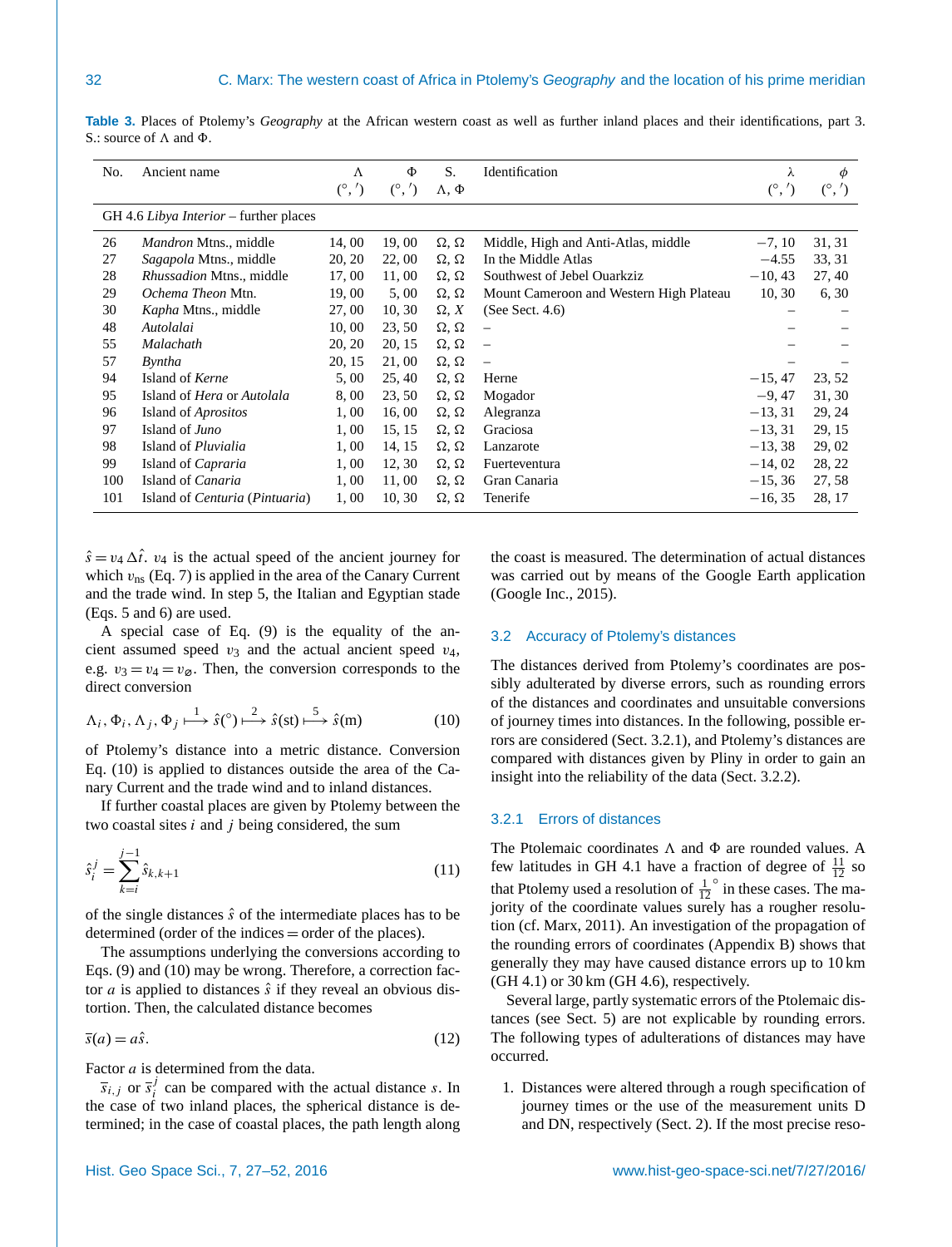| Pliny                                         |       |         |            | Ptolemy                            |    |      |               |  |  |
|-----------------------------------------------|-------|---------|------------|------------------------------------|----|------|---------------|--|--|
| $From - to$                                   |       | $S_{N}$ |            | $From - to$                        | T. |      | $\hat{s}$     |  |  |
|                                               | (Rmi) | (st)    | (DN)       |                                    |    | (st) | (DN)          |  |  |
| 1. NH 5.1; Pliny/natives; $1 DN = 800$ st     |       |         |            | GH 4.1                             |    |      |               |  |  |
| $Lixos$ (town) – Sububus                      | 50    | 400     | 0.5        | $47$ Lix $-$ 4 Subur               | d  | 450  | 0.5           |  |  |
| Sububus – Sala                                | 50    | 400     | 0.5        | $4$ Subur – 7 Sala                 | s  | 530  | 0.5           |  |  |
| Salat – Asana                                 | 150   | 1200    | 1.5        | $6$ Sala – 12 Asana                | s  | 1362 | $\approx$ 1.5 |  |  |
| $Fut - Atlas$                                 | 200   | 1600    | 2.0        | 16 Phthuth $-$ 24 Bigger Atlas     | S  | 2547 | 2.5           |  |  |
| 2. NH 5.1; Agrippa; $1 DN = 112 Rmi = 896 st$ |       |         |            |                                    |    |      |               |  |  |
| <i>Lixos</i> (river) – <i>Anatis</i>          | 205   | (?)     | $\dot{=}2$ | $3 Lix - 12 Asana$                 | S  | 1918 | $\approx$ 2   |  |  |
| Lixos (river) – Straits of Gades              | 112   | 896     | 1.0        |                                    |    |      |               |  |  |
| <i>Lixos</i> (river) – <i>Rutubis</i>         | 224   | 1792    | 2.0        | $3 Lix - 11 Rusibis$               | S  | 1631 | $\approx$ 2.  |  |  |
| Extent of a gulf                              | 616   | 4928    | 5.5        |                                    |    |      |               |  |  |
| 3. NH 6.37                                    |       |         |            | GH 4.6                             |    |      |               |  |  |
| Hesperian Prom. - Theon Ochema                |       |         | 4          | 23 Hesperu Keras – 29 Ochema Theon | s  | 4032 | 4.0           |  |  |
| 4. NH 6.37; Sebosus, Juba; $1 DN = 1000$ st   |       |         |            |                                    |    |      |               |  |  |
| Gades – Junonia                               | 750   | 6000    | 6.0        | Gades (GH 2.4) – 95 Hera/Autolala  | d  | 6287 | $\approx$ 6   |  |  |
| Junonia – Pluvialia                           | 750   | 6000    | 6.0        | 95 Hera/Autolala – 98 Pluvialia    | d  | 5820 | $\approx$ 6   |  |  |
| $Pluvialia - Invallis$                        | 250   | 2000    | 2.0        | 98 Pluvialia – 101 Centuria        | d  | 1875 | $\approx$ 2.  |  |  |
| Purple Islands – Fortunate Islands            | 625   | 5000    | 5.0        | 95 Hera/Autolala – 96 Aprositos    | d  | 5113 | $\approx$ 5   |  |  |

<span id="page-6-1"></span>**Table 4.** Comparison of Pliny's distances  $s_N$  and Ptolemy's distances  $\hat{s}$  derived from his coordinates by Eq. [\(9\)](#page-4-1), steps 1 and 2, and Eq. [\(4\)](#page-2-3). T.: type of  $\hat{s}$ ; d: direct spherical distance Eq. [\(B1\)](#page-22-1); s: sum Eq. [\(11\)](#page-5-4).

lution was  $\frac{1}{2}$  D, errors up to  $\frac{1}{4}$  D were possible, i.e. about 20 km.

- 2. The speed of a sea voyage was influenced by currents and winds (Sect. [3.1\)](#page-3-2), which was not taken into account in the conversion of a journey time into a distance. (a) If the assumed speed of a northward voyage was too large, the distance became too large. (b) If the assumed speed of a southward voyage was too small, the distance became too small. If a journey had the length s and if the actual speeds were  $v_{\text{ns}}$  (Eq. [7\)](#page-4-0) and  $v_{\rm sn}$  (Eq. [8\)](#page-4-2), respectively, and provided that  $v_{\varnothing}$  (Eq. [3\)](#page-2-5) was used for the conversion of the journey time into a distance s', then it follows that  $s' = v_{\varnothing}/v_{\text{ns}} s = 0.77 s$ and  $s' = v_{\varnothing}/v_{\rm sn} s = 2.5 s$ . Consequently, the distances are significantly underestimated and overestimated.
- 3. The measurement units D and DN were confused because, for example, the distance was noted improperly as an  $x$ -day journey. (a) If a distance based on  $x$  D was mistaken for  $x$  DN, the distance became too large. (b) If a distance based on  $x$  DN was mistaken for  $x$  D, it became too small.

## <span id="page-6-0"></span>3.2.2 Comparison with Pliny's distances

Pliny gives several distances between locations at the African western coast, see Table [4](#page-6-1) (based on [Winkler and König,](#page-25-10)

[1993;](#page-25-10) [Brodersen,](#page-24-11) [1996\)](#page-24-11), which can be compared with Ptolemy's distances. [Müller](#page-25-13) [\(1902\)](#page-25-13) and [Spaul](#page-25-4) [\(1958,](#page-25-4) p. 6.2) make comparisons for the distances of NH 6.37 based on st and for the distances of NH 5.1 based on Rmi, respectively, revealing more or less significant differences from Ptolemy's distances. [Müller](#page-25-13) [\(1902\)](#page-25-13), however, remarks that the distances are rough estimates based on journey times. This is taken into account in the following comparison.

Table [4](#page-6-1) provides the sources of Pliny's information, Pliny's distances  $s_N$  in Rmi and st (1 Rmi = 8 st) and the assumed original values in DN. The distances are grouped according to the assumed conversion between the units DN and st.

In group 1, the distances are multiples of 50 Rmi or of 400 st, so that they may be based on  $1 \text{ DN} = 800 \text{ st}$ . The resulting distances are multiples of  $\frac{1}{2}$  DN and may be the original values. The distances of group 2 probably originate with Agrippa (Marcus Vipsanius Agrippa, ca. 64–12 BC; cf. translation [Winkler and König,](#page-25-10) [1993\)](#page-25-10). With one exception, these distances are multiples of 56 Rmi [\(Klotz,](#page-24-19) [1931\)](#page-24-19) or of 448 st. Thus, the ancient conversion may be based on  $1 \text{ DN} = 900 \text{ st} \approx 112 \text{ Rmi}$ . The distances of group 4 are multiples of 125 Rmi or 1000 st; they are probably based on  $1 \text{ DN} = 1000 \text{ st.}$ 

Table [4](#page-6-1) also gives Ptolemy's distances  $\hat{s}$  in st (Eq. [9,](#page-4-1) steps 1) and 2). (The equations of Ptolemy's with Pliny's places are based on [Forbiger](#page-24-8) [\(1844\)](#page-24-8), [Spaul](#page-25-4) [\(1958\)](#page-25-4) and Sects. [4](#page-7-0) and [6.](#page-16-0))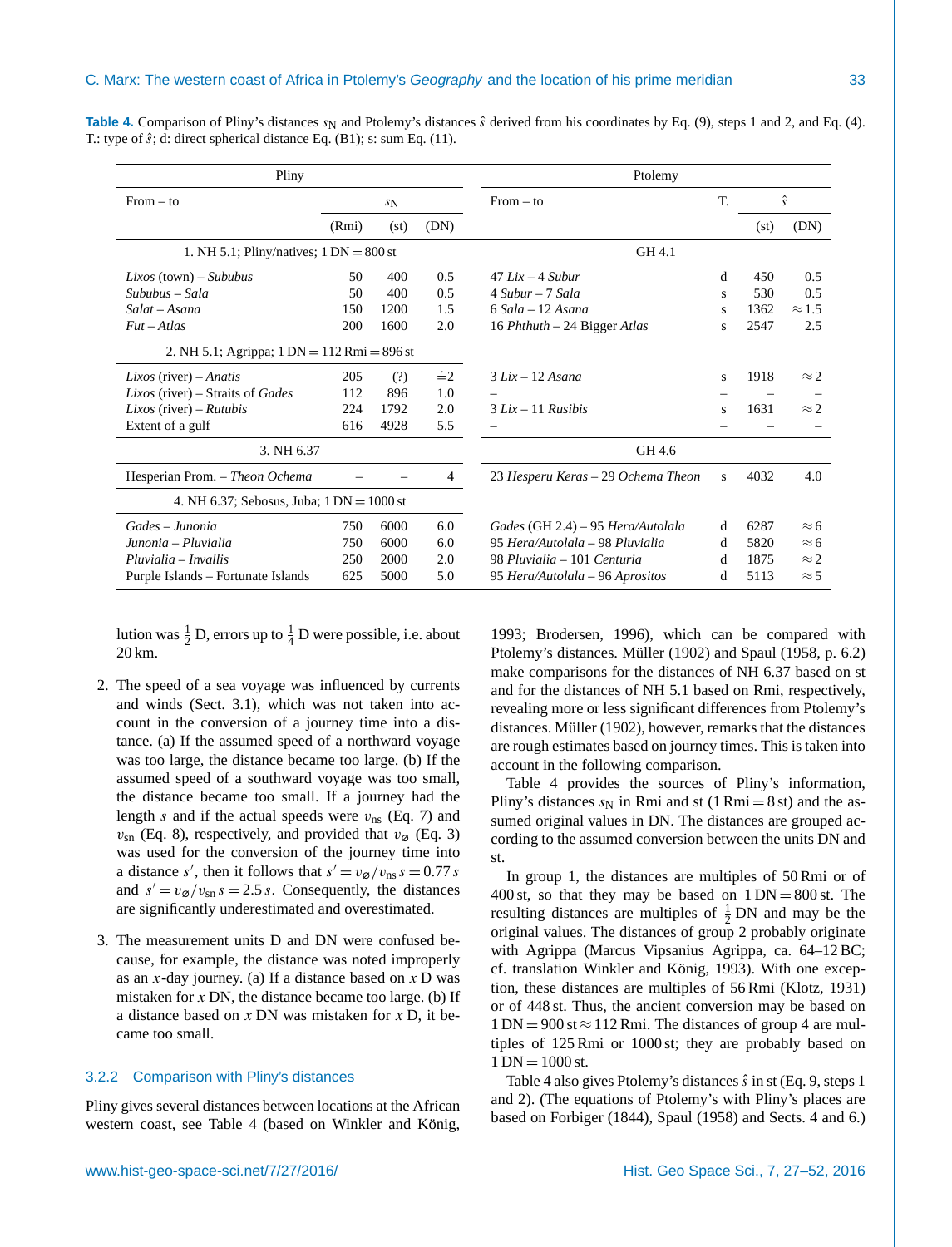In the case of  $\hat{s}_{47,4}$ , the X variant is used, in the other cases  $\Omega$  (*Gades*, GH 2.4.16:  $\Lambda = 5^{\circ}10'$ ,  $\Phi = 36^{\circ}10'$ ). The (M9) Smaller *Atlas* is not included in the sum Eq. [\(11\)](#page-5-4) because it does not exist at the coast (see Sect. [4.1\)](#page-7-1) and was probably inserted by Ptolemy.

Pliny's and Ptolemy's distances can be used for an estimation of the relation between the units st and DN that underlies Ptolemy's distances. To do so, for each Ptolemaic distance  $\hat{s}$  (in st) of Table [4](#page-6-1) the observation equation  $\hat{s}_i + v_i = c s_{\text{N}i}$  is set up, where  $i = 1 \dots 11$  is the index of the distance,  $s_{Ni}$  is Pliny's distance expressed in DN,  $c$  is an unknown factor in st  $DN^{-1}$ , and  $v_i$  is a presumably random residual.  $c$  is determined by a least squares adjustment (see e.g. [Böck,](#page-24-20) [1961;](#page-24-20) [Baumann,](#page-24-21) [1993,](#page-24-21) 17–20); the result is  $1008$  st DN<sup>-1</sup> ± 21 st DN<sup>-1</sup>. Hence, the usual ancient relation  $1 DN = 1000$  st (Eq. [4\)](#page-2-3) can be assumed for Ptolemy's distances. Table [4](#page-6-1) shows  $\hat{s}$  expressed in DN. It reveals that Pliny's and Ptolemy's distances are identical in most cases. A few distances are reviewed in the following.

Ptolemy's distance *Fut*–*Atlas* probably refers to the Anti-Atlas; see Sect. [4.3;](#page-10-0) Pliny, however, may refer to the High Atlas, so that his distance is shorter.

Pliny's distance *Lixos*–*Anatis* cannot be derived from a journey time as the other distances. [Spaul](#page-25-4) [\(1958,](#page-25-4) p. 6.2) assumes that  $205 = CCV$  is a corruption of  $250 = CCL$ . This is possible because the sum of Plinus' three distances *Lixos*–*Sububus*–*Sala*/*Salat*–*Asana* (= *Anatis*) also amounts to 250 Rmi (the River *Salat* is near the town of *Sala*).

The distance Hesperian Promontory–*Theon Ochema* is given directly by Pliny; it is also to be found in *Peripl.* 16. (Pliny gives, referring to Agrippa, a differing value of 10 DN in NH 5.1. Since, however, Agrippa places the *Atlas* in the middle of this distance, the information seems to be unreliable and is not considered here.) Ptolemy's distance is calculated over the waypoints nos. L23–L25 and L29 and equals nearly exactly Pliny's distance.

Consequently, the investigation shows that the ancient distance data are consistent.

## <span id="page-7-0"></span>**4 Ptolemy's places at the African western coast**

In the following, the places of GH 4.1 *Mauritania Tingitana* (Sects. [4.1](#page-7-1)[–4.3\)](#page-10-0) and GH 4.6 *Libya Interior* (Sects. [4.5–](#page-12-0)[4.7\)](#page-13-1) at the African western coast as well as further places are localised. In Sect. [4.4](#page-11-0) the repetition of places of GH 4.1 in GH 4.6 is investigated.

Tables [1](#page-3-1)[–3](#page-5-1) list the modern counterparts of the Ptolemaic places considered and their geographic longitude  $\lambda$  (relative to Greenwich) and latitude  $\phi$ ; Fig. [3](#page-8-0) shows the northern positions (no. M5 is omitted). Tables [5](#page-9-0) and [6](#page-9-1) give the localisations based on distances including these distances. Due to uncertainties and missing evidence, not all places can be localised.

The sequence of the Ptolemaic places in the following sections corresponds to that of their identification. Their modern counterparts are indicated by bold text. Unless otherwise stated, Pliny's information originates from NH 5.1.

## <span id="page-7-1"></span>4.1 *Mauritania Tingitana* part 1: up to the *Asana*

Firstly, the correction Eq. [\(12\)](#page-5-5) is not used for distances  $\hat{s}$ . The (9) Smaller *Atlas* is not included in the sum Eq. [\(11\)](#page-5-4) of distances; cf. Sect. [3.2.2](#page-6-0) and no. 9 below.

**(1) Cape** *Kotes***, (3) River** *Lix***, (4) River** *Subur***, (7)** *Sala***, (47)** *Lix***, (51)** *Tamusida***, (57)** *Volubilis*: these places are either known or consistently identified in the literature (e.g. in [Spaul,](#page-25-4) [1958;](#page-25-4) S & G).

**(43)** *Diur* **(mountains), middle**: [Spaul](#page-25-4) [\(1958,](#page-25-4) p. 8.8): Djebel Zerhoun; [Lacroix](#page-24-6) [\(1998,](#page-24-6) p. 254): Rif. The Djebel Zerhoun is situated south of (57) *Volubilis*/Moulay Idriss, which contradicts Ptolemy's position northeast of it. The *Diur* are the only mountains in the north of *Mauritania Tingitana* and are located between (57) *Volubilis* and (34) *Akrath*; the latter is situated at the northern coast (Fig. [1\)](#page-2-1). This applies to the **Rif**.

**(46)** *Zilia*: [Mannert](#page-25-6) [\(1825,](#page-25-6) p. 467), [Forbiger](#page-24-8) [\(1844,](#page-24-8) p. 878, fn. 14), S & G: Asilah; [Spaul](#page-25-4) [\(1958,](#page-25-4) p. 7.25), [Aujac et al.](#page-24-1) [\(1969–2015,](#page-24-1) vol. 15, p. 80), [Talbert](#page-25-5) [\(2000\)](#page-25-5): Dchar Jedid. The identification of *Zilia* with **Dchar Jedid** 12 km northeast of Asilah is substantiated by inscriptions naming the town *Zilil* or *Zili(s)* (e.g. [Aujac et al.,](#page-24-1) [1969–2015\)](#page-24-1).  $\Lambda$  of X fits better with that of (3) *Zilia* ( $\Omega$ : no. 46 6°30').

**(2) River** *Zilia*: [Mannert](#page-25-6) [\(1825,](#page-25-6) p. 468), [Forbiger](#page-24-8) [\(1844,](#page-24-8) p. 869, fn. 82): small river at Asilah; [Spaul](#page-25-4) [\(1958,](#page-25-4) p. 6.5): Oued Mharhar; [Talbert](#page-25-5) [\(2000\)](#page-25-5): Oued Khobs. Owing to the short distance  $\hat{s}_{46.2}$  of X ( $\Omega$ : no. 2  $\Phi = 35^{\circ}40'$ ) and owing to its name, River *Zilia* may be near (46) *Zilia*/Dchar Jedid as in the cases of (6) River *Sala* and (7) *Sala* as well as (3) River *Lix* and (47) *Lix*. This is met by the **Oued el Gharifa**, whose mouth is west of Dchar Jedid. Ruins and archaeological findings suggest a port at the mouth in the first century BC [\(Eu](#page-24-22)[zennat,](#page-24-22) [1976\)](#page-24-22).

**(6) River** *Sala*: [Mannert](#page-25-6) [\(1825,](#page-25-6) p. 472), [Forbiger](#page-24-8) [\(1844,](#page-24-8) p. 868), [Spaul](#page-25-4) [\(1958,](#page-25-4) p. 6.9), [Talbert](#page-25-5) [\(2000\)](#page-25-5), S & G: Oued Bou Regreg. The *Sala* is situated between the (4) *Subur*/Oued Sebou and (7) *Sala*/Chellah. There is only the **Oued Bou Regreg.**  $\Lambda$  of X is in better agreement with  $\Lambda$  of (7) *Sala* and  $\Lambda$  of (51) *Tamusida* than  $\Lambda$  of  $\Omega$  (6°10').

**(5)** *Emporikos kolpos*: Ptolemy places this bay between the (4) *Subur* and the (6) *Sala*, i.e. **between the Oued Sebou and the Oued Bou Regreg**. It has been assumed that it corresponds to the bay of *Sagigi* mentioned by Pliny (e.g. [Spaul,](#page-25-4) [1958,](#page-25-4) p. 6.3; S &G , p. 383, fn. 9). According to Pliny (translation [Winkler and König,](#page-25-10) [1993\)](#page-25-10), the bay of *Sagigi* is situated between the (3) *Lixos* (*Lix*/Uad Lucus) and *Mulelacha*, which is further north than the *Sububa* (*Subur*) and is assumed to be Moulay Bou Selham (e.g. [Winkler and König,](#page-25-10) [1993,](#page-25-10) p. 120). Thus, there is a distance of at least 80 km between the two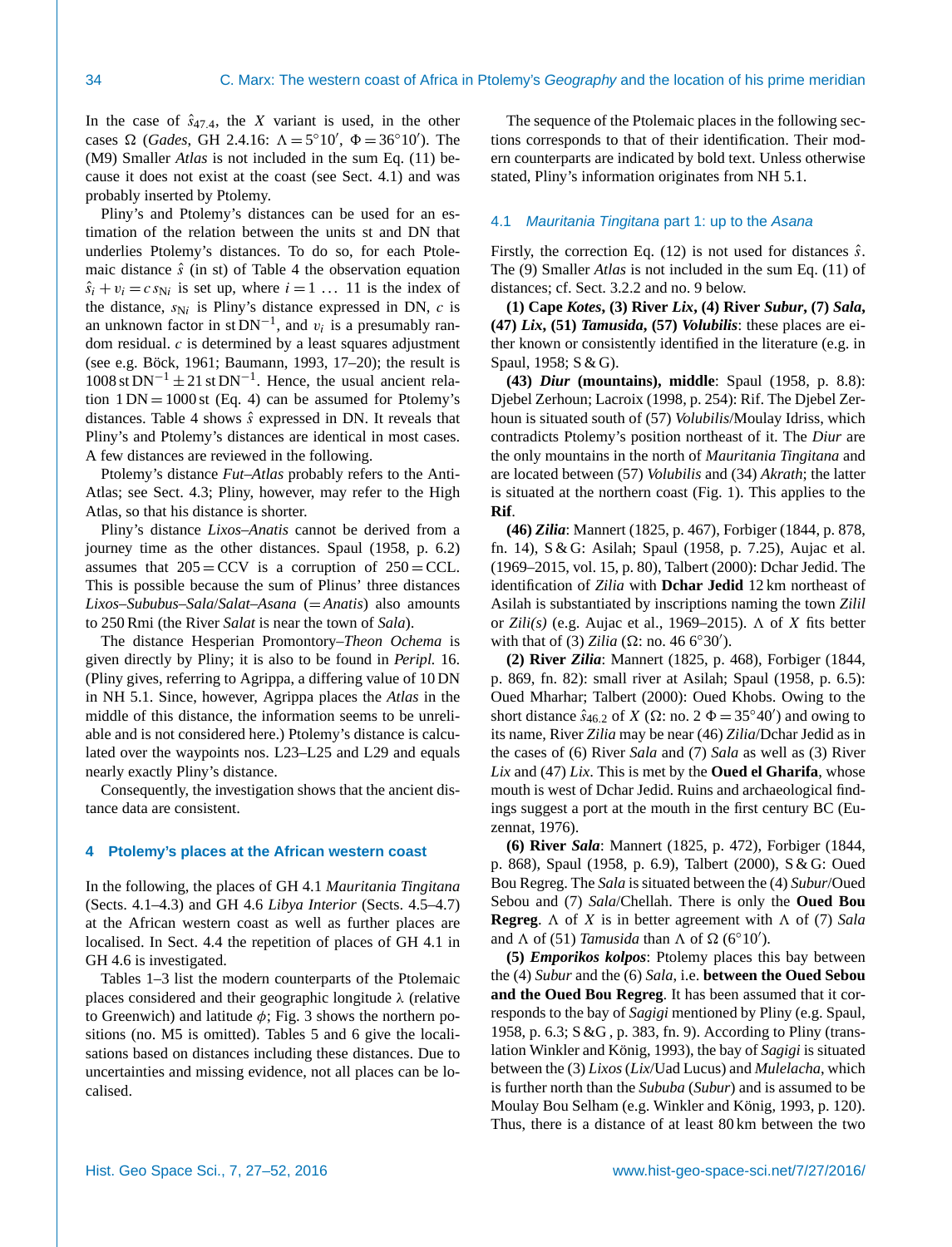<span id="page-8-0"></span>

**Figure 3.** Identified northern places in GH 4.1 *Mauritania Tingitana* (upright) and GH 4.6 *Libya Interior* (italic).

bays so that they do not seem to be identical. Alternatively, Ptolemy's or Pliny's information may either be erroneous or both refer to a bay which reaches approximately from the Uad Lucus (*Lix*) to the Oued Bou Regreg (*Sala*). If Ptolemy refers to a coastal point,  $\Lambda$  of X is to be preferred in agreement with no. 6 ( $\Omega$ : 6°10′).

**(12) River** *Asana*: [Mannert](#page-25-6) [\(1825,](#page-25-6) p. 473), [Forbiger](#page-24-8) [\(1844,](#page-24-8) p. 869), S & G: Oued Oum er-Rbia. The rivers closest to  $\hat{s}_7^{12}$  are the Oued Oum er-Rbia and the Oued Tensift  $(s = 160 \text{ km}, 350 \text{ km})$ . The **Oued Oum er-Rbia** is chosen in agreement with the mentioned literature. [Forbiger](#page-24-8) [\(1844\)](#page-24-8) states that the ancient name of the river can be recognised in the name of the town Azamur (Azemmour) at the river mouth.

<span id="page-8-1"></span>From the ratio of  $\hat{s}_7^{12}$  and the corresponding s follows the correction factor

$$
a_1 = 0.654,\t(13)
$$

which is the average of the results from Ist and Est.  $a_1$  is applied in Eq. [\(12\)](#page-5-5) up to no. 12.

**(8) River** *Duos*: [Spaul](#page-25-4) [\(1958,](#page-25-4) p. 6.11): Oued Cherrat; S & G: Oued Mellah.  $\overline{s}_{7,8}(a_1)$  of  $\Omega$  (no. 8  $\Phi = 33^{\circ}20'$ ) is met by the Oued Mellah and the Oued Nefifikh ( $s = 60$  km), but then there would be no large river which satisfies the position of the (10) *Kusa* between the (8) *Duos* and the (12) *Asana*. Therefore, the **Oued Cherrat** is chosen, which is in accordance with  $\overline{s}_{7,8}(a_1)$  of X.

**(10) River** *Kusa*: [Spaul](#page-25-4) [\(1958,](#page-25-4) p. 6.11): Oued Nefifikh; S & G: Oued Sous. For the  $(8)$  *Duos*,  $\Phi$  of X has to be applied; see no. 8 above. The Oued Mellah and the Oued Oum er-Rbia are the rivers closest to  $\bar{s}_{8,10}(a_1)$  ( $s = 33$  km, 130 km). Since the latter is equated with the (12) *Asana*, the *Kusa* is the **Oued Mellah**.

**(9) Smaller** *Atlas* **Mountain**: between the (8) *Duou*/Oued Cherrat and the (10) *Kusa*/Oued Mellah there are no mountains at the coast or in its vicinity. South-east of the mouth of the Oued Cherrat, however, parts of the **Moroccan Meseta west of the Middle Atlas** are close to the coast. Ptolemy probably features these high plains and mountains wrongly as a coastal point far to the west.

**(11) Port** *Rusibis*: [Gosselin](#page-24-7) [\(1798–1813,](#page-24-7) p. 125), [Man](#page-25-6)[nert](#page-25-6) [\(1825,](#page-25-6) p. 473), S & G: Mazagan (El Jadida, El-Bridja); [Spaul](#page-25-4) [\(1958,](#page-25-4) p. 6.16): Azemmour; [Lacroix](#page-24-6) [\(1998,](#page-24-6) p. 170): Casablanca. Pliny gives 224 Rmi for the distance (3) *Lix*/Uad Lucus–(11) *Rusibis* and 205 Rmi for (3) *Lix*– (12) *Asana*/Oum er-Rbia. Hence, *Rusibis* would be further south than the *Asana*. This assumption, however, is not necessary. First, Pliny's distances contradict Ptolemy's positioning of the *Asana* south-east of *Rusibis*. Second, Pliny's distance of 205 Rmi is indeed correct, but its high accuracy is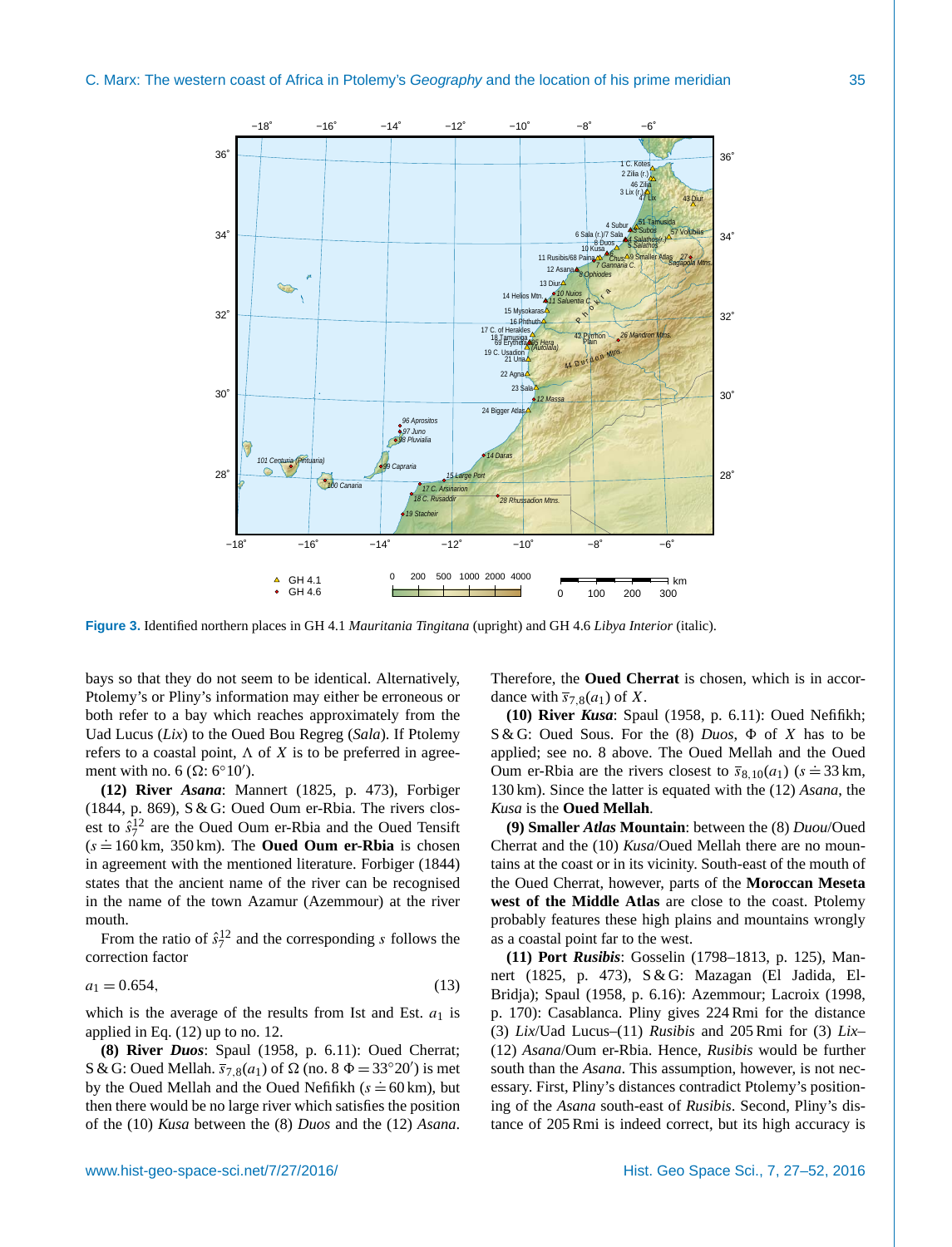| Place wanted      | Distance from                                                                     | S.               | $\boldsymbol{a}$ |     | $\overline{s}(a)$ (km) | Identification                       | S    |
|-------------------|-----------------------------------------------------------------------------------|------------------|------------------|-----|------------------------|--------------------------------------|------|
|                   |                                                                                   |                  |                  | Ist | Est                    |                                      | (km) |
|                   | s equals the length of the sea route; $\hat{s}$ by Eq. (9); $v_4 = v_{\text{ns}}$ |                  |                  |     |                        |                                      |      |
| 8 Duos            | 7 Sala/Chellah                                                                    | Ω                | a <sub>1</sub>   | 51  | 44                     | <b>Oued Cherrat</b>                  | 33   |
|                   |                                                                                   | X                | a <sub>1</sub>   | 35  | 30                     |                                      |      |
| 10 Kusa           | 8 Duos/Oued Cherrat                                                               | Ω                | a <sub>1</sub>   | 57  | 48                     | <b>Oued Mellah</b>                   | 33   |
|                   |                                                                                   | X                | $a_1$            | 79  | 67                     |                                      |      |
| 11 Port Rusibis   | 10 Kusa/Oued Mellah                                                               | Ω                | a <sub>1</sub>   | 20  | 17                     | Casablanca                           | 23   |
| 12 Asana          | 7 Sala/Chellah                                                                    | Ω                | 1                | 264 | 225                    | Oued Oum er-Rbia                     | 161  |
| 13 Diur           | 12 Asana/Oued Oum er-Rbia                                                         | Ω                | a <sub>2</sub>   | 31  | 26                     | Sidi Moussa lagoon                   | 60   |
| 14 Helios Mtn.    | 13 Diur/Sidi Moussa lagoon                                                        | Ω                | a <sub>2</sub>   | 46  | 39                     | Cap Cantin                           | 69   |
| 15 Mysokaras      | 14 Helios mtn./Cap Cantin                                                         | Ω                | a <sub>2</sub>   | 46  | 39                     | Safi                                 | 31   |
|                   | 16 Phthuth/Oued Tensift                                                           | Ω                | a <sub>2</sub>   | 26  | 22                     |                                      | 32   |
|                   |                                                                                   | X                | a <sub>2</sub>   | 43  | 36                     |                                      |      |
| 16 Phthuth        | 14 Helios Mtn./Cap Cantin                                                         | Ω                | a <sub>2</sub>   | 72  | 61                     | <b>Oued Tensift</b>                  | 61   |
|                   |                                                                                   | X                | a <sub>2</sub>   | 89  | 75                     |                                      |      |
| 17 C. of Herakles | 16 <i>Phthuth</i> /Oued Tensift                                                   | Ω                | a <sub>2</sub>   | 35  | 30                     | Cap Hadid                            | 49   |
| 18 Tamusiga       | 17 C. of Herakles/Cap Hadid                                                       | Ω                | $a_3$            | 25  | 21                     | Essaouira                            | 23   |
| 19 C. Usadion     | 17 C. of Herakles/Cap Hadid                                                       | Ω                | $a_3$            | 70  | 59                     | Cap Sim                              | 40   |
| $21$ Una          | 19 C. Usadion/Cap Sim                                                             | Ω                | $a_3$            | 57  | 49                     | Oued Iguezoullene                    | 36   |
| 22 Agna           | 21 Una/Oued Iguezoullene                                                          | Ω                | $a_3$            | 50  | 43                     | <b>Oued Tamri</b>                    | 43   |
| 23 Sala           | 22 Agna/Oued Tamri                                                                | Ω                | 1                | 70  | 59                     | <b>Oued Sous</b>                     | 53   |
| 24 Bigger Atlas   | 23 Sala/Oued Sous                                                                 | Ω                | 1                | 107 | 91                     | Foothills, Anti-Atlas (northern end) | 79   |
|                   | s equals the spherical distance; $\hat{s}$ by Eq. (10)                            |                  |                  |     |                        |                                      |      |
| 2 Zilia (river)   | 46 Zilia/Dchar Jedid                                                              | Ω                | 1                | 60  | 51                     | Oued el Gharifa                      | 8    |
|                   |                                                                                   | $\boldsymbol{X}$ | 1                | 20  | 17                     |                                      |      |
| 42 Pyrrhon Plain  | 17 C. Herakles/Cap Hadid                                                          | Ω                | 1                | 160 | 136                    | Haouz plain                          | 160  |
| 44 Durdon         | 19 C. Usadion/Cap Sim                                                             | Ω                | 1                | 203 | 173                    | High Atlas, Toubkal                  | 186  |

<span id="page-9-0"></span>**Table 5.** Localisation of the places of GH 4.1 *Mauritania Tingitana*. S.: source of the Ptolemaic position; a: correction factor; s(a): corrected Ptolemaic distance Eq. [\(12\)](#page-5-5); s: actual distance; Ist, Est: based on the Italian/Egyptian stade.

<span id="page-9-1"></span>**Table 6.** Localisation of the places of GH 4.6 *Libya Interior*. S.: source of the Ptolemaic position; a: correction factor;  $\bar{s}(a)$ : corrected Ptolemaic distance Eq. [\(12\)](#page-5-5); s: actual length of the sea route; Ist, Est: based on the Italian/Egyptian stade.

| Place wanted                                | Distance from                          | S. | $\mathfrak{a}$ | $\overline{s}(a)$ (km) |     | Identification          | S    |
|---------------------------------------------|----------------------------------------|----|----------------|------------------------|-----|-------------------------|------|
|                                             |                                        |    |                | Ist                    | Est |                         | (km) |
| $\hat{s}$ by Eq. (9), $v_4 = v_{\text{ns}}$ |                                        |    |                |                        |     |                         |      |
| 7 Gannaria C.                               | 6 Chusarios/Oued Mellah                | Ω  | $a_4$          | 47                     | 40  | C. near Dar Bouazza     | 43   |
| 8 Ophiodes                                  | <i>7 Gannaria C./c.</i> at Dar Bouazza | Ω  | $a_4$          | 26                     | 22  | Oued Oum er-Rhia        | 55   |
| 10 Nuios                                    | 8 Ophiodes/Oum er-Rbia                 | Ω  | $a_4$          | 95                     | 81  | Oualidia lagoon         | 96   |
|                                             | 11 Saluentia C./Cap Cantin             | Ω  | $a_4$          | 36                     | 31  | Oualidia lagoon         | 32   |
| 12 Massa                                    | 11 Saluentia C./Cap Cantin             | Ω  |                | 167                    | 142 | <b>Oued Massa</b>       | 305  |
| 14 Daras                                    | 12 <i>Massa</i> /Oued Massa            | Ω  | 1              | 194                    | 165 | <b>Oued Draa</b>        | 212  |
| 15 Large Port                               | 14 Daras/Oued Draa                     | Ω  | 1              | 120                    | 102 | Khnifiss Lagoon         | 132  |
| 17 C. Arsinarion                            | 14 Daras/Oued Draa                     | Ω  | 1              | 572                    | 486 | Cap Juby                | 200  |
| 18 C. Rusaddir                              | 17 C. Arsinarion/Cap Juby              | Ω  |                | 84                     | 72  | Ras Afkir Oum M'Bark    | 39   |
|                                             |                                        | X  |                | 190                    | 162 |                         |      |
| 19 Stacheir                                 | 18 C. Rusaddir/Ras Afkir Oum M'Bark    | Ω  | 1              | 133                    | 113 | Wad As Saguia al Hamra  | 61   |
|                                             |                                        | X  | 1              | 118                    | 100 |                         |      |
| $\hat{s}$ by Eq. (10)                       |                                        |    |                |                        |     |                         |      |
| 23 Hesperu Keras                            | 29 Ochema Theon/Mount Cameroon         | Ω  |                | 740                    | 630 | Bight of Benin (middle) | 750  |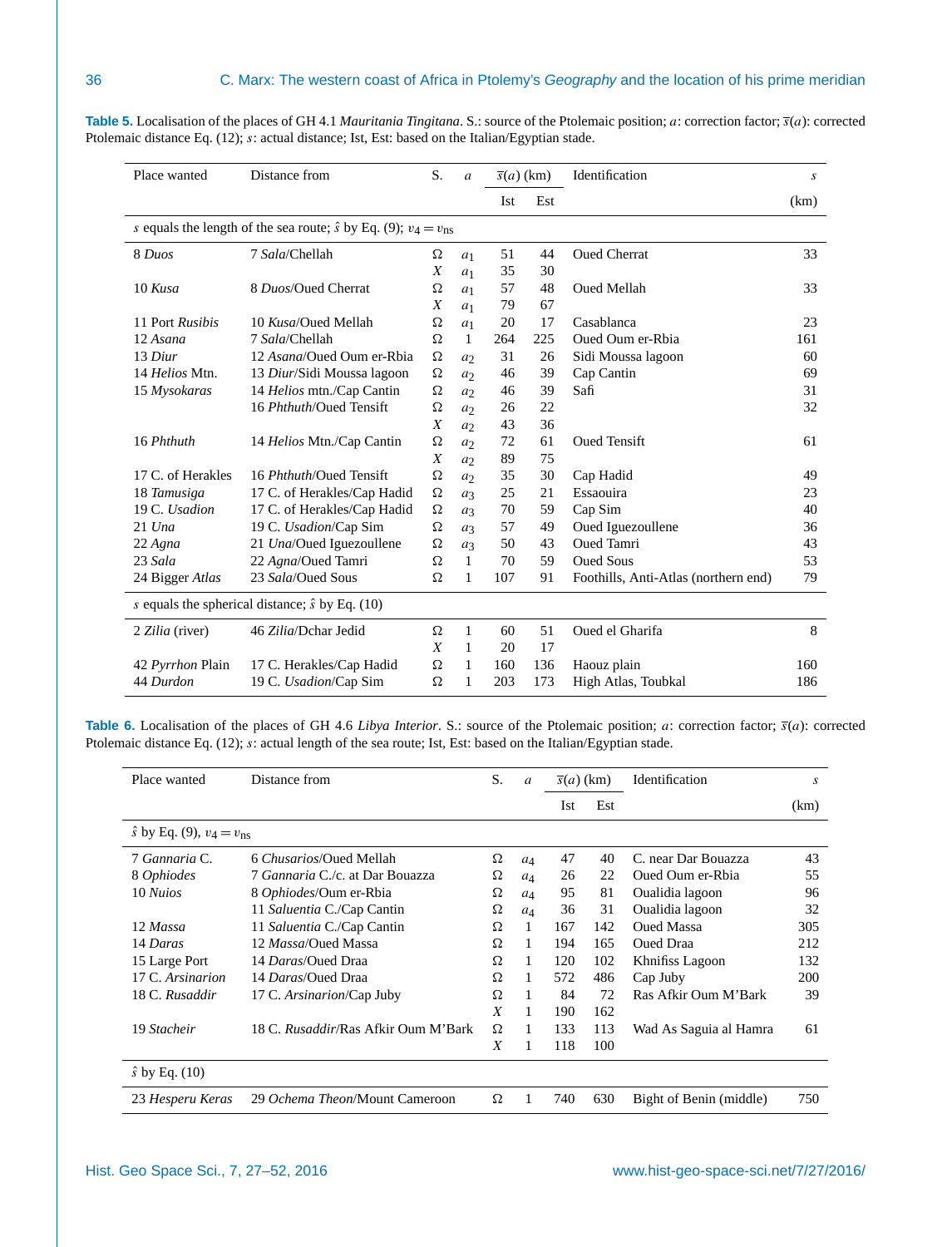very unlikely in view of that of the other ancient data. Pliny's two distances may originate from rough specifications as 2 DN; see Sect. [3.2.2.](#page-6-0) Third, 205 Rmi may be a corruption of 250; three other distances given by Pliny yield the sum of 250 Rmi for this distance; see Sect. [3.2.2.](#page-6-0) In contrast to the usual identification Mazagan, **Casablanca** is consistent with Ptolemy's positioning and also with his distance  $\overline{s}_{10,11}(a_1)$ .

**(68) Island of** *Paina*: 8 of *Paina* equals that of the (12) *Asana*/Oum Er-Rbia, and the island is positioned at a large distance to the coast. This is met by the Madeira archipelago. Ptolemy, however, often positions islands much too far from the coast (see e.g. England and Italy in [Kleineberg et al.,](#page-24-23) [2012;](#page-24-23) [Marx and Kleineberg,](#page-25-8) [2012\)](#page-25-8). Owing to its 8, *Paina* is probably situated near the (12) *Asana*/Oum Er-Rbia. There exists the **island of Sidi Abderrahmane**, which is only  $10<sup>′</sup>$  more northern than the river mouth.

# <span id="page-10-1"></span>4.2 *Mauritania Tingitana* part 2: up to the Cape of **Herakles**

The sum  $\hat{s}_{12}^{24}$  from the *Asana/Oued Oum er-Rbia to the Big*ger *Atlas* amounts to 866/737 km (Ist/Est). The Bigger *Atlas* must correspond to the foothills of the High Atlas or of the Anti-Atlas near the coast. The resulting actual distances are significantly smaller than  $\hat{s}_{12}^{24}$ . Since the Anti-Atlas yields a smaller difference, it is preferred to the High Atlas. [\(Gos](#page-24-7)[selin](#page-24-7) [\(1798–1813\)](#page-24-7), [Spaul](#page-25-4) [\(1958\)](#page-25-4) and [Lacroix](#page-24-6) [\(1998\)](#page-24-6) also assume that the Bigger *Atlas* is further south than the High Atlas.) The foothills of the Anti-Atlas (at  $29°48'$  N) begin at s  $\approx$  472 km. The ratio s/ŝ yields the correction factor

$$
a_2 = 0.588 \tag{14}
$$

(average based on Ist and Est), which is used in Eq. [\(12\)](#page-5-5) in the following.

**(13) River** *Diur*: [Spaul](#page-25-4) [\(1958,](#page-25-4) p. 6.12): Oualidia lagoon. At  $\overline{s}_{12,13}(a_2)$  there is no river; the nearest river is the Oued The  $s_{12,13(x_2)}$  and is no liver, the heatest liver is the success triver in the success of  $s = 190 \text{ km}$ . Possibly, the *Diur* refers to a lagoon, which was taken for a river. The Oualidia lagoon is situated at  $s = 97$  km, but the **Sidi Moussa lagoon** at  $s = 60$  km fits better with  $\overline{s}_{12,13}(a_2)$ .

**(14)** *Helios* **Mountain**: [Mannert](#page-25-6) [\(1825,](#page-25-6) p. 475), [Forbiger](#page-24-8) [\(1844,](#page-24-8) p. 867), [Spaul](#page-25-4) [\(1958,](#page-25-4) p. 6.10), S & G: Cap Cantin (Beddouza); [Talbert](#page-25-5) [\(2000,](#page-25-5) *Soloeis*): Cap Spartel. The cape *Helios* Mountain is also named *Soloeis* (S & G, p. 383, fn. 12; *Peripl.* 3). The only cape in the vicinity of  $\overline{s}_{13,14}(a_2)$  is **Cap Cantin**.

**(16) River** *Phthuth*: [Gosselin](#page-24-7) [\(1798–1813,](#page-24-7) p. 125), [Man](#page-25-6)[nert](#page-25-6) [\(1825,](#page-25-6) p. 476), [Forbiger](#page-24-8) [\(1844,](#page-24-8) p. 869), [Spaul](#page-25-4) [\(1958,](#page-25-4) p. 6.16): Oued Tensift. The **Oued Tensift** is situated in accordance with the lower values of  $\bar{s}^{16}_{14}(a_2)$ , which is followed by only a few short rivers.  $\Phi$  of  $\Omega$  fits better than  $\Phi$  of X  $(30^{\circ}15^{\prime})$ .

**(15) Port** *Mysokaras*: [Gosselin](#page-24-7) [\(1798–1813,](#page-24-7) p. 125), [Mannert](#page-25-6) [\(1825,](#page-25-6) p. 476), [Spaul](#page-25-4) [\(1958,](#page-25-4) p. 6.14): Safi. Today, **Safi** is the largest town between (14) *Helios* Mountain/Cap Cantin and the (16) *Phthuth*/Oued Tensift. It is consistent with  $\overline{s}_{14,15}(a_2)$  and  $\overline{s}_{15,16}(a_2)$  ( $\Omega$ ; see no. 16 above).

**(17) Cape of Herakles**: [Mannert](#page-25-6) [\(1825,](#page-25-6) p. 476), [Forbiger](#page-24-8) [\(1844,](#page-24-8) p. 867), [Spaul](#page-25-4) [\(1958,](#page-25-4) p. 6.13): cape/peninsula of Mogador; S & G: Cap Hadid. The only large cape in the vicinity of  $\overline{s}_{16,17}(a_2)$  ( $\Omega$ ; see no. 16 above) is **Cap Hadid**. The cape is marked by the nearby mountain of Jebel Hadid, which is visible from the sea (cf. [Arlett,](#page-24-24) [1836,](#page-24-24) p. 289).

**(42)** *Pyrrhon* **Plain**: [Spaul](#page-25-4) [\(1958,](#page-25-4) p. 7.19): Haouz plain; [Talbert](#page-25-5) [\(2000\)](#page-25-5): possibly Gharb plain. The *Pyrrhon* Plain is east of the (17) Cape of Herakles/Cap Hadid. The **Haouz plain** is almost east of Cap Hadid and in accordance with  $\hat{s}_{17,42}$ .

## <span id="page-10-0"></span>4.3 *Mauritania Tingitana* part 3: up to the Bigger *Atlas*

The sum  $\hat{s}_{17}^{24}$  from the Cape of Herakles/Cap Hadid to the Bigger *Atlas* is 553/470 km (Ist/Est), but the actual distance to the foothills of the Anti-Atlas (cf. Sect. [4.2\)](#page-10-1) is only s  $\approx$  240 km. This yields the new correction factor

$$
a_3 = 0.469 \tag{15}
$$

(average based on Ist and Est), which is used in Eq. [\(12\)](#page-5-5).

**(18)** *Tamusiga*: [Gosselin](#page-24-7) [\(1798–1813,](#page-24-7) p. 125): at the Oued Ksob (near Essaouira); [Mannert](#page-25-6) [\(1825,](#page-25-6) p. 476), S & G: Mogador (Essaouira). **Essaouira** is consistent with  $\overline{s}_{17,18}(a_3)$ . Excavations revealed that there was a Phoenician settlement in the seventh century BC [\(Culican,](#page-24-25) [1991,](#page-24-25) p. 543).

<span id="page-10-2"></span>**(19) Cape** *Usadion*: [Gosselin](#page-24-7) [\(1798–1813,](#page-24-7) p. 125), [Spaul](#page-25-4) [\(1958,](#page-25-4) p. 6.13): Cap Ghir; [Mannert](#page-25-6) [\(1825,](#page-25-6) p. 476), [Forbiger](#page-24-8) [\(1844,](#page-24-8) p. 867), S & G (p. 385, fn. 13): Cap Sim (Osem). In the vicinity of  $\bar{s}_{17}^{19}(a_3)$  there are Cap Sim and Cap Tafelney  $(s = 40 \text{ km}, 73 \text{ km})$ . The latter would cause a lack of space for the places up to the Bigger *Atlas*, so that **Cap Sim** is chosen.

**Mountain** *Phokra*: the *Phokra* reaches from the (9) Smaller *Atlas*/Moroccan Meseta west of the Middle Atlas to (19) Cape *Usadion*/Cap Sim (GH 4.1.12). In this region the Moroccan Meseta is situated at some distance from the coast so that the *Phokra* corresponds to the **southern part of the Moroccan Meseta**.

**(69) Island of** *Erytheia*: [Gosselin](#page-24-7) [\(1798–1813,](#page-24-7) p. 160), [Mannert](#page-25-6) [\(1825,](#page-25-6) p. 476): Mogador. The large longitudinal distance of the island to the coastal places is of no account; see Sect. [4.1,](#page-7-1) no. 68. *Erytheia* is situated about 1◦ further south than (18) *Tamusiga*/Essaouira, where no island exists. At Essaouira, however, there is **Mogador**. According to Pliny (NH 6.36), Juba (Juba II, king of Mauritania) discovered a few islands in the latitudes of the Autololes, where he established the production of Gaetulian Purple (Purple Islands). Pliny (NH 5.1) locates the Autololes south of (7) *Sala*/Chellah and north of the mountain *Atlas*, which probably refers to the High Atlas (see also Sect. [3.2.2\)](#page-6-0). Furthermore, according to Agrippa's description of the coast given by Pliny, the Autololes are south of the promontory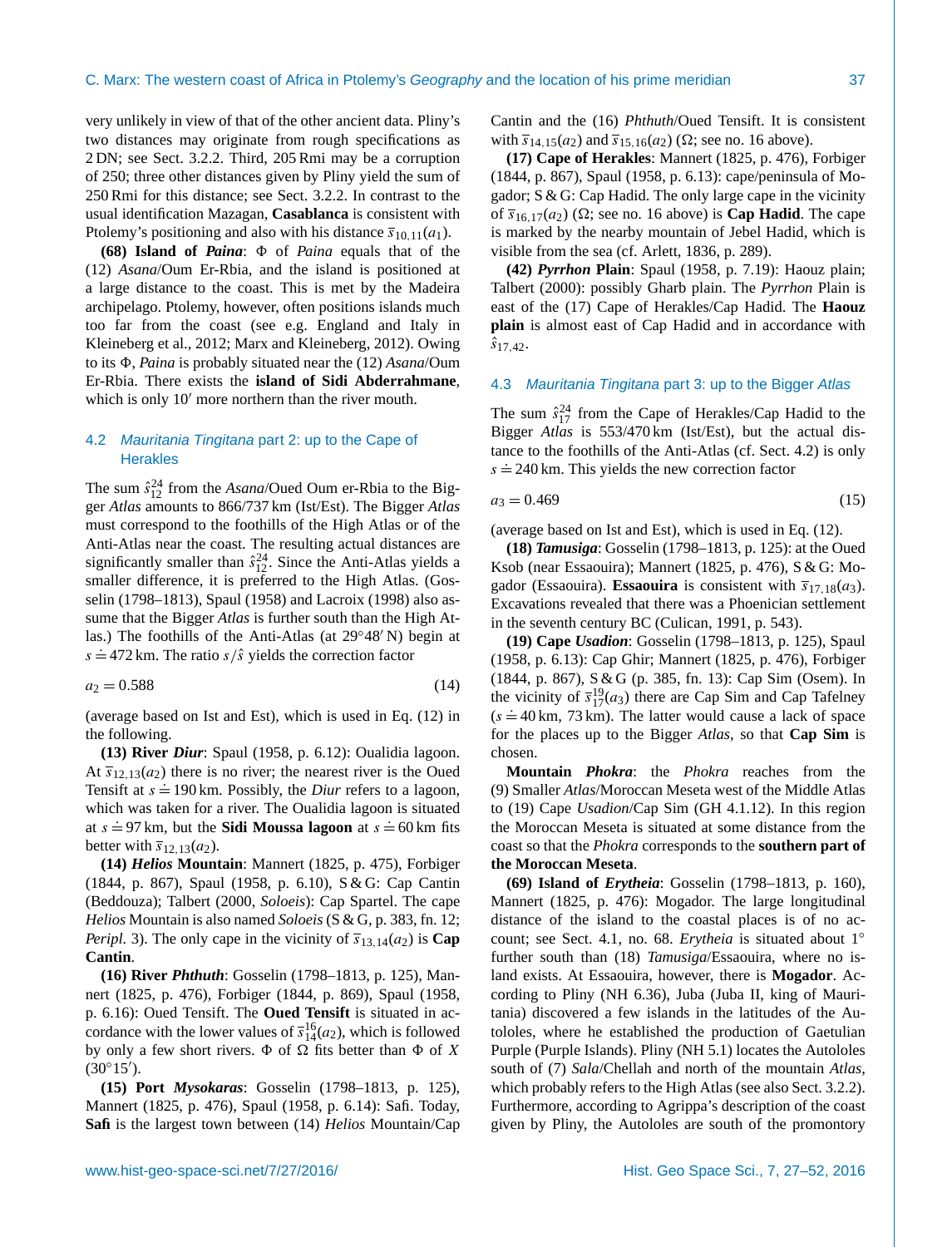*Soloeis* and north of the River *Masathat*, which probably correspond to Cap Cantin and the Oued Massa (e.g. [Winkler](#page-25-10) [and König,](#page-25-10) [1993,](#page-25-10) p. 120) as well as to Ptolemy's (14) *Helios* Mountain and (L12) *Massa* (see Sect. [4.2,](#page-10-1) no. 14; Sect. [4.6,](#page-13-0) no. 12). In conclusion, the Autololes were situated between Cap Cantin and the High Atlas. The only islands in this region are at Essaouira (Mogador). Thus, these are the Purple Islands, and *Erytheia* refers to Mogador, the largest of them. It has been suggested that the Purple Islands are the Canary Islands (e.g. [Hennig,](#page-24-26) [1944,](#page-24-26) p. 45), where orchil lichen may have been used for dyeing. [Müller](#page-25-13) [\(1902\)](#page-25-13), however, points out that Pomponius Mela and Pliny mention seashells as the origin of the Gaetulian Purple (Mela: "Those coasts [of the Nigritae and the Gaetuli] are very famous for purple and murex – the most effective dyeing materials", *Chorography* 3.104, [Romer,](#page-25-14) [1998;](#page-25-14) Pliny: "... all the rocks of Gaetulia are searched for the murex and the purple").

**(21) River** *Una*: [Gosselin](#page-24-7) [\(1798–1813,](#page-24-7) p. 125): Oued Sous; [Mannert](#page-25-6) [\(1825,](#page-25-6) p. 476): Oued Iguezoullene (Iguzul); [Spaul](#page-25-4) [\(1958,](#page-25-4) p. 6.15): Oued Massa. The only large river in the vicinity of  $\bar{s}_{19}^{21}(a_3)$  is the **Oued Iguezoullene**.

**(22) River** *Agna*: [Spaul](#page-25-4) [\(1958,](#page-25-4) p. 6.15): Oued Adoudou; S & G: Oued Tamri (Beni-Tamer). The largest river in the vicinity of  $\overline{s}_{21,22}(a_3)$  is the **Oued Tamri**.

**(23) River** *Sala*: [Mannert](#page-25-6) [\(1825,](#page-25-6) p. 477): Oued Tamri (Beni-Tamer); [Spaul](#page-25-4) [\(1958,](#page-25-4) p. 6.15): Oued Noun; S & G: Oued Tamraght. There are only very small rivers at  $\overline{s}_{22,23}(a_3)$ . The **Oued Sous**, however, is consistent with  $\hat{s}_{22,23}$ (without factor a).

**(24) Bigger** *Atlas* **Mountain**: [Gosselin](#page-24-7) [\(1798–1813,](#page-24-7) p. 125), [Spaul](#page-25-4) [\(1958,](#page-25-4) p. 6.13): Cap Noun/Cap Draa; [Lacroix](#page-24-6) [\(1998,](#page-24-6) p. 175): Anti-Atlas; S & G (p. 385, fn. 14): Cap Ghir. Owing to the fitting distance  $\hat{s}_{22.23}$  (see no. 23 above), no correction factor a is applied to  $\hat{s}_{23,24}$ . Approximately at this distance the **foothills of the Anti-Atlas** begin.

**(44)** *Durdon* **Mountains, western part**: [Spaul](#page-25-4) [\(1958,](#page-25-4) p. 8.8): Toubkal; [Lacroix](#page-24-6) [\(1998,](#page-24-6) p. 166): High Atlas; S & G: Sidi-bel-Abbes. The *Durdon* Mountains are almost east of (19) Cape *Usadion*/Cap Sim. In an easterly direction and at a distance of  $\hat{s}_{19,44}$ , the **western parts of the High Atlas** are situated. Approximately at  $\hat{s}_{19,44}$ , **Toubkal** is located, which is the highest peak in the Atlas Mountains.

## <span id="page-11-0"></span>4.4 Identical places

If Ptolemy used different data sources for GH 4.1 *Mauritania Tingitana* and GH 4.6 *Libya Interior*, which contained different place names and distances, he might have not noticed identical places. [Gosselin](#page-24-7) [\(1798–1813,](#page-24-7) p. 129) assumes that the following four coastal places of GH 4.1 also appear in GH 4.6 with similar names and in the same order:

- **–** (M4) River *Subur* and (L3) River *Subos*,
- **–** (M6) River *Sala* and (L4) River *Salathos*,

<span id="page-11-1"></span>

**Figure 4.** Presumably identical places of GH 4.1 *Mauritania Tingitana* (upright) and GH 4.6 *Libya Interior* (italic). The positions of GH 4.6 are geometrically transformed by means of an adjustment of a transformation of coordinates.

- **–** (M7) *Sala* and (L5) *Salathos*,
- **–** (M10) River *Kusa* and (L6) River *Chusarios*.

[Gosselin](#page-24-7) [\(1798–1813\)](#page-24-7) assumes a few further repetitions of coastal places. Since no explanations are obvious for them, they are not considered here (also declined by [Pinkerton,](#page-25-15) [1817,](#page-25-15) p. 702, fn. \*).

There are three further pairs of places which have similar names in GH 4.1 and GH 4.6 and similar relative positions with respect to the assumed duplicated places:

- **–** (M61) *Molochath* and (L55) *Malachath*,
- **–** (M62) *Benta* and (L57) *Byntha*,
- **–** (M14) *Helios* Mountain (*Soloeis*) and (L11) *Saluentia* Capes.

The first two pairs are inland towns. Nos. M14 and L11 are both equated with the promontory *Soloeis* of *Peripl.* 3 (e.g. [Forbiger,](#page-24-8) [1844,](#page-24-8) p. 867; [Gosselin,](#page-24-7) [1798–1813,](#page-24-7) p. 130).

Consequently, identity is assumed for seven pairs of places here. This hypothesis is extended at the end of Sect. [4.5.](#page-12-0) The similar positions of the presumably duplicated places are illustrated in Fig. [4](#page-11-1) by means of a transformation of coordinates (see below), which positions the places of GH 4.6 in the vicinity of the places of GH 4.1.

A repetition of the places of GH 4.1 in GH 4.6 leads to the following assumptions. The positions in GH 4.6 are arranged south of the (M24) Bigger *Atlas* so that in GH 4.6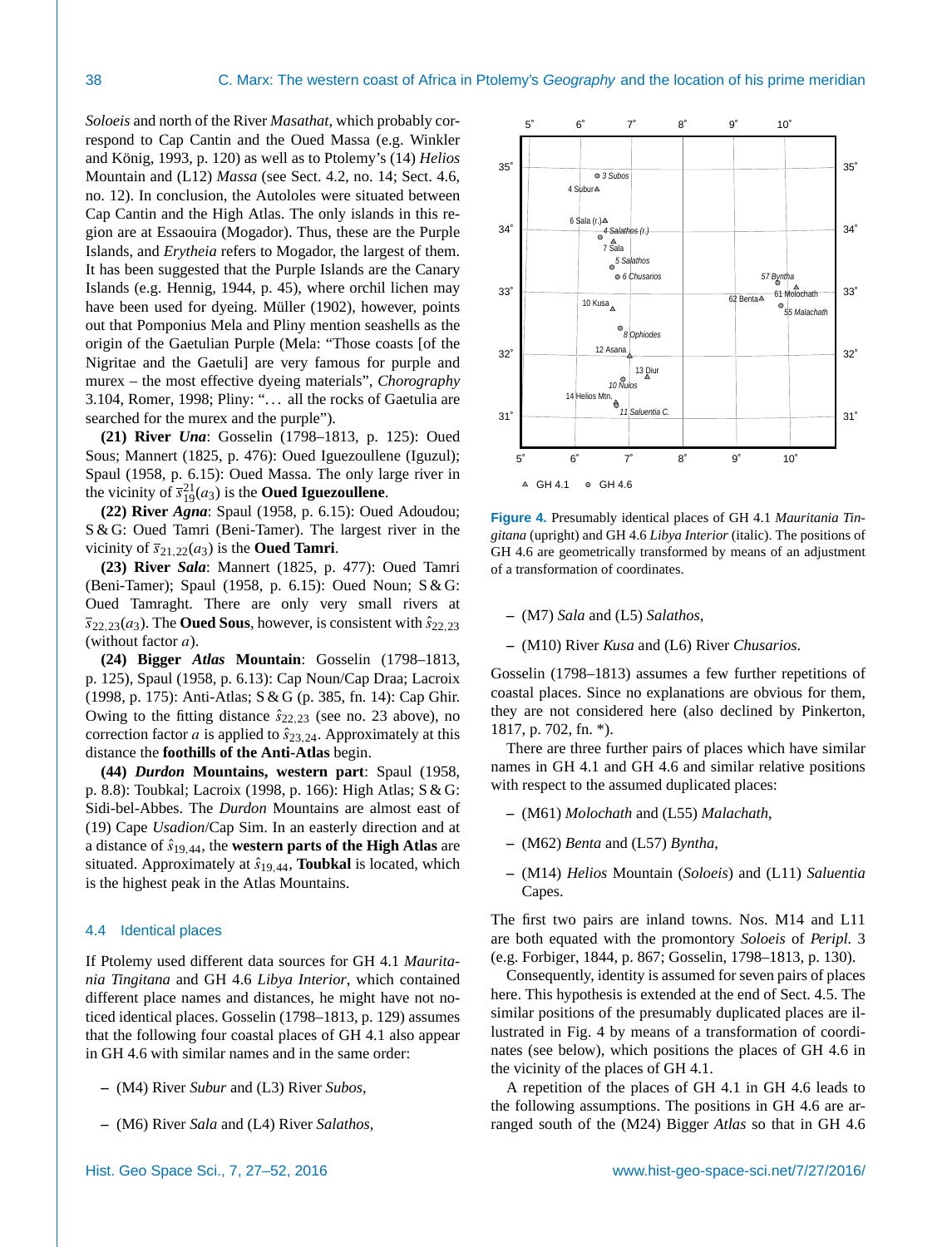the coordinates are shifted. Additionally, differences in the scale may exist between GH 4.1 and GH 4.6, for example, because their data sources are based on different determinations and conversions of journey times and because Ptolemy scaled distances. Furthermore, the directions of the identical stretches of the coast may differ so that a small rotation is present. The described systematic differences of coordinates between GH 4.1 and GH 4.6 are modelled by means of a two-dimensional transformation of coordinates. Its parameters are estimated by means of a least squares adjustment. It is assumed that the size of the remaining differences after the transformation is explicable by the uncertainty of the coordinates. This hypothesis is tested by means of a statistical test (Appendix [C\)](#page-22-3). As a result, the hypothesis is accepted, and consequently the identity of the places considered can be assumed. Figure [4](#page-11-1) shows remaining deviations between the positions of GH 4.1 and the transformed positions of GH 4.6.

#### <span id="page-12-0"></span>4.5 *Libya Interior* part 1: up to the *Saluentia* Capes

**(3) River** *Subos***, (4) River** *Salathos***, (5)** *Salathos***, (6) River** *Chusarios***, (11)** *Saluentia* **Capes**: for these places, identity with places in GH 4.1 is assumed according to Sect. [4.4](#page-11-0) so that their localisations are adopted (see Table [2\)](#page-4-3). On no. 11, also see below.

**(27)** *Sagapola* **Mountains, middle**: the (3) *Subos*/Oued Sebou has its source in these mountains (GH 4.6.8); the source of the Oued Sebou is in the **Middle Atlas**.

**(94) Island of** *Kerne*: [Spaul](#page-25-4) [\(1958,](#page-25-4) p. 8.10): one of the Canary Islands. According to *Peripl.* 8, 10, *Kerne* has a circumference of  $5 \text{ st} \approx 1 \text{ km}$  and the journey time from the Pillars of Herakles (at the Strait of Gibraltar) to *Kerne* corresponds to that from *Karchedon* (*Carthage*) to the Pillars. It is often identified as **Herne** in the Bahia de Rio de Oro (e.g. [Bunbury,](#page-24-27) [1879,](#page-24-27) p. 324, following Carl Müller), which roughly meets the information (the length of the sea route around Herne is ca. 2.5 km). Pliny states (NH 6.36) that according to Polybios *Kerne* is situated 8 st from the coast opposite the mountain *Atlas*. The former is in accordance with Herne, whereas the latter is not. Ptolemy makes the same mistake by positioning *Kerne* and the (M24) Bigger *Atlas* at similar latitudes (25<sup>°</sup>40<sup>′</sup> and  $26°30'$ ).

**(48)** *Autolalai***:** it is the northernmost town at the coast of *Libya Interior* south of Ptolemy's *Mauritania Tingitana*, which can be related to the Autololes according to its name. Ptolemy seems to follow the information that the Autololes are situated south of *Mauritania Tingitana* (cf. NH 5.1).

**(95) Island of** *Hera* **or** *Autolala*: [Gosselin](#page-24-7) [\(1798–1813,](#page-24-7) p. 160): Fédal; [Mannert](#page-25-6) [\(1825,](#page-25-6) p. 630): Madeira; [Müller](#page-25-13) [\(1902\)](#page-25-13): Mogador. The island is also called *Juno* or *Junonia*, and Ptolemy assigns a further (97) *Juno* to the Fortunate Islands. Ptolemy places *Hera* at the same latitude as the town of (48) *Autolalai*, i.e. as the Autololes. Ptolemy may refer to the Purple Islands (also [Forbiger,](#page-24-8) [1844,](#page-24-8) p. 892) because Pliny, referring to Juba, places them opposite the Autololes (NH 6.37). Hence, *Hera* is **Mogador** as Ptolemy's (M69) *Erytheia* (see Sect. [4.3,](#page-10-0) no. 69). Furthermore, Ptolemy may use Sebosus' information that *Junonia* is situated 750 Rmi = 6000 Ist from *Gades* (NH 6.37; Cádiz) because this is consistent with Ptolemy's distance (Table [4;](#page-6-1) [Müller,](#page-25-13) [1902,](#page-25-13) also identifies Ptolemy's island as Sebosus' *Junonia*). *Junonia* is one of the Canary Islands; see Sect. [6.](#page-16-0) Juba assigns *Junonia* to the Fortunate Islands, whereas Sebosus does not. Possibly, this brought Ptolemy to assume two islands, so that he assigned (95) *Hera* to the Purple Islands and (97) *Juno* to the Fortunate Islands.

The adjustment of a transformation of coordinates in Appendix [C](#page-22-3) revealed a scaling factor of about 2 between the latitudes of GH 4.1 and 4.6 from the (3) *Subos* to the (11) *Saluentia* Capes. Since Ptolemy's coast runs almost southward, the factor  $\frac{1}{2}$  can be applied to the distances of GH 4.6 as a correction. Additionally, the distortion of the distances of GH 4.1 described by  $a_1$  and  $a_2$  (Eqs. [13,](#page-8-1) [14\)](#page-10-2) has to be considered. By means of their average of 0.621, the correction factor for Eq. [\(12\)](#page-5-5) becomes

<span id="page-12-1"></span>
$$
a_4 = 0.5 \cdot 0.621 = 0.311. \tag{16}
$$

**(7)** *Gannaria* **Capes**: according to the name (Greek *akra*), Ptolemy refers to more than one cape, which is usually not taken into account (see e.g. [Forbiger,](#page-24-8) [1844,](#page-24-8) p. 880;  $S & G$ ). The most distinctive cape near  $\overline{s}_6$   $\tau$ ( $a_4$ ) is the **cape at Dar Bouazza**. South and north of it, there are a small peninsula and a small headland, which may have been referred to. Alternatively, the cape at Casablanca, 20 km northeast of Dar Bouazza, is included additionally.

**(8) River** *Ophiodes*: the first large river with respect to  $\overline{s}_7$   $_8(a_4)$  is the **Oued Oum er-Rbia** with acceptable *s*.

**(10) River** *Nuios*: no rivers exist between the (8) *Ophiodes*/Oued Oum er-Rbia and the (11) *Saluentia* Capes/Cap Cantin. The **Oualidia lagoon**, however, is situated consistently with  $\bar{s}_8^{10}(a_4)$  and  $\bar{s}_{10,11}(a_4)$ , which may have been mistaken for a river.

**(11)** *Saluentia* **Capes**: the name suggests more than one cape. One of them corresponds to the (M14) *Helios* Mountain/**Cap Cantin** (see Sects. [4.2,](#page-10-1) [4.4,](#page-11-0) no. M14). Three kilometres south-south-east of it, there is a small headland with a height of 50 m, which is possibly referred to. Also, Cap de Safi 20 km south of Cap Cantin comes into consideration.

The localisation of the places reveals that there are two further places in GH 4.1 and GH 4.6, which refer to the same location or region:

- **–** (M12) *Asana* and (L8) *Ophiodes*,
- **–** (M13) *Diur* and (L10) *Nuios*.

The *Diur* and the *Nuios* refer to the Sidi Moussa and Oualidia lagoon, which constitute a chain of lagoons [\(Hughes](#page-24-28) [et al.,](#page-24-28) [1992,](#page-24-28) p. 66). The inclusion of these places in the statistical hypothesis test of the identity of places results in an acceptance of this hypothesis (Appendix [C\)](#page-22-3).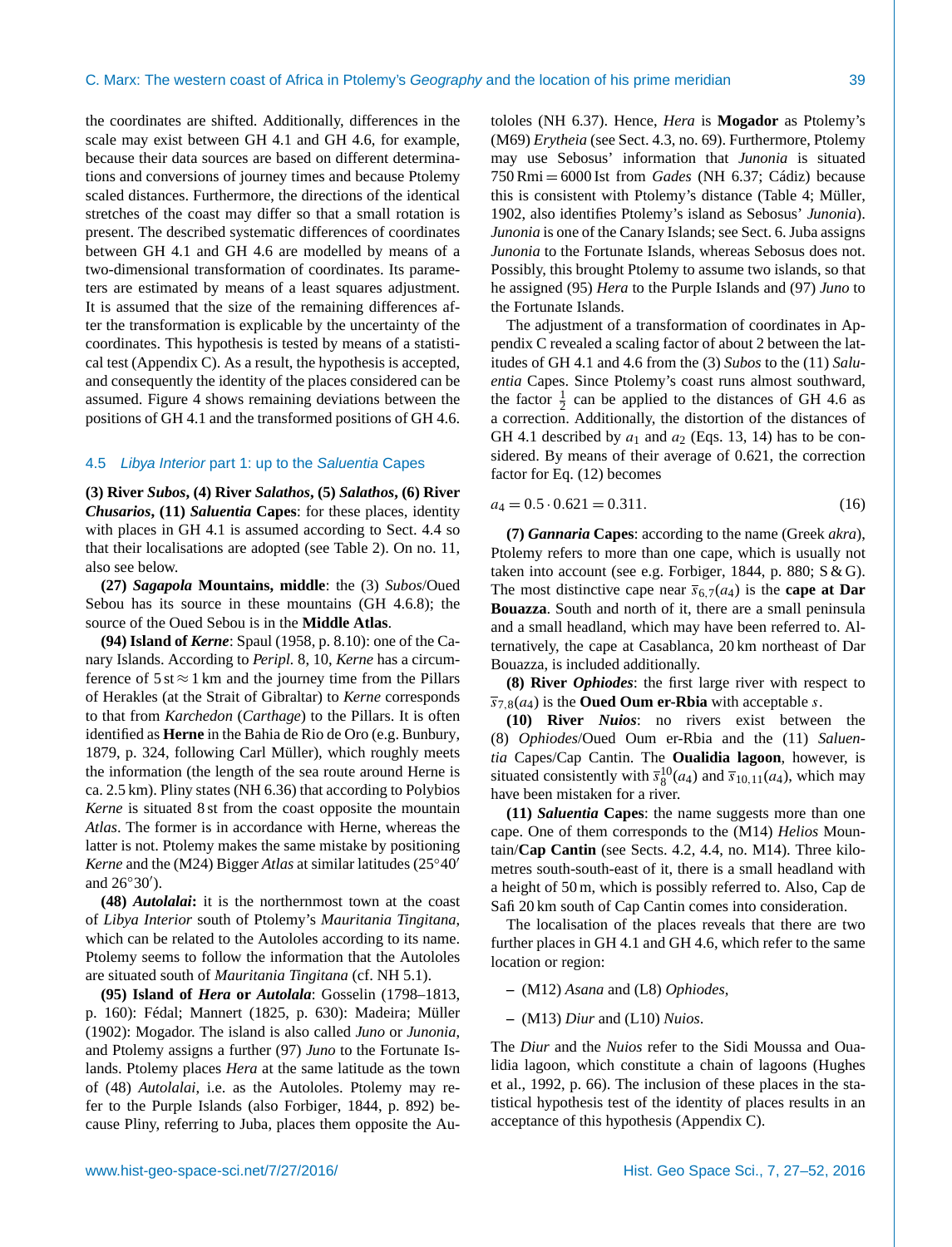#### <span id="page-13-0"></span>4.6 *Libya Interior* part 2: up to the *Stacheir*

**(12) River** *Massa*: [Forbiger](#page-24-8) [\(1844,](#page-24-8) p. 882), S & G: Oued Massa. The name of the river suggests the **Oued Massa**. In accordance with Ptolemy's information, it is situated further south than the (11) *Saluentia* Capes/Cap Cantin and has its source in the (26) *Mandron* Mountains/Atlas (see no. 26 below).  $\hat{s}_{11,12}$ , however, is much too small. Probably, Ptolemy had no accurate information about this very long distance.

Owing to the large distance between nos. 11 and 12, these places may originate from different data sources. Therefore, the correction factor  $a_4$  (Eq. [16\)](#page-12-1) applied to the northern distances is not used in Eq. [\(12\)](#page-5-5) for the following southern distances.

**(14) River** *Daras*: [Forbiger](#page-24-8) [\(1844,](#page-24-8) p. 882): Río de Oro; S & G: Oued Draa. The *Daras* probably corresponds to the *Darat* mentioned by Pliny (e.g. [Forbiger,](#page-24-8) [1844,](#page-24-8) p. 881), where crocodiles were found. There exist two short rivers (s = 175 km, 200 km) in the vicinity of  $\hat{s}_{12}^{14}$ ; the name, however, argues for the **Oued Draa** at  $s = 212$  km. Furthermore, crocodiles existed there; cf. [de Smet](#page-24-29) [\(1998\)](#page-24-29).

**(30)** *Kapha* **Mountains, middle**: S & G (p. 447, fn. 182): a part of the High Atlas. The (14) *Daras*/Oued Draa has its source in these mountains (GH 4.6.9). The confluences of the Draa rise in the middle part of the High Atlas; before it reaches lower areas, the Draa flows through a valley between the Anti-Atlas and Jbel Saghro. A part of these three mountains may correspond to the *Kapha* Mountains and may have been regarded as the location of the source of the *Daras*. Ptolemy's position far to the south is explicable by the southeasterly direction of the Draa from the coast, which may have been assumed for the entire course of the river.  $\Phi$  of X fits better than that of  $\Omega$  (10<sup>°</sup>).

**(96–101) Fortunate Islands**: Ptolemy's first and northernmost island (96) *Aprositos* has a somewhat smaller  $\Phi$  than the (12) *Massa*/Oued Massa. This is met by the **Canary Islands**. Fuerteventura is visible from the mainland [\(Keyser,](#page-24-5) [1993\)](#page-24-5) so that this island must have been known. On the individual islands, see Sect. [6.](#page-16-0)

**(17) Cape** *Arsinarion*: since this cape is situated in the latitudes of the Fortunate Islands/Canary Islands, it is **Cap Juby**.

**(15) Large Port**: the port may have been at a river mouth; in the vicinity of  $\hat{s}_{14,15}$ , however, there are only very short rivers. The **Khnifiss Lagoon** (Sebkha Tazra) is situated in compliance with  $\hat{s}_{14,15}$ , which may have been suitable for a port. Accordingly, [Arlett](#page-24-24) [\(1836,](#page-24-24) p. 298) assumes that the Portuguese port Porto Consado shown on old maps of this region was at the lagoon. The name Large Port may have arisen from the extent of the lagoon.

**(26)** *Mandron* **Mountains, middle**: S & G: High Atlas. The five rivers nos. 4, 6, 8, 10 and 12 have their sources in the *Mandron* Mountains (GH 4.6.8). The locations of the actual sources are the following: (4) *Salathos*/Oued Bou Regreg: Middle Atlas; (6) *Chusarios*/Oued Mellah: at

Khouribga, nearly halfway between the coast and Middle Atlas; (8) *Ophiodes*/Oued Oum er-Rbia: Middle Atlas; and (12) *Massa*/Oued Massa: Anti-Atlas. Thus, it can be assumed that the *Mandron* Mountains are the entire **mountain range of the Middle, High and Anti-Atlas**, whose middle is in the High Atlas. A part of the *Mandron* Mountains is already given in GH 4.1 by the (M24) Bigger *Atlas*. The (10) *Nuius* refers to the Oualidia lagoon; the source of this supposed river was assumed to be in easterly mountains, i.e. in the *Mandron* Mountains.

**(28)** *Rhussadion* **Mountains, middle**: [Mannert](#page-25-6) [\(1825,](#page-25-6) p. 525): Cap Blanc; S & G (p. 447, fn. 180): possibly near Cape Ghir. The source of the (19) *Stacheir*/Wad As Saguia al Hamra is in the *Rhussadion* Mountains (GH 4.6.8). This river has tributaries in the **highland southwest of Jebel Ouarkziz**.

**(18) Cape** *Rusaddir*: according to Ptolemy, this cape is situated west of the (28) *Rhussadion* Mountains/highland southwest of Jebel Ouarkziz. This is in agreement with **Ras Afkir Oum M'Bark.**  $\hat{s}_{17,18}$ , however, does not support this identification;  $\hat{s}$  of  $\Omega$  fits better than that of X (X: no. 17  $\Phi = 13^{\circ}$ ).

**(19) River** *Stacheir*: according to X, the river mouth is east of (18) Cape *Rusaddir*/Ras Afkir Oum M'Bark, which is not given by the direction of the coast. According to  $\Omega$ , the river is further south than no. 18 so that it may be the **Wad As Saguia al Hamra**. It is the largest and longest watercourse in Western Sahara [\(Hughes et al.,](#page-24-28) [1992,](#page-24-28) p. 90). This identification, however, is not substantiated by  $\hat{s}_{18,19}$ .

## <span id="page-13-1"></span>4.7 *Libya Interior* part 3: up to the *Ochema Theon*

**(29)** *Ochema Theon* **Mountain**: according to *Peripl.* 16, 17, flames and torrents of fire were observed on this mountain so that it is probably a volcano. [Burton](#page-24-30) [\(1862\)](#page-24-30) identifies it as Mount Cameroon, probably for the first time, which was the only volcano then active in the area under investigation (cf. [Hennig,](#page-24-26) [1944,](#page-24-26) 86–95). [Forbiger](#page-24-8) [\(1844,](#page-24-8) p. 880, fn. 18) assumes that the appearance of fire was not caused by a volcano but by people, which, however, does not explain the mentioned torrents of fire. Mount Cameroon at 4°13' latitude nearly fits  $\Phi = 5^{\circ}$  of the *Ochema Theon*. The source of the (24) *Masitholos*/Niger (see no. 24 below) is situated at the *Ochema Theon* (GH 4.6.9). The Niger has a tributary, the Benue, which has its sources in the Western High Plateau north-east of Mount Cameroon. Hence, Ptolemy refers to **Mount Cameroon and the Western High Plateau**, which explains why he does not place the *Ochema Theon* directly at the coast.

Ptolemy's distance from the (19) *Stacheir*/Wad As Saguia al Hamra to the (29) *Ochema Theon*/Mount Cameroon over nos. 19–24 and 29 is a few thousands kilometres too short. Hence, some or all Ptolemaic distances south of no. 19 are strongly shortened. The southern regions were surely less navigated so that only little and fragmentary information was available. A main reason for the shortening, however,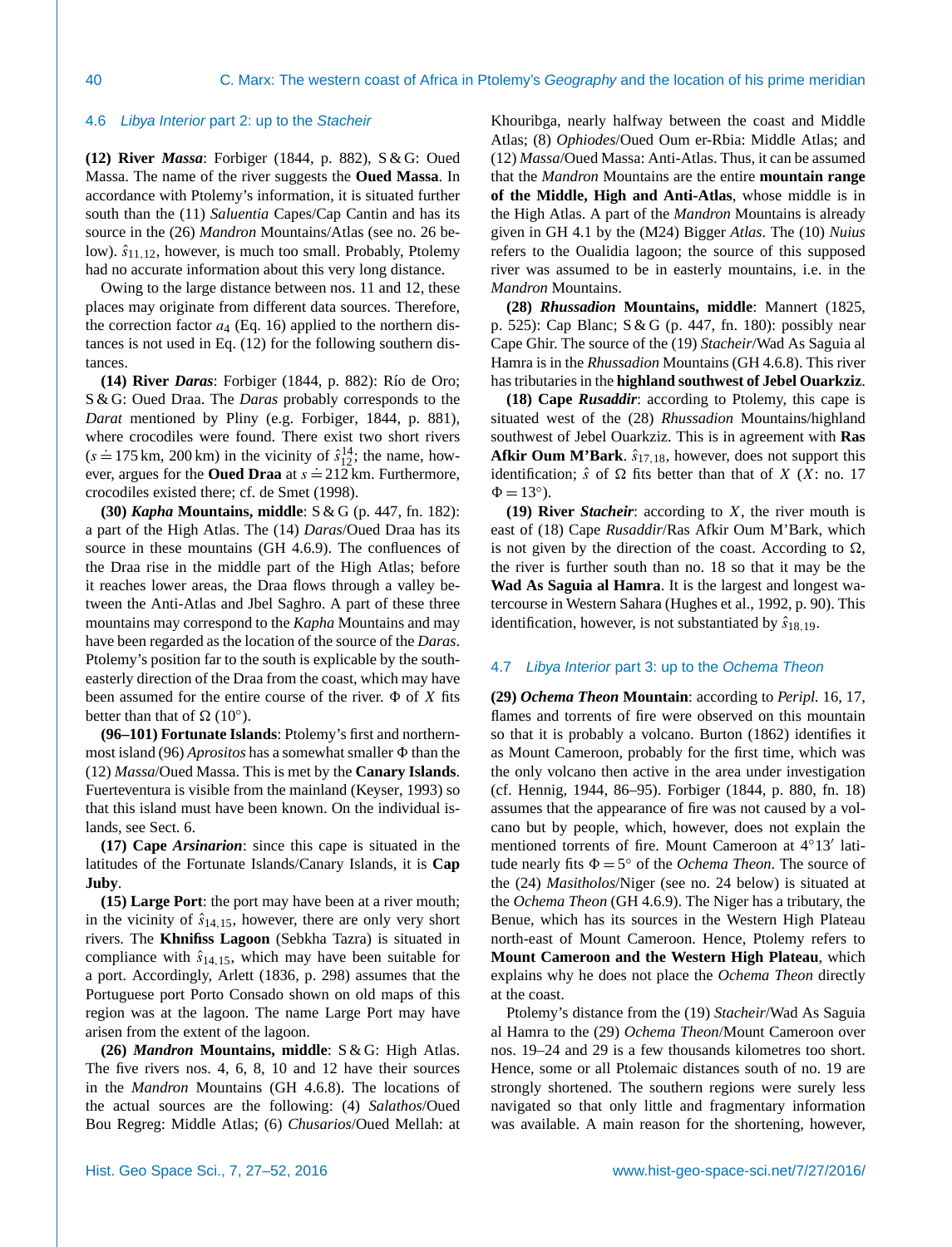is Ptolemy's repetition of a part of *Mauritania Tingitana* in GH 4.6, which diminished the available space. Additionally, the coast is shortened through its wrong direction from northwest to south-east. This direction corresponds to the ancient idea of the western side of Africa (e.g. G 2.5.15, Mela 1.20; cf. [Berger,](#page-24-31) [1903,](#page-24-31) p. 400; [Romer,](#page-25-14) [1998,](#page-25-14) p. 39, fn. 19), which Ptolemy probably makes use of. Consequently, the following localisations are mostly not based on distances.

**(22) River** *Nias*: [Mannert](#page-25-6) [\(1825,](#page-25-6) p. 526), [Forbiger](#page-24-8) [\(1844,](#page-24-8) p. 882), S & G: Senegal. Following this suggestion, the *Nias* is assumed to be the **Senegal**.

Like the *Nias*, the *Chretes* in *Peripl.* 9 and the *Bambotus* in NH 5.1 are also equated with the Senegal (e.g. S & G, p. 447, fn. 177; [Winkler and König,](#page-25-10) [1993,](#page-25-10) p. 352). The equating of the *Chretes* with the Senegal is questionable. The text of *Peripl.* 9,10 reads: "Sailing from there [*Kerne*/Herne], we crossed a river called Chretes, and reached a bay, which contained three islands [...] After a day's sail from here, we arrived at the end of the bay, which was overhung by some very great mountains. [...] Leaving from there, we arrived at another large, broad river teeming with crocodiles and hippopotamuses." The passage suggests that the three islands are not more than a few days' journey distant from *Kerne*. This is only met by the three islands at Cap d'Arguin, which are about 450 km from *Kerne*, or by Tidra and its surrounding islands. The *Chretes* is further north and cannot be the Senegal. The mentioned bay is probably the section between Cap d'Arguin (16°32′ W/20°33′ N) and Cap Tafarit  $(16°16' W/20°08' N)$ , and the islands are therefore at Cap d'Arguin. The actual distance of 55 km between both capes is in accordance with the given journey time if it is rounded up to 1 D. The *Chretes* may refer to the Bay of Lévrier  $(16°54' W/20°53' N)$  and the salt marshes at its shores, which may have been taken for a river mouth. The mentioned mountains possibly correspond to Cap Tafarit, which has an extent of about 1 km and, in contrast to its vicinity at ground level, a height of about 40 m. The mentioned second river may be the Senegal (also [Forbiger,](#page-24-8) [1844,](#page-24-8) p. 882; [Lendering,](#page-24-12) [1998–](#page-24-12) [2014\)](#page-24-12), where there are crocodiles today (e.g. [Hughes et al.,](#page-24-28) [1992,](#page-24-28) p. 48).

**(21) Cape** *Katharon*: the most significant cape between the (19) *Stacheir*/Wad As Saguia al Hamra and the (22) *Nias*/Senegal is **Cap Blanc**.

**(23)** *Hesperu Keras* ("Horn of the West"): [Mannert](#page-25-6) [\(1825,](#page-25-6) p. 525), [Forbiger](#page-24-8) [\(1844,](#page-24-8) p. 881), [Bunbury](#page-24-27) [\(1879,](#page-24-27) p. 325, fn. 6): Cap-Vert. A place of the same name is to be found in *Peripl.* 14 and NH 5.1, 6.35, 36. According to the *Periplus*, it is a bay, which is identified as the Bight of Benin (e.g. [Winkler and König,](#page-25-10) [1993,](#page-25-10) p. 121). Later authors, including Pliny and Ptolemy, transformed it into a cape (cf. [Bunbury,](#page-24-27) [1879\)](#page-24-27). According to *Peripl.* 14, 16, an island in the bay is a 4 day journey from the (29) *Ochema Theon*/Mount Cameroon. This journey time is also specified in NH 6.35 for the distance *Hesperu Keras*–*Ochema Theon* so that Pliny and probably also Ptolemy actually refer to the bay. The journey time

is consistent with Ptolemy's  $\hat{s}_{23}^{29}$  (over nos. 23–25 and 29; see Sect. [3.2.2,](#page-6-0) Table [4\)](#page-6-1) and corresponds to about 740/630 km. The **Bight of Benin** is situated at this distance.

**(24) River** *Masitholos*: [Mannert](#page-25-6) [\(1825,](#page-25-6) p. 532), [For](#page-24-8)[biger](#page-24-8) [\(1844,](#page-24-8) p. 882): Gambia; [Lacroix](#page-24-6) [\(1998,](#page-24-6) p. 264): Volta; S & G: Oued Massa. The river has to be between the (23) *Hesperu Keras*/Bight of Benin and the (29) *Ochema Theon*/Mount Cameroon. The **Niger** Delta extends over this area. The source of the *Masitholos* is in the (29) *Ochema Theon*/Western High Plateau (GH 4.6.9), which is met by the river **Benue**, a tributary of the Niger.

**(2) Hesperian Gulf**: [Lacroix](#page-24-6) [\(1998,](#page-24-6) p. 263): Gulf of Guinea. The Hesperian Gulf lies south of the (24) *Masitholos*/Niger Delta. It may be the **Gulf of Guinea**. The places from the (19) *Stacheir*/Wad As Saguia al Hamra southwards, however, are also situated at the gulf (GH 4.6.7). This probably follows from a wrong idea of the direction of the coast; cf. Fig. [2.](#page-2-2) Thus, in the strict sense, Ptolemy's Hesperian Gulf refers to the Atlantic Ocean west and south of Western Africa.

## <span id="page-14-0"></span>**5 Errors of Ptolemy's data**

Based on the localisations of the Ptolemaic places described in Sect. [4,](#page-7-0) the errors of the Ptolemaic distances (Sect. [5.1\)](#page-14-1) and coordinates (Sect. [5.2\)](#page-15-0) are investigated.

## <span id="page-14-1"></span>5.1 Distances

In order to illustrate the errors of the Ptolemaic distances  $\hat{s}$ , the direct conversion of Eq. [\(10\)](#page-5-2) is used for their derivation from the Ptolemaic coordinates. If identifications are missing between two places, the sum Eq. [\(11\)](#page-5-4) is used; no. M9 is, however, excluded from it. Tables [7](#page-15-1) and [8](#page-15-2) give the deviation

$$
e = \hat{s} - s \tag{17}
$$

between  $\hat{s}$  and the actual distance s along the coast. The strongly distorted distances south of the (L12) *Stacheir* are not considered; on their errors, see Sect. [4.7.](#page-13-1)

A few  $\hat{s}$  have small deviations  $e$  of some kilometres. They are explicable by rounding errors of distances and coordinates, which may have caused distance errors of about 20 km (GH 4.1) or 30 km (GH 4.6); cf. Sect. [3.2.1.](#page-5-3) Several deviations, however, are significantly larger.

If the  $\hat{s}$  are based on the Italian stade (Eq. [5\)](#page-3-3) in Eq. [\(10\)](#page-5-2), then the majority of them are larger than the corresponding s. If the Egyptian stade (Eq. [6\)](#page-3-4) is used, then the cases  $\hat{s} > s$ and  $\hat{s} < s$  occur almost equally frequently. There are coastal stretches where contiguous distances  $\hat{s}$  are too large or too small, respectively  $(\hat{s} > s)$ : nos. M4–M10, M17–M22, L15– L19, partly L3–L11;  $\hat{s} < s$ : M11–M14, L11–L15). If Ptolemy diminished a distance due to the curvilinearity of the route and anomalies of the journey (cf. Sect. [2.2\)](#page-2-0), then the Ptolemaic distance  $\hat{s}$  should be smaller than the curvilinear actual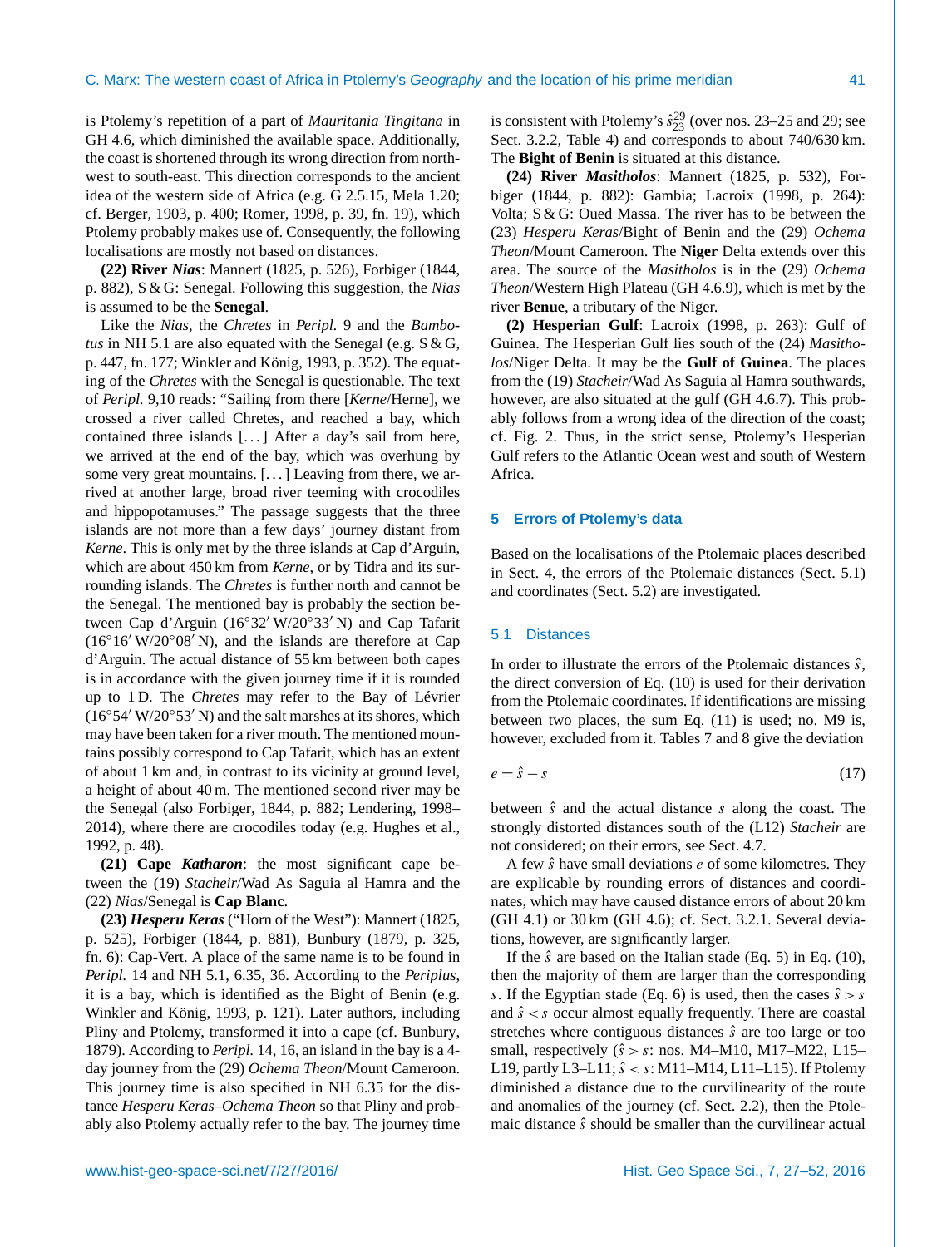<span id="page-15-1"></span>**Table 7.** Deviations  $e = \hat{s} - s$  between the Ptolemaic distances  $\hat{s}$ Eq. [\(10\)](#page-5-2) and the actual distances s in GH 4.1 *Mauritania Tingitana*. S.: source of the Ptolemaic position; Ist, Est: based on the Italian/Egyptian stade.

| From/To           | S. |     | $\hat{s}$ (km) | S    |          | $e$ (km)       |
|-------------------|----|-----|----------------|------|----------|----------------|
|                   |    | Ist | Est            | (km) | Ist      | Est            |
| 1 C. Kotes        |    |     |                |      |          |                |
| 2 Zilia           | X  | 54  | 46             | 29   | 25       | 17             |
| 3 Lix             | Ω  | 46  | 39             | 40   | 6        | $-1$           |
| 4 Subur           | Ω  | 54  | 46             | 114  | $-60$    | 68             |
| 6 Sala (river)    | Χ  | 49  | 42             | 29   | 20       | 13             |
| 7 Sala            | Χ  | 33  | 28             | 3    | 30       | 25             |
| 8 Duos            | X  | 41  | 35             | 33   | 8        | $\overline{2}$ |
| 10 Kusa           | Χ  | 93  | 79             | 33   | 60       | 46             |
| 11 Rusibis        | Ω  | 23  | 20             | 23   | $\theta$ | $-3$           |
| 12 Asana          | Ω  | 53  | 45             | 75   | $-22$    | $-30$          |
| 13 Diur           | Ω  | 41  | 34             | 60   | $-19$    | $-26$          |
| 14 Helios Mtn.    | Ω  | 60  | 51             | 69   | $-9$     | $-18$          |
| 15 Mysokaras      | Ω  | 60  | 51             | 31   | 29       | 20             |
| 16 Phthuth        | Ω  | 34  | 29             | 32   | 2        | $-3$           |
| 17 C. of Herakles | Ω  | 46  | 39             | 49   | $-3$     | $-10$          |
| 18 Tamusiga       | Ω  | 41  | 35             | 23   | 18       | 12             |
| 19 C. Usadion     | Ω  | 74  | 63             | 15   | 59       | 48             |
| $21$ Una          | Ω  | 93  | 79             | 36   | 57       | 43             |
| 22 Agna           | Ω  | 82  | 70             | 43   | 39       | 27             |
| 23 Sala           | Ω  | 54  | 46             | 53   | 1        | $-7$           |
| 24 Bigger Atlas   | Ω  | 82  | 70             | 79   | 3        | -9             |

distance s. Hence, a general shortening of distances is not indicated by the data.

Mostly, large deviations  $e$  can be explained satisfactorily by the types of errors given in Sect. [3.2.1.](#page-5-3) Two examples shall be given.

The distance (M4) *Subur*–(M7) *Sala* may have been altered by error 2a. The distance is also given by Pliny and was probably specified as 1 D or  $\frac{1}{2}$  DN; cf. Sect. [3.2.2](#page-6-0) and Table [4.](#page-6-1) The actual distance  $s = 29 \text{ km} + 3 \text{ km} = 32 \text{ km}$  and a northward voyage with speed  $v_{\rm sn}$  (Eq. [8\)](#page-4-2) lead to a journey time of 0.43/0.51 days (Ist/Est), which is in accordance with  $\frac{1}{2}$  DN. When Ptolemy's derivation of the distance was based on the rounded journey time of 0.5 days and on the larger speed  $v_{\varnothing}$  (Eq. [3;](#page-2-5) see Sect. [3.2.2\)](#page-6-0), then his distance became too large. The erroneous partial distances (4) *Subur*–(6) River *Sala*–(7) *Sala* may originate from a halving of 1 D.  $\frac{1}{2}$  D corresponds to 250 st (Eq. [4](#page-2-3) according to Sect. [3.2.2\)](#page-6-0). Consistent with this, Ptolemy's distances amount to  $\hat{s}_4^6 = 263$  st and  $\hat{s}_6$ , 7 = 266 or 180 st ( $\Omega/X$ ).

The cause of the overly large distance (L11) *Saluentia* Capes–(L12) *Massa* may be insufficient information (Sect. [4.6,](#page-13-0) no. 12). Alternatively, it may have been altered by errors 2b and 3b. The actual s and a southward voyage with  $v_{\text{ns}}$  (Eq. [7\)](#page-4-0) yield a journey time of 1.27/1.49 days (Ist/Est). Possibly, this was specified as  $1\frac{1}{2}$  DN and confused with  $1\frac{1}{2}$  D. The determination of a distance by means of the

<span id="page-15-2"></span>**Table 8.** Deviations  $e = \hat{s} - s$  between the Ptolemaic distances  $\hat{s}$ Eq. [\(10\)](#page-5-2) and the actual distances s in GH 4.6 *Libya Interior*. S.: source of the Ptolemaic position; Ist, Est: based on the Italian/Egyptian stade.

| From/To            | S. | $\hat{s}$ (km) |     | S    | $e$ (km) |          |
|--------------------|----|----------------|-----|------|----------|----------|
|                    |    | Ist            | Est | (km) | Ist      | Est      |
| 3 Subos            |    |                |     |      |          |          |
| 4 Salathos (river) | Ω  | 279            | 237 | 29   | 250      | 208      |
| 5 Salathos         | Ω  | 29             | 24  | 3    | 26       | 21       |
| 6 Chusarios        | Ω  | 42             | 36  | 64   | $-22$    | $^{-28}$ |
| 7 Gannaria C.      | Ω  | 116            | 99  | 43   | 73       | 56       |
| 8 Ophiodes         | Ω  | 63             | 54  | 55   | 8        | $-1$     |
| 10 Nuios           | Ω  | 235            | 199 | 96   | 139      | 103      |
| 11 Saluentia C.    | Ω  | 89             | 76  | 32   | 57       | 44       |
| 12 Massa           | Ω  | 128            | 109 | 305  | $-177$   | $-196$   |
| 14 Daras           | Ω  | 149            | 127 | 212  | $-63$    | $-85$    |
| 15 Large Port      | Ω  | 93             | 79  | 132  | $-39$    | $-53$    |
| 17 C. Arsinarion   | Ω  | 347            | 295 | 68   | 279      | 227      |
| 18 C. Rusaddir     | Ω  | 65             | 55  | 39   | 26       | 16       |
| 19 Stacheir        | Ω  | 102            | 87  | 61   | 41       | 26       |

smaller speed  $v_{\varnothing}$  results in 750 st, which is in accordance with Ptolemy's  $\hat{s} = 692$  st.

The following errors of distances are possibly due to an intentional alteration by Ptolemy. The distance (L3) *Subos*– (L4) *Salathos* may have been enlarged by Ptolemy in order to integrate (L95) *Hera*/*Autolala* and (L48) *Autolalai* between the *Subos* and the *Salathos* (see Sect. [4.5,](#page-12-0) no. 48). The oversized distance (L15) Large Port–(L17) Cape *Arsinarion* is probably caused by the preset longitudinal distance of  $60°30'$ between the Fortunate Islands and *Alexandria* (see Sect. [6\)](#page-16-0). As a result, the distance of these islands from the African coast became too large. Ptolemy possibly shifted Cape *Arsinarion* to the west in order to compensate for this error and emphasise its position opposite the Fortunate Islands.

The adjustment of a transformation between the coordinates of GH 4.1 and 4.6 in the region from the Oued Sebou to Cap Cantin (Appendix [C\)](#page-22-3) reveals that the distances between the places concerned of GH 4.6 are significantly larger than those of GH 4.1. This is explicable by Ptolemy's enlargement of the distance L3–L4 (see above), by the increase in the distances L6–L7, L8–L10–L11 (e.g. error 2a) and by the decrease in the distances M11–M12–M13–M14.

#### <span id="page-15-0"></span>5.2 Coordinates

Ptolemy's African western coast runs wrongly almost from north to south (Figs. [1](#page-2-1) and [2\)](#page-2-2). Longitudinal distances between places are often grossly erroneous and coastal stretches are wrongly oriented. The reason is surely fragmentary and erroneous information. For example, the *Periplus* deals with more than 30 places, but only five directions between them are indicated, two of them southward and two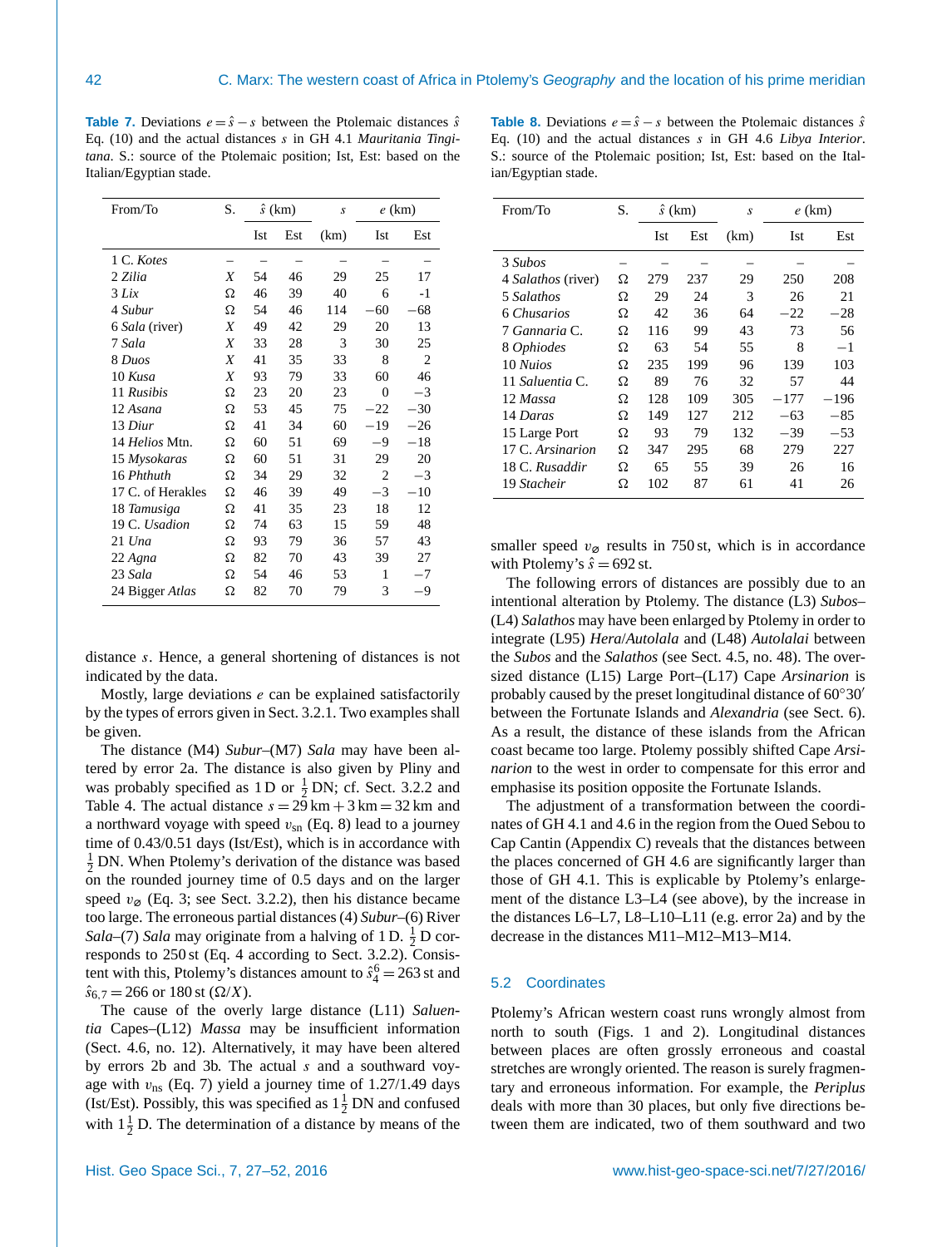eastward. Such insufficient and erroneous information may have easily caused a wrong idea of the coastal direction. There are, however, some coastal stretches with approximately correct directions, for example (M7) *Sala*–(M8) *Duos* and (M13) *Diur*–(M14) *Helios* Mountain.

Ptolemy's latitudes of the northernmost places and of the southernmost location (L29) *Ochema Theon* are nearly correct. The northern latitudes in *Libya Interior* are shifted significantly southwards owing to Ptolemy's arrangement of *Libya Interior* south of *Mauritania Tingitana* and his repetition of a part of *Mauritania Tingitana* in *Libya Interior* (Sect. [4.4\)](#page-11-0).

Ptolemy's latitudinal difference  $\Delta\Phi$  between (M1) Cape *Kotes* and the (M24) Bigger *Atlas* amounts to  $9\frac{1}{2}$  $\frac{1}{2}$ , but the actual difference is about 6◦ . 18 between the (L3) *Subos* and (L17) Cape *Arsinarion* is 13◦ ; the actual difference, however, is about  $6^\circ$ . Thus, the latitudinal extent north of (L17) Cape *Arsinarion* is too large, which is explicable by the following. First, Ptolemy used 500 st per degree, which is too low and yields too large latitudinal differences (also [Mannert,](#page-25-6) [1825,](#page-25-6) p. 480). Second, the wrong southward direction of the coast takes coastal places further south. Third, the lengths of some coastal stretches are enlarged.

18 of (L17) Cape *Arsinarion* and the (L29) *Ochema Theon* is 7◦ , but the actual latitudinal difference amounts to about 21◦ . This shortening is explicable by the southward shift of the places in *Libya Interior* and by a measured latitude in the region of the *Ochema Theon*, which constituted a southern limit.

## <span id="page-16-0"></span>**6 The Fortunate Islands**

The consideration of the repetition of a part of GH 4.1 *Mauritania Tingitana* in GH 4.6 *Libya Interior* reveals that Ptolemy's Fortunate Islands correspond to some of the Canary Islands (Sect. [4.6\)](#page-13-0). This is confirmed by the information of other ancient authors. In the following, this information is considered (Sect. [6.1\)](#page-16-1) and the single islands of the Fortunate Islands are identified (Sect. [6.2\)](#page-17-0).

## <span id="page-16-1"></span>6.1 Further ancient information

In several partly mythological ancient texts, islands west of Africa are mentioned (see e.g. [Keyser,](#page-24-5) [1993\)](#page-24-5). In Sallust's *Historiae* (frr. 1.100–1 M; e.g. [Keyser,](#page-24-5) [1993\)](#page-24-5) and in Plutarch's *Lives* (Sertorius 8.2; e.g. [Keyser,](#page-24-5) [1993\)](#page-24-5) two Fortunate Islands occur. They are taken for some of the Canary Islands (e.g. [Gosselin,](#page-24-7) [1798–1813,](#page-24-7) p. 147), or they are identified as Madeira and Porto Santo, and it is assumed that their name was transferred to the Canary Islands later [\(Müller,](#page-25-13) [1902;](#page-25-13) [Fischer,](#page-24-32) [1910;](#page-24-32) [Keyser,](#page-24-5) [1993\)](#page-24-5). According to Sallust and Plutarch, the two Fortunate Islands are 10 000 st distant from *Gades*/Cádiz and *Libya*, respectively. The latter possibly refers to the Strait of Gibraltar (similarly e.g. [Mannert,](#page-25-6) [1825,](#page-25-6) p. 623; [Keyser,](#page-24-5) [1993\)](#page-24-5). Ptolemy probably made use of the former distance, since his distance *Gades*–Fortunate Islands (*Aprositos*) amounts to  $\hat{s} = 10\,252$  st (Eq. [9,](#page-4-1) steps 1 and 2).

According to Pliny's description of the Fortunate Islands (NH 6.37), they are beyond the Purple Islands/Mogador. In his description he refers to Sebosus and Juba; their information on the islands is compiled in Table [9](#page-17-1) (based on [Broder](#page-24-11)[sen](#page-24-11) [\(1996\)](#page-24-11); [Bostock and Riley](#page-24-10) [\(1855\)](#page-24-10) have some deviations).

Sebosus distinguished between the three islands of *Junonia*, *Pluvialia* and *Capraria* and the two Fortunate Islands of *Invallis* and *Planasia*. *Junonia* is 750 Rmi = 6 DN distant from *Gades*/Cádiz (Table [4\)](#page-6-1). This distance is probably based on the journey time of a sea route from Cádiz along the African coast to Cap Sim and from there southwestwards to the Canary Islands. Its length is about 1150 km and corresponds to 5/6 DN (Ist/Est; reversion of Eq. [9,](#page-4-1) steps 5, 4,  $v_4 = v_{\text{ns}}$  Eq. [7\)](#page-4-0). *Pluvialia* and *Capraria* are 750 Rmi from *Junonia* in a westerly direction; the two Fortunate Islands are 250 Rmi from *Pluvialia* and *Capraria* in a southwesterly direction. If these distances refer to western islands of the Canary Islands, then they are much too large.

Juba mentioned six Fortunate Islands, of which five islands probably correspond to Sebosus' islands; see Table [9.](#page-17-1) *Ninguaria* received its name from perpetual snow; it may be Sebosus' *Invallis* (Latin vaulty), whose name is possibly a corruption of *nivalis* (Latin snowy; [Fischer,](#page-24-32) [1910](#page-24-32) according to J. Partsch and Carl Müller; [Brodersen,](#page-24-11) [1996,](#page-24-11) p. 248). *Canaria* may be Sebosus' *Planasia* (see below). *Ombrios* is the Greek name of Sebosus' *Pluvialia* [\(Müller,](#page-25-13) [1902\)](#page-25-13). According to Juba, the Fortunate Islands are ". . . at a distance from the Purple Islands of six hundred and twenty-five miles [5 DN], the sailing being made for two hundred and fifty miles [2 DN] due west, and then three hundred and seventy-five [3 DN] towards the east." [Müller](#page-25-13) [\(1902\)](#page-25-13) points out that the distances correspond to 5000, 2000 and 3000 st and that they are rough estimates based on  $1 \text{ DN} = 1000 \text{ st}$  (i.e. Eq. [4\)](#page-2-3). The reported directions are contradictory. A westward seafaring from the Purple Islands/Mogador is diverted to the south due to the Canary Current and the trade winds. Possibly a southwestern journey over the sea to the Canary Islands (Alegranza) is meant, which has a length of about 425 km. This corresponds to 2 DN (calculation as above) in agreement with the distance of Juba's first, westward route. The second sea route of 375 Rmi may be a journey to further islands of the Canaries and along their coasts. Its eastward direction is wrong but explicable by a return journey from western to eastern islands.

According to the distance data of Sebosus and Juba, the Fortunate Islands may be some of the Canary Islands. This is substantiated by Mela, who states: "On the sandy part is Mt. Atlas [...] Opposite the sandy part, the Fortunate Isles abound . . . " (3.101, 102). Accordingly, the Fortunate Islands are situated in the latitudes of the Sahara and the Atlas mountains. This is met by the Canary Islands.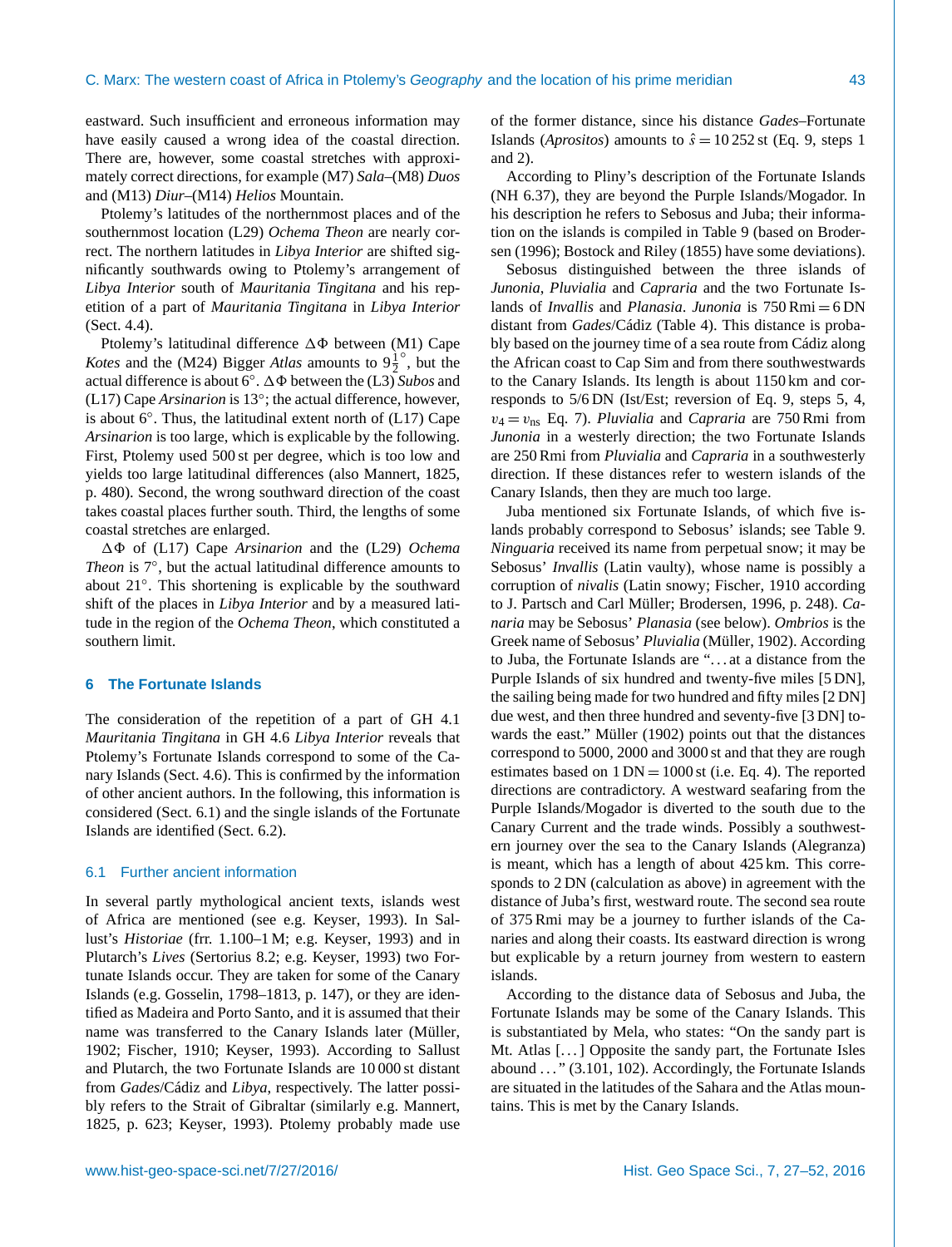| Ptolemy                                  | Sebosus                                                                                                                                                             | Juba                                                                                                                                                                 |
|------------------------------------------|---------------------------------------------------------------------------------------------------------------------------------------------------------------------|----------------------------------------------------------------------------------------------------------------------------------------------------------------------|
|                                          |                                                                                                                                                                     | All islands: 625 Rmi southwest of the Purple<br>Islands; high in fruits and birds of every kind                                                                      |
| 96 Aprositos                             |                                                                                                                                                                     |                                                                                                                                                                      |
| $97 \, \textit{Juno}$                    | 1. Junonia: 750 Rmi from Gades                                                                                                                                      | 2. <i>Junonia</i> : a small temple                                                                                                                                   |
| 98 Pluvialia                             | 2. Pluvialia: 750 Rmi west of no. 1; the only<br>freshwater is rainwater.                                                                                           | 1. <i>Ombrios</i> : no buildings; among the moun-<br>tains a swamp, trees similar to the giant fen-<br>nel, from which a bitter and a drinkable sap<br>are extracted |
| 99 Capraria                              | 3. Capraria: 750 Rmi west of no. 1                                                                                                                                  | 4. <i>Capraria</i> : many huge lizards                                                                                                                               |
| 100 Canaria                              | 5. Planasia (Fortunate Islands): 250 Rmi<br>southwest of nos. 2, 3                                                                                                  | 6. <i>Canaria</i> : name owing to the many big<br>dogs; traces of buildings; many date palms,<br>pine nuts, much honey; in the rivers papyrus,<br>fish               |
| Centuria (Pintu-<br>101<br><i>aria</i> ) | 4. <i>Invallis</i> (Fortunate Islands): 250 Rmi<br>southwest of nos. 2, 3; name from its un-<br>dulating surface; circumference of 300 Rmi;<br>trees up to 140 feet | 5. Ninguaria: within sight of no. 4; perpetual<br>snow; fog                                                                                                          |
|                                          |                                                                                                                                                                     | 3. smaller <i>Junonia</i> : smaller than no. 2; in the<br>vicinity of no. 2                                                                                          |

<span id="page-17-1"></span>**Table 9.** Information about the Fortunate Islands from Sebosus and Juba (NH 6.37, translation by [Brodersen,](#page-24-11) [1996\)](#page-24-11).

## <span id="page-17-0"></span>6.2 Identification of the islands

The identification of the islands is dealt with by, e.g. [Gosselin](#page-24-7) [\(1798–1813,](#page-24-7) 146–159), [Buch](#page-24-33) [\(1819\)](#page-24-33), [Müller](#page-25-13) [\(1902\)](#page-25-13); [Krüss](#page-24-34) [\(1976\)](#page-24-34) gives further works in this regard and discusses the etymology of the islands.

Five of Ptolemy's six Fortunate Islands probably correspond to Sebosus' and Juba's islands; see Table [9.](#page-17-1) Four islands have identical or similar names; (101) *Centuria* (*Pintuaria*) may be *Ninguaria* [\(Fischer](#page-24-32) [\(1910\)](#page-24-32) according to a conjecture by Carl Müller and Curt Müller). It was shown in Sect. [3.2.2](#page-6-0) that Sebosus' distances are consistent with Ptolemy's distances. Ptolemy's wrong arrangement of the islands from north to south is contradictory to Sebosus' directions, but a rotation of Ptolemy's positions brings them nearly in accordance with Sebosus' information.

**(100)** *Canaria*: the name has been preserved in **Gran Canaria** to date (likewise e.g. [Gosselin,](#page-24-7) [1798–1813,](#page-24-7) p. 155). Date palms and a species of pine (Juba) are characteristic of Gran Canaria [\(Müller,](#page-25-13) [1902\)](#page-25-13).

The Canary Islands consist of seven large and further smaller islands. An assignment of the Fortunate Islands to the large islands leads to contradictions. If *Canaria* is Gran Canaria, then there are no three large islands in the east which could be the counterparts for the eastern islands *Junonia*, *Pluvialia* and *Capraria*. [Buch](#page-24-33) [\(1819\)](#page-24-33), for example, identifies *Junonia* with Fuerteventura and *Pluvialia* with Lanzarote, which contradicts the position of *Pluvialia* west of *Junonia* (Sebosus). Ptolemy and Juba mention only six islands so that (at least) one of the large Canary Islands does not occur. Therefore it is also possible that more than one large island is missing, and the small islands from Graciosa to Alegranza come into consideration. Through their inclusion, a solution can be found which is consistent with Sebosus' and Ptolemy's arrangement. The small islands have a largest extent of 2 to 9 km. Ptolemy lists islands with comparable sizes in other regions (e.g. *Planasia*/Pianosa in GH 3.1, *Erikodes*/Alicudi in GH 3.4; see [Marx and Kleineberg,](#page-25-8) [2012,](#page-25-8) 26, 47).

**(101)** *Centuria* (*Invallis*, *Ninguaria*): owing to the perpetual snow (Juba), it may be **Tenerife** with the snowcovered Mount Teide (e.g. [Buch,](#page-24-33) [1819;](#page-24-33) [Müller,](#page-25-13) [1902\)](#page-25-13). The fog (Juba) may refer to clouds being present around Mount Teide for a large part of the year [\(Müller,](#page-25-13) [1902\)](#page-25-13). Sebosus gives a circumference of 300 Rmi. The islands with the largest circumference (sea route) are Tenerife and Lanzarote with about  $250 \text{ km} \approx 170 \text{ Rmi}$ . The circumference was possibly enlarged to 300 Rmi in order to take into account the jointed coast.

**(98)** *Pluvialia* (*Ombrios*): the lack of water (Sebosus) applies to **Lanzarote** (also [Müller,](#page-25-13) [1902\)](#page-25-13); see e.g. [Chisholm](#page-24-35) [\(1911,](#page-24-35) vol. 16, p. 118). [Buch](#page-24-33) [\(1819\)](#page-24-33) and [Müller](#page-25-13) [\(1902\)](#page-25-13) mention a swamp and accumulation of water, respectively, on Lanzarote, which Juba's lake may refer to. According to [Buch](#page-24-33) [\(1819\)](#page-24-33), the trees from which the sap is extracted may be the *Euphorbia canariensis* and the *Euphorbia balsamifera*.

**(99)** *Capraria*: Ptolemy places the island opposite to (17) Cape *Arsinarion*/Cape Juby, which is met by **Fuerteventura**. According to [Müller](#page-25-13) [\(1902\)](#page-25-13), the name indicating a multitude of goats applies particularly to Fuerteventura. (101) *Centuria*/Tenerife is within sight of *Capraria* (Juba), which holds true for Fuerteventura [\(Müller,](#page-25-13) [1902\)](#page-25-13).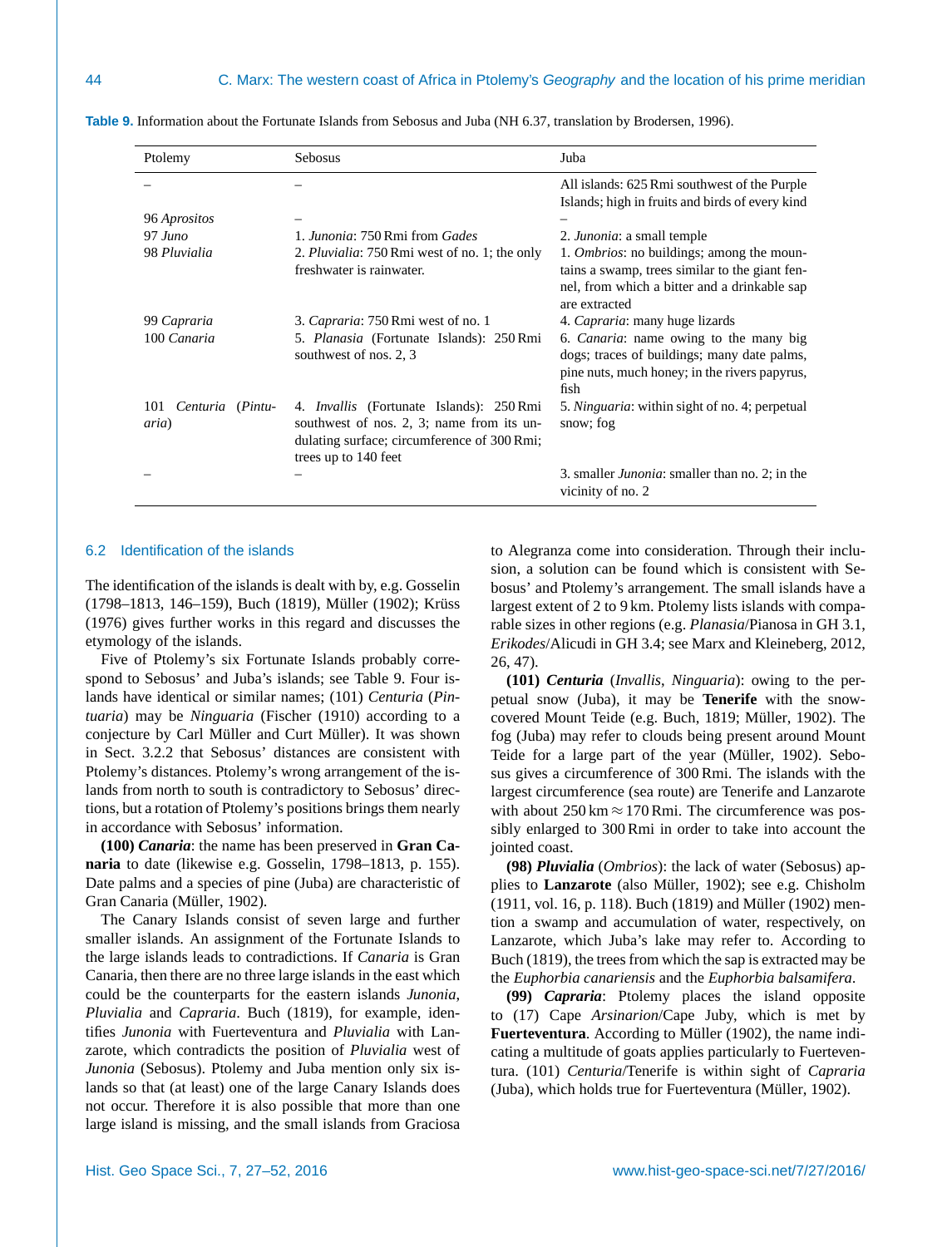**(96)** *Aprositos*: this island is the northernmost island and may therefore be **Alegranza**, which is the northernmost of the Canary Islands. The name *Aprositos* means inaccessible, which applies to Alegranza; [Arlett](#page-24-24) [\(1836\)](#page-24-24) reports that there exists only one landing place on the southern side.

**(97)** *Juno* (*Junonia*): according to Sebosus, this island is the nearest to *Gades*, so that it is further north than *Pluvialia*/Lanzarote. Ptolemy positions it between *Pluvialia*/Lanzarote and *Aprositos*/Alegranza. Both conditions apply to **Graciosa** (also identified by [Müller,](#page-25-13) [1902\)](#page-25-13).

**Smaller** *Junonia*: it was suggested that Juba's smaller *Junonia* (Juba) corresponds to (96) *Aprositos* (see [Fischer,](#page-24-32) [1910\)](#page-24-32), which is not followed here. Pliny's text suggests that this *Junonia* is near to *Junonia*/Graciosa so that it is probably **Isla de Montaña Clara**.

*Planasia*: Sebosus' *Planasia* may be Ptolemy's and Juba's *Canaria*/Gran Canaria (also suggested by [Müller](#page-25-13) [\(1902\)](#page-25-13), who assumes a corruption of the name). Sebosus mentioned Fuerteventura (*Capraria*) and Tenerife (*Invallis*) so that the interjacent Gran Canaria should have been known to him. Sebosus gives the same relative position for *Planasia* and for *Invallis*/Tenerife with respect to *Junonia* so that *Planasia* and *Invallis* must be near to each other; the island nearest to Tenerife in the east is Gran Canaria. The name *Planasia* means plane (from Latin *planus*) and is probably chosen in view of the name of the island of *Invallis*/Tenerife; consistent with this, Gran Canaria is less high than Tenerife (likewise [Gosselin,](#page-24-7) [1798–1813,](#page-24-7) p. 151).

According to Juba, the Fortunate Islands are rich in fruits and birds of every kind, and Mela states: ". . . the Fortunate Isles abound in spontaneously generated plants; and with various ones always producing new fruit in rapid succession, the islands nourish people who want for nothing, whose islands are more blissfully productive than others are" (3.102). Hence, the good conditions for the vegetation growth gave the Fortunate Islands their name. This feature applies to Gran Canaria and Tenerife but not to Fuerteventura and Lanzarote, where the vegetation is sparse (cf. e.g. [Chisholm,](#page-24-35) [1911,](#page-24-35) 174 pp.). It seems that this was taken into account by some ancient authors, since Sebosus did not assign the islands east of Gran Canaria to the Fortunate Islands.

## <span id="page-18-0"></span>**7 Ptolemy's prime meridian**

In his *Mathematike Syntaxis* and in GH Book 8, Ptolemy uses a prime meridian which passes trough *Alexandria* (see Sect. [1\)](#page-0-1). For the catalogue of locations in GH books 2–7, he introduced a different prime meridian. The location of this prime meridian is considered in the following (Sect. [7.1\)](#page-18-1), and the origin of its position is investigated (Sect. [7.2\)](#page-18-2).

## <span id="page-18-1"></span>7.1 Location of the prime meridian

The geographic coordinate system which underlies Ptolemy's position data in GH Books 2–7 is described in GH 1.19.2. The longitude is counted with respect to a westernmost meridian which constitutes the western end of the known world (1.19.2, 1.22.4, 1.24.9). This western end or prime meridian, respectively, is at the Fortunate Islands (1.11.1, 7.5.15, 8.27.12). In the catalogue of locations, the Fortunate Islands have  $\Lambda = 1^{\circ}$  in  $\Omega$  (4.6.34); deviating from this, the four islands *Aprositos*, *Pluvialia*, *Capraria* and *Centuria* (*Pintuaria*) have  $\Lambda = 0^{\circ}$  in X. The value of 1<sup>°</sup> is a substitute for 0◦ due to the lack of a common sign for the value zero (S & G, p. 455, fn. 202). The longitude of *Alexandria* is  $\Lambda = 60°30'$  (4.5.9). Furthermore, the longitudinal differences between *Alexandria* and the Fortunate Islands of

<span id="page-18-3"></span>
$$
\Delta \Lambda_{\rm F,A} = 60^{\circ}30' \tag{18}
$$

as well as of 4 h are given  $(1 h \hat{=} 15\degree; 7.5.14, 8.15.10, \text{indi-}$ rectly 8.27.12). The former yields 4 h 02 min; the latter corresponds to 60◦ and is a rounded value.

The localisation of Ptolemy's Fortunate Islands (Sect. [6\)](#page-16-0) revealed that the westernmost of these islands is Tenerife. Therefore it can be regarded as the location of Ptolemy's prime meridian, which constitutes the western end of the known world.

For the definition of the new prime meridian at the Fortunate Islands, the longitudinal extent of the known world in the west had to be known. This, however, does not mean that Ptolemy had to determine the longitudinal distances of a multitude of places between the meridians of *Alexandria* and the Fortunate Island, since he adopted only a few primary distances from Marinos.

#### <span id="page-18-2"></span>7.2 Origin of the position of the prime meridian

In ancient geography, the longitudinal extent of the known world was specified by means of the arc lengths  $r$  on the parallel through *Rhodos*. A comparison of such or comparable distances given by ancient authors is carried out by e.g. [Blair](#page-24-36) [\(1784,](#page-24-36) 118–128) and [Berggren and Jones](#page-24-3) [\(2000,](#page-24-3) 153–154). From the *Rhodos* parallel it was assumed that it runs through the Pillars of Herakles at the Strait of Gibraltar. The origin of Ptolemy's longitudinal difference  $\Delta\Lambda_{\rm EA}$  (Eq. [18\)](#page-18-3) becomes evident by a consideration of the distances  $r<sub>P</sub>$  with respect to the Pillars of Herakles. In addition, arc lengths  $r_M$  with respect to the Strait of Messina are considered. Table [10](#page-19-0) compares some arc lengths  $r<sub>P</sub>$  and  $r<sub>M</sub>$  from the Atlantic to *Issos* (Dörtyol at the Gulf of Iskenderun, S & G) originating from Eratosthenes (G 1.4.5), Agrippa (NH 6.38), Polybios (NH 6.38), Strabo (G 2.1.40, 2.4.3), Marinos (GH 1.12.11) and Ptolemy (GH 2.4.6, 2.5.3, 3.4.9, 4.3.7, 5.2.34, 5.8.4); partly they are sums of further distances. Polybios' (ca. 200– 118 BC) and Agrippa's distances are given in Rmi by Pliny; they are converted by  $1$  Rmi  $= 8$  st into st. Ptolemy assumes 400 st per 1◦ for the *Rhodos* parallel (GH 1.11.2); his and Marinos' longitudinal differences are converted by means of this value. In the case of Ptolemy, Mountain *Calpe* (Rock of Gibraltar,  $\Lambda = 7^{\circ}30'$  is used for the Pillars, *Messene*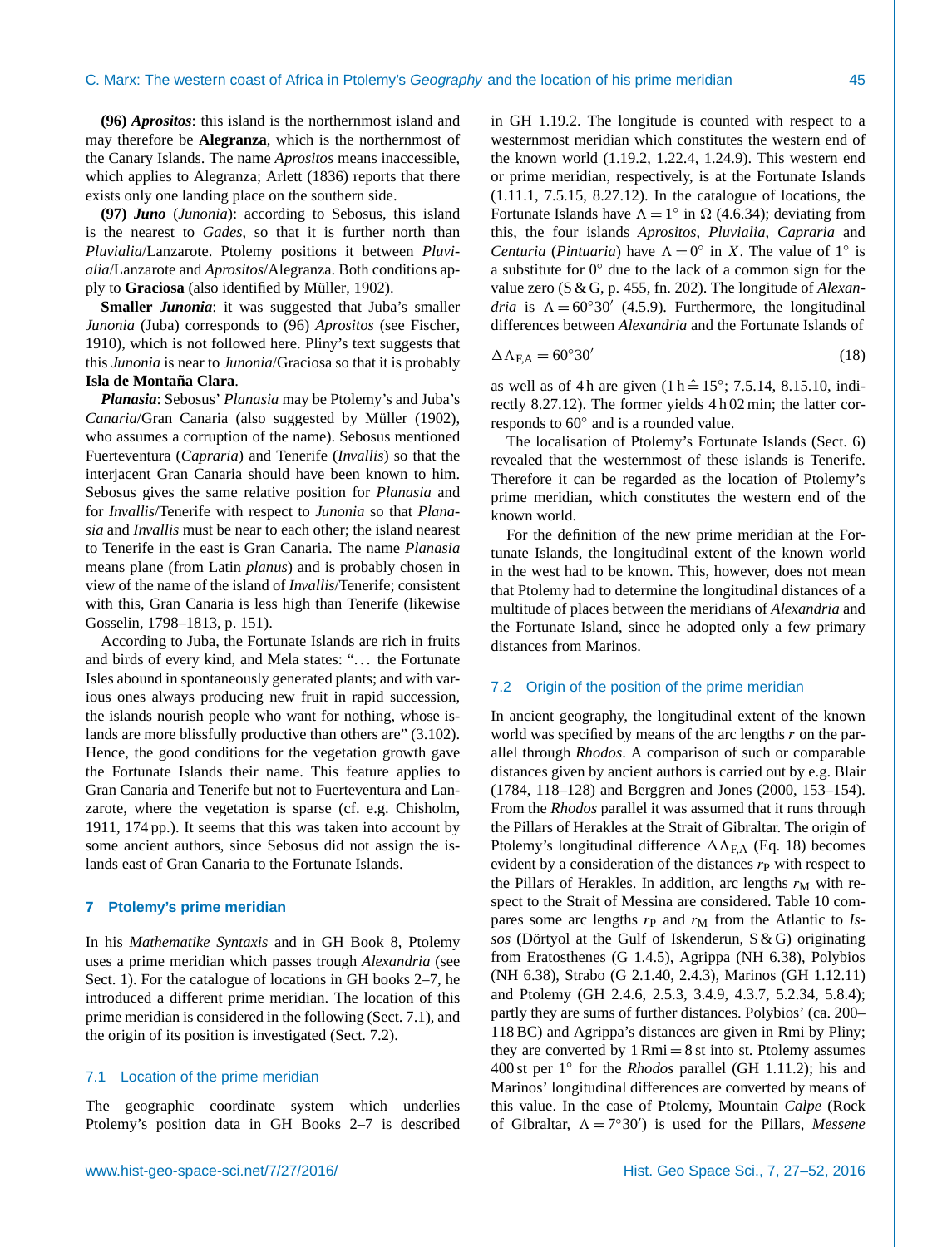| Location                       | Eratosthenes     | Polybios        | Agrippa  | Strabo          | <b>Marinos</b> | Ptolemy  |
|--------------------------------|------------------|-----------------|----------|-----------------|----------------|----------|
| $r_{\rm P}$                    |                  |                 |          |                 |                |          |
| Western end of the known world | $-5000$          |                 |          |                 |                |          |
| Western end of Europe          | $-3000$          |                 |          |                 |                |          |
| Fortunate Islands              |                  |                 |          |                 | $-3000$        | $-3000$  |
| Sacred Cape                    |                  |                 |          | $\dot{=} -3000$ | $-2000$        | $-2000$  |
| Pillars of Herakles            | $\Omega$         | $\Omega$        | $\Omega$ | $_{0}$          | 0              | $\Omega$ |
| <i>Rhodos</i>                  | $\dot{=}$ 21 500 | 14 500          |          | $\dot{=} 20500$ | 20 300         | 20 20 0  |
|                                |                  |                 |          |                 |                | to 20467 |
| Alexandria                     | $\dot{=}$ 21 500 |                 |          | $\dot{=} 20500$ |                | 21 200   |
| (Gulf of) $Isos$               |                  | $\dot{=}$ 19520 | 27520    | $\dot{=} 25500$ | 24 800         | 24733    |
| $r_{\rm M}$                    |                  |                 |          |                 |                |          |
| Karchedon                      | $\theta$         |                 |          | $\mathbf{0}$    |                | $-1667$  |
| <b>Strait of Messina</b>       | $\Omega$         | $\theta$        | $\Omega$ | 0               | $\Omega$       | 0        |
| <i>Rhodos</i>                  | $\dot{=} 13500$  | $\dot{=}$ 4500  |          | $\dot{=} 8500$  |                | 7400     |
|                                |                  |                 |          |                 |                | to 7667  |
| Alexandria                     | $\dot{=}$ 13.500 |                 | 10800    | $\dot{=} 8500$  |                | 8400     |

<span id="page-19-0"></span>**Table 10.** Arc lengths on the parallel of *Rhodos* from different ancient sources expressed in st. rp, r<sub>M</sub>: arc length with respect to the meridian of the Pillars of Herakles/the Strait of Messina.

(Messina,  $\Lambda = 39°30'$ , S & G) for the Strait of Messina and the westernmost and easternmost places on *Rhodos* ( $\Lambda = 58^\circ$ and 58°40') for *Rhodos*.

Polybios'  $r_P$  to the Gulf of *Issos* and  $r_M$  to *Rhodos* apply only approximately because Polybios refers to *Seleucia Pieria* (near the Gulf of *Issos*) and to Sicily, respectively. His distances are not consistent with the other ancient sources and are not further considered.

# 7.2.1 Marinos

In his discussion of the geographical works of Marinos, Ptolemy reports longitudinal distances  $\Delta\Lambda$  from the Fortunate Islands to the *Euphrat*. Ptolemy complies closely with Marinos' distances [\(Berggren and Jones,](#page-24-3) [2000\)](#page-24-3); the distances of Table [10](#page-19-0) are in accordance. Apart from islands, the westernmost place of the entire *Geography* is the Sacred Cape (Cabo de San Vicente, S & G) in *Hispania Lusitania*. Ptolemy's  $\Delta \Lambda = 2^{\circ}30'$  from the Fortunate Islands to the Sacred Cape was already specified by Marinos; this also applies to Ptolemy's  $\Delta \Lambda = 7^{\circ}30'$  from the Fortunate Islands to the Pillars of Herakles. Marinos' positioning of *Alexandria* is unknown, but it is conceivable that also Ptolemy's  $\Delta \Lambda_{\text{EA}}$ resulted from Marinos' data.

## 7.2.2 Eratosthenes

Strabo does not state explicitly that Eratosthenes' distances apply to the *Rhodos* parallel, but this is usually assumed (e.g. [Thomson,](#page-25-16) [1948,](#page-25-16) 164–165). Eratosthenes' distances do not refer to *Alexandria* but to the Nile at *Kanobos* (Abukir, S & G); owing to the closeness of both locations, however, the distances also apply approximately to the *Alexandria*–*Rhodos* meridian. Eratosthenes arranged a distance of  $r_{\rm P} = -3000$  st for the bulge of Europe. Furthermore, he added a second distance of 2000 st probably for promontories and islands and in order to obtain a longitudinal extent of the known world which is more than double the latitudinal extent (cf. G 1.4.5). (Eratosthenes applied both distances also to the eastern end of the known world.)

For the later geographers Marinos and Ptolemy, the region of the 2000 st was obviously meaningless. First, the longitudinal and latitudinal extent was determined by considerations other than those mentioned by Strabo; see GH 1.7, 1.11. Second, Ptolemy's and probably also Marinos' westernmost place of Europe is the Sacred Cape, which is only  $\Delta \Lambda = 5^{\circ}$  from the Pillars (*Calpe*), i.e.  $r_{\rm P} = -2000$  st, so that Eratosthenes' first distance of −3000 st is not reached. This distance, however, was suitable for islands in the Atlantic whose location was not accurately known and which were assumed to be the westernmost ones. Marinos probably used Eratosthenes' distance and located the Fortunate Islands 3000 st  $(\Delta \Lambda = 7^{\circ}30')$  from the Pillars. This corresponds to Ptolemy's longitude of Mountain *Calpe*. Ptolemy's  $\Delta \Lambda = 53^\circ$  between Mountain *Calpe* and *Alexandria* yields  $r_P = 21 200$  st and is probably based on Eratosthenes'  $r_{\rm P} = 21\,500$  st, which corresponds to  $\Delta\Lambda = 53^{\circ}45'$ . This value may have been rounded to 53°, possibly because Eratosthenes' distance refers to the Nile east of *Alexandria*. Consequently, Ptolemy's  $\Delta \Lambda_{\text{FA}}$  or  $r = 24\,200$  st, respectively, from the Fortunate Islands at the western end of the known world to *Alexandria* is based on Eratosthenes'  $r = 24500$  st from an assumed western end of Europe to *Alexandria*.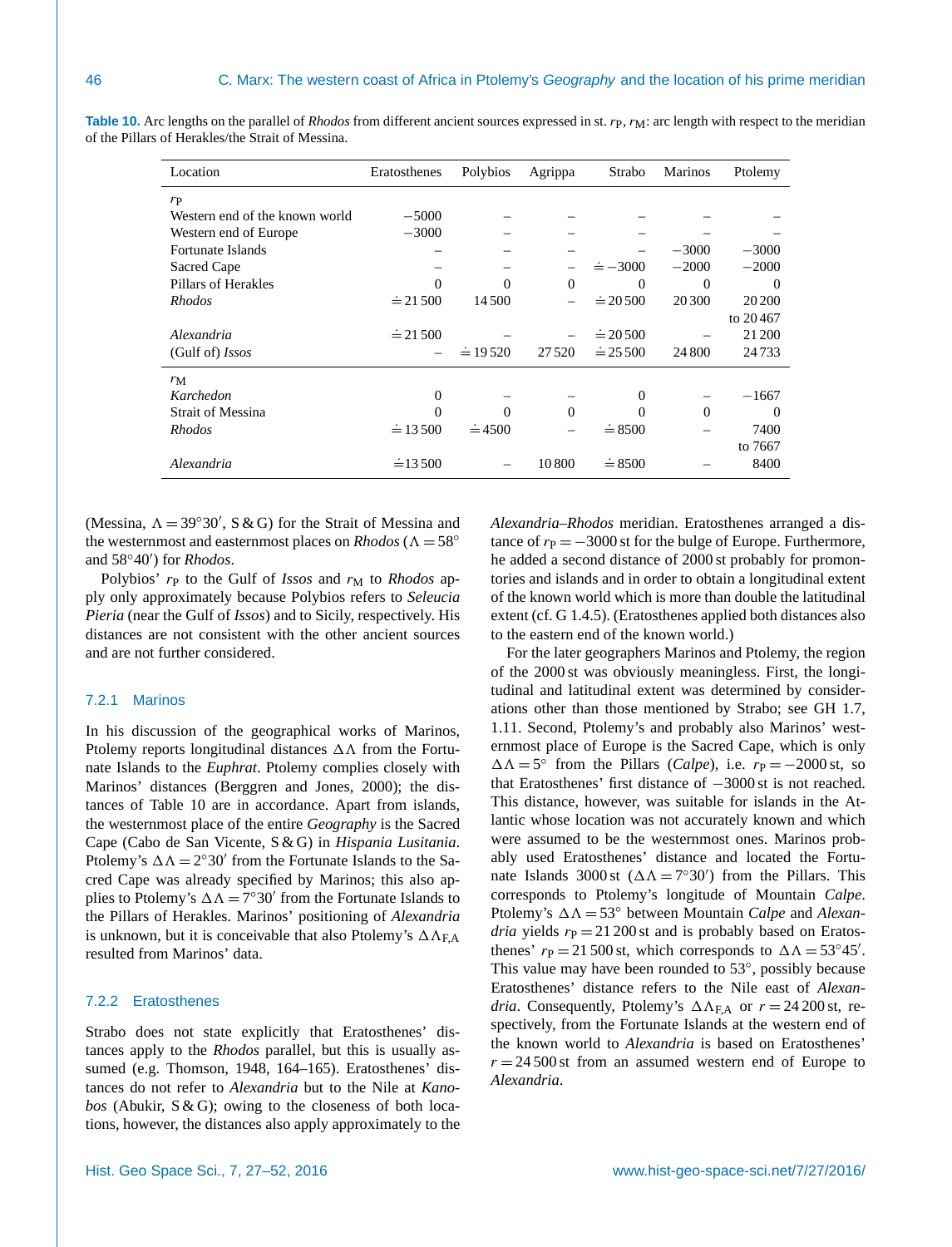## <span id="page-20-0"></span>7.2.3 Strabo

Strabo reports further distances from sources not indicated. His values given in Table [10](#page-19-0) apply only approximately, since Strabo specifies some distances imprecisely. His  $r<sub>P</sub>$  to *Rhodos* corresponds approximately to Marinos' and Ptolemy's distances. Therefore, Marinos' and Strabo's distances may have been derived from an identical source. Strabo states: "... Eratosthenes says [...] that the distance from Alexandria to Carthage [*Karchedon*] is more than thirteen thousand stadia, though it is not more than nine thousand – if Caria [region in the southwest of Turkey] and Rhodes lies, as Eratosthenes says, on the same meridian as Alexandria, and the Strait of Sicily [Strait of Messina] on the same meridian as Carthage. In fact, all agree that the voyage from Caria to the Strait of Sicily [Messina] is not more than nine thousand stadia  $\ldots$  " (G 2.1.40). Strabo recognises the inconsistency caused by the wrong courses of Eratosthenes' two meridians through *Karchedon* and the Strait of Messina and through *Alexandria* and *Rhodos*. He, however, accepts these meridians and refuses Eratosthenes' distance between *Karchedon* and *Alexandria*. In agreement with the mentioned distance of  $\leq$  9000 st, the sum of Strabo's distances in G 2.4.3 from the Strait of Messina to *Rhodos* is approximately 8500 st.

# 7.2.4 Agrippa

Pliny reports Agrippa's distance "... in a straight line from the Straits of Gades [Strait of Gibraltar] to the Gulf of Issus [*Issos*] . . . " (NH 6.38). Since this corresponds to the expected course of the *Rhodos* parallel, Agrippa's distances can be assumed to refer to it.

[Schnabel](#page-25-17) [\(1935,](#page-25-17) 418–420) supposes that already Agrippa placed *Rhodos* further west than *Alexandria*. According to [Schnabel](#page-25-17) [\(1935\)](#page-25-17), the assumed meridian through promontory *Phycus* (Cape Rasat in Libya, [Bostock and Riley,](#page-24-10) [1855,](#page-24-10) 4.20, n. 20), *Taenarum* (Tainaron in Laconia, S & G) and promontory *Criumetopon* (Cape Krios on Crete, S & G) was adopted by Strabo (G 17.3.20,21) from Agrippa's world map, and a comparison of the distances *Criumetopon*– *Rhodos* and *Phycus*–*Alexandria* should have led Agrippa to the conclusion that *Rhodos* is further west than *Alexandria* (strictly speaking, Strabo states that *Criumetopon* is on the meridian of *Apollonia*, which is 170 st from *Phycus*). It is, however, questionable, whether Strabo used Agrippa's world map (cf. [Jones,](#page-24-0) [1917–1932,](#page-24-0) 5.2, n. 124; [Dilke,](#page-24-37) [1985,](#page-24-37) 43–44), and it is unknown whether Agrippa applied the *Phycus*–*Taenarum*–*Criumetopon* meridian and which distances were available to him. Strabo would surely have mentioned such an important change of Eratosthenens' prime meridian through *Alexandria* and *Rhodos*, which is, however, not the case.

Pliny gives further longitudinal distances from Agrippa concerning the African northern coast; the two westernmost ones reach from the western end of *Mauritania Tin-* *gitana* to the Small *Syrtis* (Gulf of Gabès) and amount to 1038 and 580 Rmi (NH 5.1, 5.3; [Klotz,](#page-24-19) [1931,](#page-24-19) frr. 36, 35). The sum is 12 944 st and corresponds approximately to Ptolemy's r = 13 133 st from Cape *Kotes* to *Takape* (Gabès, S & G) at the Small *Syrtis*. Hence, Ptolemy's distance may originate with Agrippa.

Agrippa's  $r_{\rm M}^{\rm A} = 10\,800$  st between the Strait of Messina and *Alexandria* is 2700 st smaller than Eratosthenes' value of 13 500 st and 1800 st larger than the common 9000 st to *Rhodos* reported by Strabo (see Sect. [7.2.3\)](#page-20-0). Assuming that both distances were considered by Agrippa, the following cases can be distinguished. First, Agrippa used Eratosthenes' *Alexandria*–*Rhodos* meridian but located the Strait of Messina further east than *Karchedon*. This is less likely because then his  $r_{\rm M}^{\rm A}$  should be  $\approx$  9000 st. Second, Agrippa adopted Eratosthenes' *Karchedon*–*Messene* meridian and positioned *Rhodos* further west than *Alexandria* so that  $9000 \text{ st} < r_M^A \le 13500 \text{ st}$ . Third, Agrippa did not apply the two meridians of Eratosthenes and located the Strait of Messina and *Rhodos* as described in the first and second cases, respectively, so that  $9000 \text{ st} < r_M^A < 13500 \text{ st}$ . Fourth, Agrippa adopted the two meridians of Eratosthenes, but due to the contradiction between Eratosthenes'  $r<sub>M</sub>$  to *Alexandria* and the common 9000 st to *Rhodos*, he chose an intermediate distance. The conditions resulting from the second to fourth cases are fulfilled. According to the second and third cases, Agrippa may have located *Rhodos* further west than *Alexandria*.

# **8 Summary and conclusion**

An answer to the disputed question of the location of Ptolemy's prime meridian at the Fortunate Islands can be found through a localisation of the places at the African western coast in GH 4.1 *Mauritania Tingitana* and GH 4.6 *Libya Interior*. The identifications of these places often differ in the literature or are missing. In the present contribution a localisation was carried out mainly based on the distances derived from the Ptolemaic coordinates.

The presumable origin of Ptolemy's coastal coordinates from the distance data of seafarings was considered including the applied measurement units and the cruising speed. The inaccuracy of the Ptolemaic distances was investigated which results from the rounding of the values of distances and coordinates and from errors concerning the ancient conversion of journey times into distances. The factor underlying the conversion between journey times and Ptolemy's distances was determined based on journey times derived from distances given by Pliny. As a result, Pliny's and Ptolemy's distances show a satisfactory match, which attests the reliability of the data.

[Gosselin](#page-24-7) [\(1798–1813\)](#page-24-7) points out that places at the African western coast are repeatedly given by Ptolemy, which is usually not recognised or not taken into account. In the present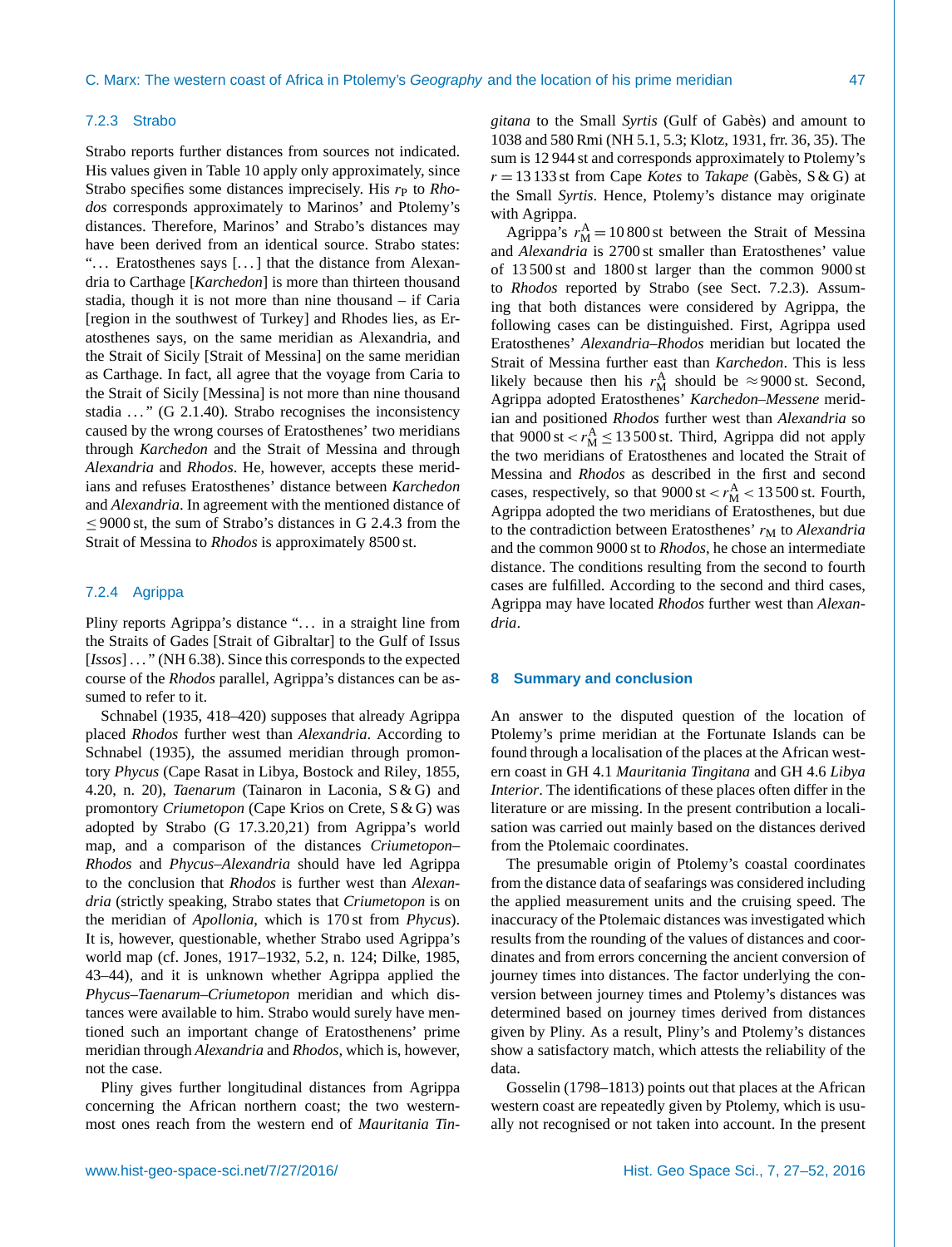contribution, the repetition of a part of *Mauritania Tingitana* in *Libya Interior* is considered. Possibly duplicated places were selected based on their names, their relative positions and their localisations. The hypothesis of the identity of nine pairs of places was tested by means of a statistical test based on an adjustment of a transformation between the Ptolemaic coordinates. As a result, the hypothesis can be accepted. Further identical or similar places not attestable by the statistical test occur (*Erythia*/*Hera*, *Atlas*/*Mandron* Mountains), and possibly there exist more duplicates of places.

The localisation of Ptolemy's places affirmed identifications which have been supposed in different publications so far. Besides, 25 new localisations have been found (GH 4.1: nos. 2, 9, 10, 13, 23, 68, *Phokra*; GH 4.6: nos. 5–8, 10, 11, 15, 17–19, 21, 23, 24, 26–29, 96). A few important localisations shall be mentioned.

Port *Rusibis* (*Rutubis*) is usually taken for Mazagan. Ptolemy's position north of the *Asana*/Oued Oum er-Rbia and a consideration of the origination of Pliny's distances, however, lead to Casablanca or its vicinity.

Ptolemy's *Mauritania Tingitana* reaches much further south than the Roman province of the same name; the southernmost point at the coast is the Bigger *Atlas* which probably corresponds to foothills of the Anti-Atlas.

Ptolemy locates *Libya Interior* south of *Mauritania Tingitana*. Actually, the western coast of Ptolemy's *Libya Interior* begins in the north of Morocco at the *Subos*/Oued Sebou.

Cape *Arsinarion* is situated east of the Fortunate Islands and according to the Ptolemaic distances in the southwest of Morocco. Therefore, Cape *Arsinarion* is Cap Juby and the Fortunate Islands are some of the Canary Islands. The latter is substantiated by a distance by Sebosus.

It has been assumed that the Niger does not occur in ancient Greek and Latin sources (S & G, p. 449, fn. 190), but possibly it is the *Masitholos* because this river is situated between the *Hesperu Keras*/Bight of Benin and *Ochema Theon*/Mount Cameroon (and the Western High Plateau).

The single islands of the Fortunate Islands were identified based on their names, the position data of Ptolemy and Sebosus and further information from Sebosus and Juba. It shows that the ancient information is in accordance with the Canary Islands. Ptolemy's Fortunate Islands correspond to Alegranza, Graciosa, Lanzarote, Fuerteventura, Gran Canaria and Tenerife. From the ancient information follows that the smaller *Junonia* mentioned by Juba is Montaña Clara and that Sebosus' *Planasia* corresponds to Ptolemy's and Juba's *Canaria*/Gran Canaria.

Ptolemy's latitudes of the northernmost places in Morocco and of the southernmost location, the *Ochema Theon*, are nearly correct so that a determination of the latitude can be assumed in these cases. Some Ptolemaic distances between coastal places can be regarded as consistent with regard to the size of rounding errors. A few gross errors of distances were ascribed to alterations by Ptolemy. Mainly, the Ptolemaic positions show the following errors. (1) The African western coast runs in a wrong direction almost from north to south; only a few coastal stretches are oriented correctly. Reasons for this are insufficient information. (2) The places of *Libya Interior* are strongly shifted to the south. This is due to the repetition of places of *Mauritania Tingitana* in *Libya Interior* and the arrangement of *Libya Interior* south of *Mauritania Tingitana*. (3) There are coastal stretches where the Ptolemaic distances are either systematically too large or too small. Their errors are explicable, for example, by wrong assumptions about the speed in a conversion of journey times into distances due to the ignorance of ocean currents and winds. (4) Coastal distances south of the *Stacheir*/Wad As Saguia al Hamra are strongly reduced. Reasons for this may be insufficient information about the southern regions and a reduction of the available space due to the shift of *Libya Interior* to the south. (5) The distances of islands to the coast are significantly enlarged. This is a typical error of Ptolemy, which is also to be found in other regions.

In contrast to the common ancient prime meridian of *Alexandria*, Ptolemy's prime meridian is arranged at the western end of the known world, where Ptolemy located the Fortunate Islands. Hence, this prime meridian is situated at the Canary Islands or more precisely at Tenerife (*Centuria*), which is probably Ptolemy's westernmost island in reality. A comparison of arc lengths on the parallel of *Rhodos* given by ancient authors was carried out. Ptolemy's longitudinal distance of the Fortunate Islands from the westernmost continental point, the Sacred Cape, originates with Marinos. This also applies to the longitudinal distance of  $7°30'$  between the Fortunate Islands and the Pillars of Herakles, which was probably derived from Eratosthenes' distance between an assumed western end of Europe and the Pillars. Ptolemy's longitudinal distance from the Pillars to *Alexandria* probably arose from Eratosthenes' value of this distance and a rounding to 53◦ , which may have been given by Marinos. Consequently, Ptolemy's longitudinal distance of  $60°30'$  between the Fortunate Islands and *Alexandria* is based on Marinos' and Eratosthenes' data. From Agrippa's distance between the Strait of Messina and *Alexandria* can be derived that he possibly located *Rhodos* west of the prime meridian of *Alexandria* for the first time.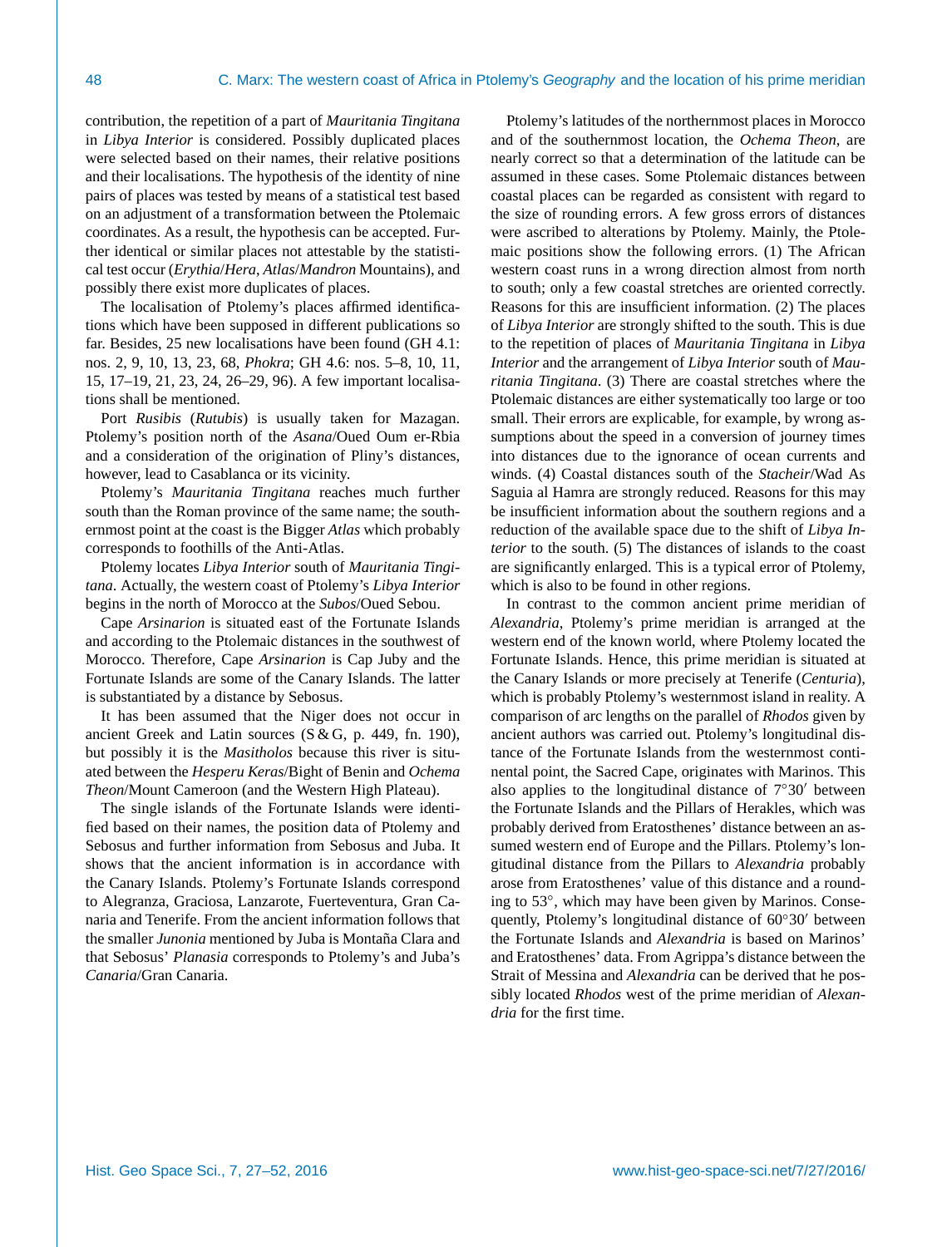#### <span id="page-22-0"></span>**Appendix A: Cruising speed**

The speed  $v$  of a seafaring can be decomposed into

$$
v = vs + vc + vw, \t(A1)
$$

where  $v_s$  is the speed corresponding to the shipping performance and  $v_c$  and  $v_w$  are components resulting from the current and the wind, respectively. For  $v_s$ , the average speed  $v_{\varnothing} = 1000 \text{ st day}^{-1}$  (Eq. [3\)](#page-2-5) is applied. [Arlett](#page-24-24) [\(1836\)](#page-24-24) reports a measured flow speed of 0.4 to  $1 \text{ mi} \text{ h}^{-1}$ for regions south of  $34°30'$  N and of 0.5 to 0.75 mi h<sup>-1</sup> for regions south of Essaouira. Thus, for  $v_c$  the value  $\pm 0.7 \text{ mi h}^{-1} \approx \pm 1.1 \text{ km h}^{-1} = \pm 155 \text{ st day}^{-1}$  can be used depending on the direction. According to Aristeides, the speed of seafarings with favourable winds was 1200 st day<sup>-1</sup> , which is similar to Herodot's general value of 1300 st day−<sup>1</sup> (cf. [Kroll,](#page-24-14) [1921\)](#page-24-14). [Casson](#page-24-17) [\(1971,](#page-24-17) 281–296) determines speeds from ancient journey times; the average speed of journeys with favourable winds is about 5 kn, which is 1200 Ist day<sup>-1</sup> and 1411 Est day<sup>-1</sup>. Assuming 1200 st day<sup>-1</sup>, the difference of 200 st day<sup>-1</sup> to  $v_{\varnothing}$  can be used for  $v_{\rm w}$  of a southward voyage with favourable winds. The result is  $v = 1355$  st day<sup>-1</sup>; for calculations, the rounded down value  $v_{\text{ns}} = 1300 \text{ st day}^{-1}$ is used here.

Ptolemy reports an assumed speed of 400 or 500 st day−<sup>1</sup> in the case of changing winds (GH 1.17). From the ancient journeys with unfavourable winds investigated by [Cas](#page-24-17)[son](#page-24-17) [\(1971\)](#page-24-17) follows a speed of about 2 kn, i.e.  $480$  Ist day<sup>-1</sup> and 564 Est day−<sup>1</sup> . Supposing 500 st day−<sup>1</sup> , the difference of  $-500$  st day<sup>-1</sup> to  $v_{\varnothing}$  can be applied to  $v_w$  of a northward voyage with adverse winds. This leads to  $v = 345$  st day<sup>-1</sup>. For the case that the conditions were not the worst, the speed  $v_{\rm sn} = 400$  st day<sup>-1</sup> is set for a northward voyage.

## <span id="page-22-2"></span>**Appendix B: Propagation of rounding errors**

The spherical distance between the two Ptolemaic positions  $(\Lambda_i, \Phi_i)$  and  $(\Lambda_j, \Phi_j)$  is

$$
\hat{s}_{i,j} = \arccos\left(\sin(\Phi_i)\sin\left(\Phi_j\right) + \cos(\Phi_i)\cos\left(\Phi_j\right)\cos\left(\Lambda_j - \Lambda_i\right)\right)
$$
\n(B1)

(e.g. [Gellert et al.,](#page-24-38) [1967,](#page-24-38) p. 331). If  $\epsilon_{\Lambda i}$ ,  $\epsilon_{\Phi i}$ ,  $\epsilon_{\Lambda j}$  and  $\epsilon_{\Phi j}$  are the absolute values of maximum rounding errors of two positions, then the resulting error  $\Delta_{\hat{s}}$  of their distance  $\hat{s}$  Eq. [\(B1\)](#page-22-1) can be estimated by means of

$$
|\Delta_{\hat{s}}| \le \left| \frac{\partial \hat{s}}{\partial \Lambda_i} \right| \epsilon_{\Lambda i} + \left| \frac{\partial \hat{s}}{\partial \Lambda_j} \right| \epsilon_{\Lambda j} + \left| \frac{\partial \hat{s}}{\partial \Phi_i} \right| \epsilon_{\Phi i} + \left| \frac{\partial \hat{s}}{\partial \Phi_j} \right| \epsilon_{\Phi j} \quad (B2)
$$

(cf e.g. [Engeln-Müllges et al.,](#page-24-39) [2005,](#page-24-39) p. 19). In GH 4.1 several coordinates were possibly rounded with a precision of 10'. If maximum simultaneous errors  $\epsilon_{\Lambda} = \epsilon_{\Phi} = 3'$ are assumed and the fictitious distance from  $(\Lambda_i, \Phi_i = 31^\circ)$ to  $(\Lambda_j = \Lambda_i + 30', \Phi_j = 31°30')$  with an average length is

used, then  $|\Delta_{\hat{s}}|$  is  $\leq 12$  or 10 km (Ist/Est, Eq. [10\)](#page-5-2). The distances in GH 4.6 are larger and a usual resolution may be 30'. If  $\epsilon_{\Lambda} = \epsilon_{\Phi} = 8'$  and the exemplary distance from  $(\Lambda_i, \Phi_i = 15^\circ)$  to  $(\Lambda_j = \Lambda_i + 30^\circ, \Phi_j = 16^\circ)$  are used, then  $|\Delta_{\hat{s}}| \leq 33/28$  km (Ist/Est) results.

## <span id="page-22-3"></span>**Appendix C: Model test**

The Ptolemaic coordinates are regarded as plain coordinates in the following, and the systematic differences of coordinates between GH 4.1 and GH 4.6 described in Sect. [4.4](#page-11-0) are modelled by means of a two-dimensional transformation of coordinates (see e.g. [Baumann,](#page-24-21) [1993,](#page-24-21) p. 166). This is suitable, since the decrease in the length of a degree of longitude with increasing latitude is negligible within the region of investigation and the small difference of this variation between the regions of GH 4.1 and 4.6 is accommodated by a scale factor. The transformation leads to the two condition equations

<span id="page-22-4"></span>
$$
\Delta_{i}'' + v_{\Delta i}'' = \sin\epsilon a_{\Phi} \left( \Phi_{i}' + v_{\Phi i}' \right) + \cos\epsilon a_{\Lambda} \left( \Delta_{i}' + v_{\Delta i}' \right) + b_{\Lambda},
$$
\n(C1)  
\n
$$
\Phi_{i}'' + v_{\Phi i}'' = \cos\epsilon a_{\Phi} \left( \Phi_{i}' + v_{\Phi i}' \right) - \sin\epsilon a_{\Lambda} \left( \Delta_{i}' + v_{\Lambda i}' \right) + b_{\Phi} \quad \text{(C2)}
$$

for each of the  $p$  considered pairs of places, where index  $i = 1 \dots p$ .  $\Lambda'_i$  and  $\Phi'_i$  are the start coordinates of the transformation;  $\Lambda_i^{i'}$  and  $\Phi_i^{j'}$  are target coordinates.  $v'_{\Lambda i}$ ,  $v'_{\Phi i}$ ,  $v''_{\Lambda i}$ and  $v''_{\Phi i}$  are presumably random, residual differences.  $b_{\Lambda}$  and  $b_{\Phi}$  are shift parameters of the longitudes and latitudes,  $a_{\Lambda}$ and  $a_{\Phi}$  are their scale parameters, and  $\epsilon$  is the rotation angle. The start and target coordinates are random variables. Their random components are assumed to be uncorrelated and normally distributed with standard deviations  $\sigma'_{\Lambda}$  and  $\sigma'_{\Phi}$ (start) as well as  $\sigma''$  and  $\sigma''_{\Phi}$  (target). The  $u = 5$  parameters can be estimated by means of a weighted least squares adjustment. The arranged model corresponds to the Gauß–Helmert model; the solution of the estimation is determined by means of the usual procedures (see e.g. [Böck,](#page-24-20) [1961\)](#page-24-20).

<span id="page-22-1"></span>It is assumed that the coordinates of identical places can be transformed by Eq. [\(C1\)](#page-22-4) and that the size of the residuals is explicable by the uncertainty of the coordinates. This hypothesis is tested by means of the overall model test (e.g. [Te](#page-25-18)[unissen,](#page-25-18) [2006,](#page-25-18) 132–133), which tests the correctness of the adjustment model. It tests whether the estimate  $s_0^2$  of the variance of unit weight  $\sigma_0^2$  resulting from the adjustment is significantly larger than  $\sigma_0^2$  (one-sided test). The test statistic is  $T = f s_0^2 / \sigma_0^2$ , where  $f = 2p - u$  is the number of degrees of freedom. T follows a  $\chi_f^2$  distribution if the hypothesis is correct.

For  $\Lambda_i'$  and  $\Phi_i'$ , GH 4.6 is chosen and hence GH 4.1 for  $\Lambda''_i$  and  $\Phi''_i$ . Investigations of other regions showed that the scale-corrected standard deviations of the Ptolemaic coordinates mostly amount to 10–20 km (cf. [Kleineberg et al.,](#page-24-23) [2012;](#page-24-23) [Marx and Kleineberg,](#page-25-8) [2012\)](#page-25-8). From the positions of GH 4.1 and GH 4.6 no high accuracy is to be expected; see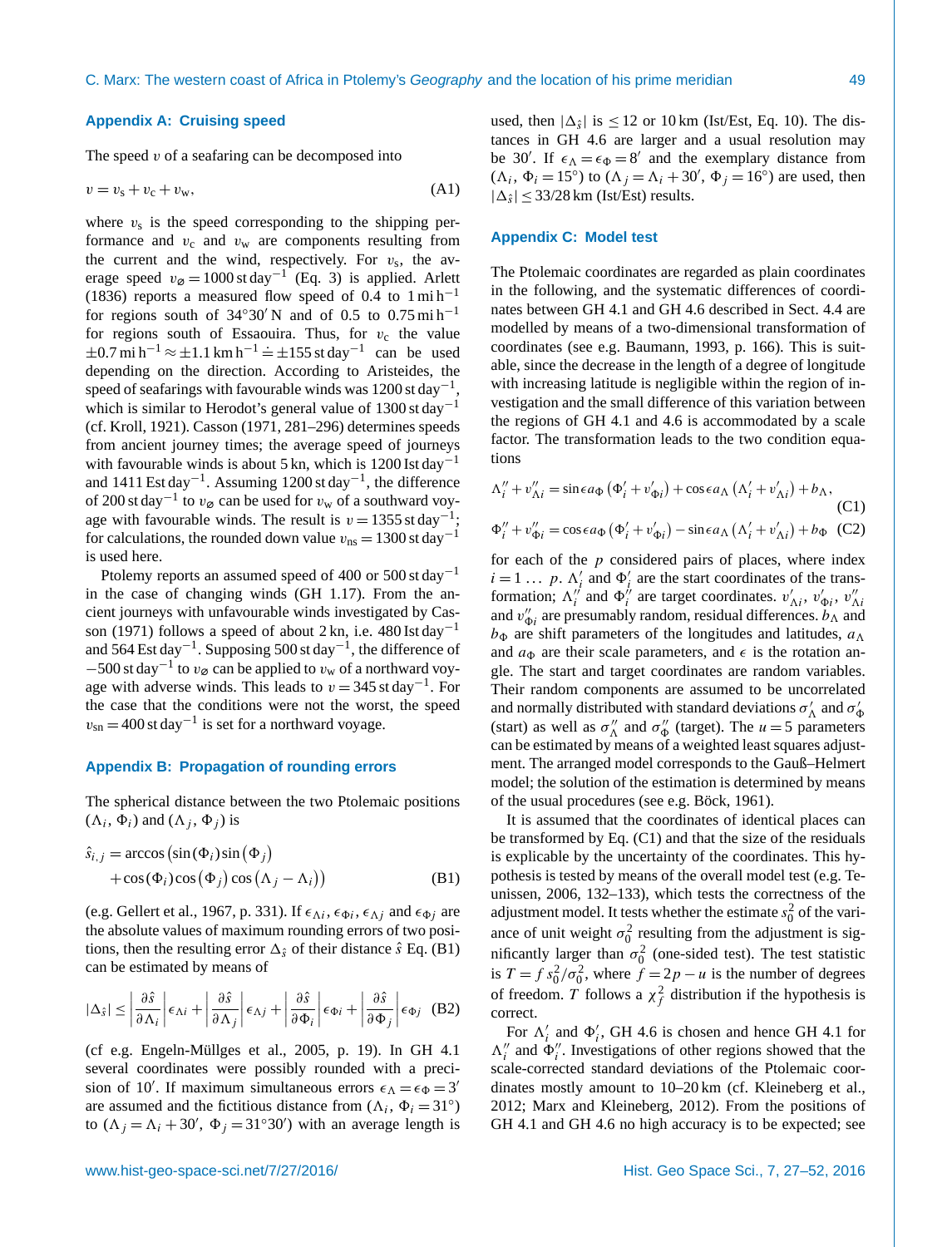Sects. [2.2,](#page-2-0) [3.2.1.](#page-5-3) Thus, standard deviations of about 17.5 km are assumed here, which correspond to  $11'$  of Ptolemy's de-gree (reversion of Eq. [\(10\)](#page-5-2) based on Eq. [\(1\)](#page-2-4) and Ist). For  $\Lambda$ ,  $11'/\cos\Phi$  is used.

In the test of the seven pairs of places given in Sect. [4.4,](#page-11-0) the X variants of nos. M62 (X: Table [2,](#page-4-3)  $\Omega$ :  $\Phi = 32^{\circ}50'$  and L4  $(X: \Lambda = 9^{\circ}, \Phi = 23^{\circ}, \Omega:$  Table [2\)](#page-4-3) yield a better fit of the coordinates so that they are used for the parameter estimation (furthermore the X variant of no. M6; see Sect. [4.1,](#page-7-1) no. 6). The adjustment yields  $a_{\Lambda} = 0.30 \pm 0.03$  and  $a_{\Phi} = 0.48 \pm 0.06$ . Hence, the point cluster of GH 4.6 is strongly stretched in comparison to that of GH 4.1. This explains the longer distances and rougher resolution of the coordinate values in GH 4.6 (cf. Appendix [B\)](#page-22-2). It is to be expected that the random components of the coordinates are also enlarged so that  $\sigma'_{\Lambda}$  and  $\sigma'_{\Phi}$  need to be increased. They are scaled by a factor of 2 resulting from  $a_{\Phi}$  (it is determined geometrically more reliably than  $a_{\Lambda}$ ). A new adjustment leads to  $a_{\Lambda} = 0.30 \pm 0.02$ ,  $a_{\Phi} = 0.49 \pm 0.06$ ,  $b_{\Lambda} = 4^{\circ}36' \pm 54'$ ,  $b_{\Phi} = 22^{\circ}22' \pm 1^{\circ}20'$ , and  $\epsilon = -4^{\circ}19' \pm 3^{\circ}59'$ . Using a sigmificance level of  $\alpha = 5$ %, the quantile  $\chi^2_{1-\alpha,f}$  is 16.9. Since  $T = 14.1 < \chi^2_{1-\alpha,f}$ , the hypothesis that the places considered are identical can be accepted.

The addition of the two pairs of places given in Sect. [4.5](#page-12-0) to the statistical test leads to  $\chi^2_{1-\alpha,f} = 22.4$  and  $T = 19.9$  so that identity can be assumed for these places.

## <span id="page-23-0"></span>**Appendix D: Position of** *Byzantion*

[Carmody](#page-24-40) [\(1976\)](#page-24-40) shows that Ptolemy's positions of *Alexandria*, *Lindos* (on *Rhodos*) and *Byzantion* are in a straight line if these locations are mapped by an equidistant cylindrical projection. This relationship raises the question of how the localisation of these places was carried out.

Ptolemy's latitude  $\Phi = 31^\circ$  of *Alexandria* is a rounding of the value  $30°58'$  in MS 5.12, 13, which is surely the result of a gnomon measurement ( $\phi = 31^{\circ}12'$ ). The coordinates of *Lindos* (GH 5.2.34) are possibly the coordinates of the town of *Rhodos*, which is missing in the manuscripts (S & G, p. 499, fn. 50). Its  $\Phi = 36^\circ$  probably originates with Hipparchus, who has specified this value in his *Commentary on the Phenomena of Aratus and Eudoxus* 1.11.8 (see [Manitius,](#page-24-41) [1894;](#page-24-41) [Marx,](#page-25-1) [2015\)](#page-25-1).  $\Phi_B = 43°05'$  of *Byzantion* (GH 3.11.5) is certainly also based on Hipparchus, who gave a (erroneous) gnomon-shadow ratio of  $120/41\frac{4}{5}$  (G 2.5.41) corresponding to 43°03'. The investigation of Sect. [7](#page-18-0) showed that Ptolemy's longitudes  $\Lambda = 60^{\circ}30'$  of *Alexandria* and  $\Lambda = 58^{\circ}40'$  of *Lindos* (*Rhodos*) were chosen according to Eratosthenes or Marinos, respectively. The remaining quantity with unknown origin is the longitude  $\Lambda_B = 56^\circ$  of *Byzantion*.

In order to simplify the determination of coordinates, Ptolemy treated geographic coordinates as if they were plain coordinates (cf. [Berggren and Jones,](#page-24-3) [2000,](#page-24-3) p. 16). If Ptolemy arranged the three places in question in a straight line, then this line was determined by the positions of *Alexandria* and *Rhodos* and  $\Lambda_B$  was defined by the straight line and  $\Phi_B$ . Possibly, Ptolemy calculated  $\Lambda_B$  by plane geometry and neglected the shortening of the distances of the meridians with increasing latitude by assuming a constant reduction factor for this shortening. (This factor need not be considered in the following, since its size does not affect the result.) The equation of the straight line can be written as  $\Lambda = e \Phi + f$ , where e and f are its parameters. The coordinates of *Alexandria* and *Rhodos* yield  $e = -0.3\overline{6}$  and  $f = 71°52'$ , and  $\Phi_B$ yields  $\Lambda_B = 56°04'$ . This value is consistent with Ptolemy's 56◦ , which probably resulted from a rounding.

#### <span id="page-23-1"></span>**Appendix E: Abbreviations**

| c., C.     | Cape(s)                            |
|------------|------------------------------------|
| D          | Number of day distances            |
| DN         | Number of day-and-night seafarings |
| Est        | Egyptian stade                     |
| G          | Strabo's <i>Geography</i>          |
| GH         | Geographike Hyphegesis             |
| <b>Ist</b> | Italian stade                      |
| L          | Libya Interior                     |
| M          | Mauritania Tingitana               |
| MS         | Mathematike Syntaxis               |
| $Mtn(s)$ . | $M$ ountain $(s)$                  |
| <b>NH</b>  | Pliny's Natural History            |
| Peripl.    | Hanno's Periplus                   |
| r.         | River                              |
| Rmi        | Roman miles                        |
| S & G      | Stückelberger and Graßhoff (2006)  |
| st         | stade                              |
| X          | Codex Vaticanus Graecus 191        |
| Ω          | $\Omega$ recension                 |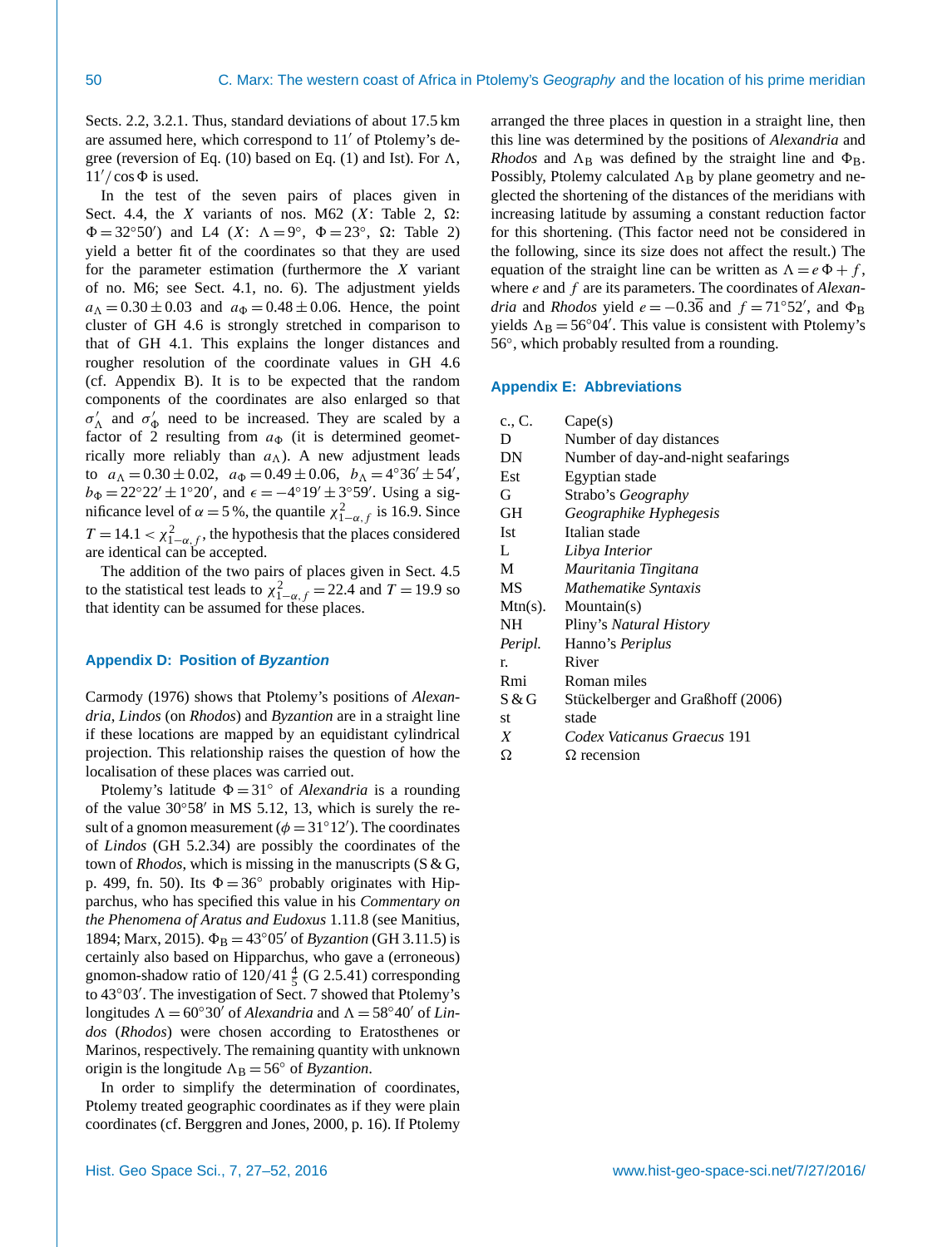**Acknowledgements.** The author thanks the reviewers for valuable comments and suggestions.

Edited by: G. P. Gregori Reviewed by: P. T. Keyser and two anonymous referees

## **References**

- <span id="page-24-24"></span>Arlett, W.: Survey of some of the Canary Islands, and of part of the Western Coast of Africa, in 1835, J. Roy. Geogr. Soc. Lond., 6, 285–310, 1836.
- <span id="page-24-4"></span>Aujac, G., Harley, J., and Woodward, D.: 9. The Growth of an Empirical Cartography in Hellenistic Greece, in: The History of Cartography Volume One. Cartography in Prehistoric, Ancient, and Medieval Europe and the Mediterranean, The University of Chicago Press, Chicago, 148–160, 1987.
- <span id="page-24-1"></span>Aujac, G., Lasserre, F., Baladié, R., and Laudenbach, B. (Eds.): Strabon Géographie, Les Belles Lettres, Paris, 1969–2015.
- <span id="page-24-21"></span>Baumann, E.: Vermessungskunde Lehr- und Übungsbuch für Ingenieure, Band 2 Punktbestimmung nach Höhe und Lage, 4th Edn., Dümmler, Bonn, 1993.
- <span id="page-24-31"></span>Berger, H.: Geschichte der wissenschaftlichen Erdkunde der Griechen, 2nd Edn., Verlag Von Veit & Comp., Leipzig, 1903.
- <span id="page-24-3"></span>Berggren, J. and Jones, A.: Ptolemy's Geography: An Annotated Translation of the Theoretical Chapters, Princeton University Press, Princeton, 2000.
- <span id="page-24-36"></span>Blair, J.: The History of the Rise and Progress of Geography, London, 1784.
- <span id="page-24-20"></span>Böck, R.: Allgemeinste Formulierung der Ausgleichungsrechnung nach der Methode der kleinsten Quadratsummen, Z. Vermessungsw., 86, 43–45, 98–106, 1961.
- <span id="page-24-10"></span>Bostock, J. and Riley, H. (Eds.): The Natural History. Pliny the Elder, Taylor and Francis, London, 1855.
- <span id="page-24-11"></span>Brodersen, K. (Ed.): C. Plinius Secundus d. Ä. Naturkunde Lateinisch–deutsch Buch VI Geographie: Asien, Artemis & Winkler, Zürich, 1996.
- <span id="page-24-33"></span>Buch, L.: Allgemeine Uebersicht der Flora auf den Canarischen Inseln, in: Abhandlungen der Königlichen Akademie der Wissenschaften in Berlin. Aus den Jahren 1816–1817, Realschul-Buchhandlung, Physikalische Klasse, Berlin, 337–382, 1819.
- <span id="page-24-27"></span>Bunbury, E.: A History of Ancient Geography Among the Greeks and Romans From the Earliest Ages Till the Fall of the Roman Empire, in: vol. 1, John Murray, London, 1879.
- <span id="page-24-30"></span>Burton, R.: Account of the Ascent of the Camaroons Mountain, in Western Africa, in: Proceedings of the Royal Geographical Society, John Murray, London, 238–48, 1862.
- <span id="page-24-40"></span>Carmody, F.: Ptolemy's Triangulation of the Eastern Mediterranean, Isis, 67, 601–609, 1976.
- <span id="page-24-17"></span>Casson, L.: Ships and Seamanship in the Ancient World, Princeton University Press, Princeton, 1971.
- <span id="page-24-35"></span>Chisholm, H. (Ed.): Encyclopaedia Britannica, 11th Edn., Cambridge University Press, 1911.
- <span id="page-24-25"></span>Culican, W.: Phoenicia and Phoenician colonization, in: The Cambridge ancient history Vol. 3 Pt. 2 The Assyrian and Babylonian empires and other states of the Near East, from the eighth to the sixth centuries b.c., Cambridge University Press, 1991.
- <span id="page-24-29"></span>de Smet, K.: Status of the Nile crocodile in the Sahara desert, Hydrobiologia, 391, 81–86, 1998.
- <span id="page-24-2"></span>Dicks, D.: The Geographical Fragments of Hipparchus, The Athlone Press, London, 1960.
- <span id="page-24-37"></span>Dilke, O.: Greek and Roman Maps, Thames and Hudson, London, 1985.
- <span id="page-24-39"></span>Engeln-Müllges, G., Niederdrenk, K., and Wodicka, R.: Numerik-Algorithmen: Verfahren, Beispiele, Anwendungen, 9th Edn., Springer, Berlin, 2005.
- <span id="page-24-22"></span>Euzennat, M.: Zilis, in: The Princeton Encyclopedia of Classical Sites, Princeton University Press, Princeton, 1976.
- <span id="page-24-32"></span>Fischer, C.: Fortunatae insulae, in: Real-Encyclopädie der classischen Altertumswissenschaft, vol. VII, J. B. Metzler, Stuttgart, 1910.
- <span id="page-24-13"></span>Forbiger, A.: Handbuch der alten Geographie, vol. 1, Verlag von Mayer und Wigand, Leipzig, 1842.
- <span id="page-24-8"></span>Forbiger, A.: Handbuch der alten Geographie, vol. 2, Verlag von Mayer und Wigand, Leipzig, 1844.
- <span id="page-24-38"></span>Gellert, W., Küstner, H., Hellwich, M., and Kästner, H. (Eds.): Kleine Enzyklopädie Mathematik, 2nd Edn., VEB Bibliographisches Institut, Leipzig, 1967.
- <span id="page-24-9"></span>Google Inc.: Google Earth, version 7, available at: [http://www.](http://www.google.com/earth/) [google.com/earth/,](http://www.google.com/earth/) 2015.
- <span id="page-24-7"></span>Gosselin, P.: Recherches sur la géographie systématique et positive des anciens, in: vol. 1, Imprimerie de la République, Paris, 1798– 1813.
- <span id="page-24-16"></span>Gyory, J., Mariano, A., and Ryan, E.: The Canary Current, [http://](http://oceancurrents.rsmas.miami.edu/atlantic/canary.html) [oceancurrents.rsmas.miami.edu/atlantic/canary.html](http://oceancurrents.rsmas.miami.edu/atlantic/canary.html) (last access: 3 Juny 2015), 2013.
- <span id="page-24-26"></span>Hennig, R.: Terrae Incognitae, in: Vol. 1, 2nd Edn., E. J. Brill, Leiden, 1944.
- <span id="page-24-28"></span>Hughes, R., Hughes, J., and Bernacsek, G.: A Directory of African Wetlands, IUCN, Gland, 1992.
- <span id="page-24-15"></span>Hultsch, F.: Griechische und Römische Metrologie, 2nd Edn., Weidmannsche Buchhandlung, Berlin, 1882.
- <span id="page-24-0"></span>Jones, H. (Ed.): The Geography of Strabo, Loeb Classical Library series, Harvard University Press, Cambridge, 1917–1932.
- <span id="page-24-5"></span>Keyser, P.: From Myth to Map: The Blessed Isles in the First Century B.C., Ancient World, 24, 149–168, 1993.
- <span id="page-24-23"></span>Kleineberg, A., Marx, C., and Lelgemann, D.: Europa in der Geographie des Ptolemaios. Die Entschlüsselung des "Atlas der Oikumene": Zwischen Orkney, Gibraltar und den Dinariden, Wissenschaftliche Buchgesellschaft, Darmstadt, 2012.
- <span id="page-24-19"></span>Klotz, A.: Die geographischen commentarii des Agrippa und ihre Überreste, Klio, 24, 386–466, 1931.
- <span id="page-24-14"></span>Kroll, W.: Schiffahrt, in: Real-Encyclopädie der classischen Altertumswissenschaft, in: Vol. II A, J. B. Metzler, Stuttgart, 1921.
- <span id="page-24-34"></span>Krüss, J.: The names of the Canary Islands and their verification, in: Biogeography and Ecology in the Canary Islands, Dr. W. Junk bv Publishers, The Hague, 1976.
- <span id="page-24-6"></span>Lacroix, W.: Africa in Antiquity. A Linguistic and Toponymic Analysis of Ptolemy's Map of Africa, together with a Discussion of Ophir, Punt and Hanno's Voyage, Verlag für Entwicklungspolitik, Saarbrücken, 1998.
- <span id="page-24-12"></span>Lendering, J.: Hanno the Navigator, [http://www.livius.org/articles/](http://www.livius.org/articles/person/hanno-1-the-navigator/) [person/hanno-1-the-navigator/](http://www.livius.org/articles/person/hanno-1-the-navigator/) (last access: 4 December 2014), 1998–2014.
- <span id="page-24-18"></span>Lockwood, J.: Atmospheric Circulation, global, in: The Encyclopedia of World Climatology, Springer, Dordrecht, 2005.
- <span id="page-24-41"></span>Manitius, K. (Ed.): Hipparchi in Arati et Eudoxi Phaenomena Commentariorum Libri Tres, B. G. Teubner, Leipzig, 1894.